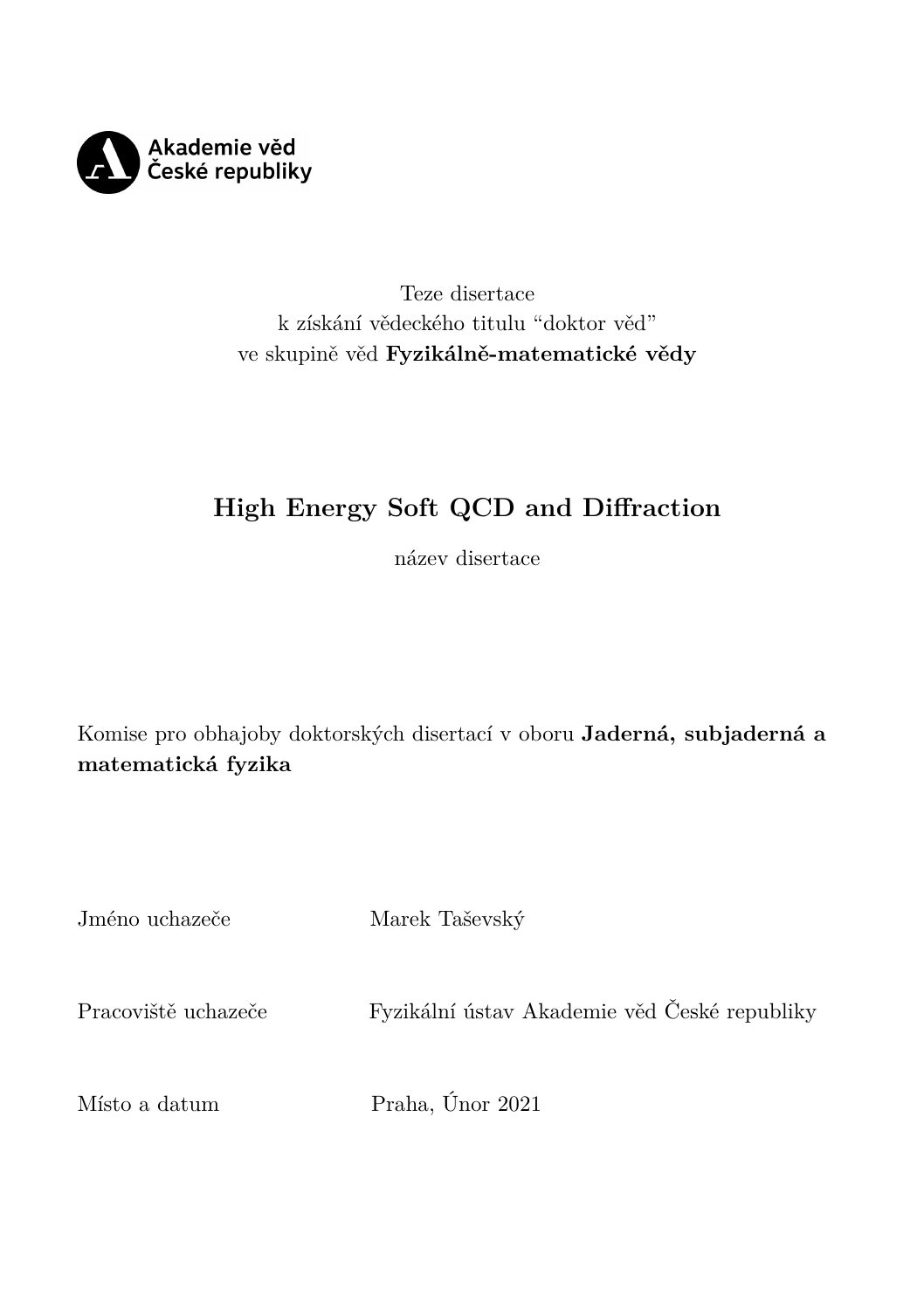# **Chapter 1**

# **Introduction**

Soft Quantum Chromodynamics (QCD) physics is a domain of particle physics which is characterized by a low momentum transfer, typically a low transverse momentum,  $p_T$ . It is usually used to describe that part of the scattering which dominates at soft scales and where perturbative QCD cannot be applied. One example of a process which is entirely governed by soft QCD physics is hadronization (or fragmentation). Since there is no uniform description of the phenomena that occur at low  $p<sub>T</sub>$ , there is a variety of models trying to explain them through comparisons with extracted data. There exists a wealth of LEP (Large Electron Positron collider at CERN) and LHC (Large Hadron Collider at CERN) measurements that probe the soft QCD phenomena. They occur in interactions investigated in measurements of inclusive total cross sections, inclusive and identified particle spectra, underlying event or particle correlations – here it is interesting to note surprising similarities, observed in recent years, between results from all three collision system at LHC: *pp*, *pPb* and *PbPb* collisions. Models used to describe such measurements are based on multi-parton interactions, color reconnections, hadronization and hydrodynamical laws or gluon saturation in the proton.

Diffractive processes, the main focus of this text, belong to the class of forward physics processes, the latter ones defined very simply by presence of at least one particle in the final state emitted in the forward direction with respect to the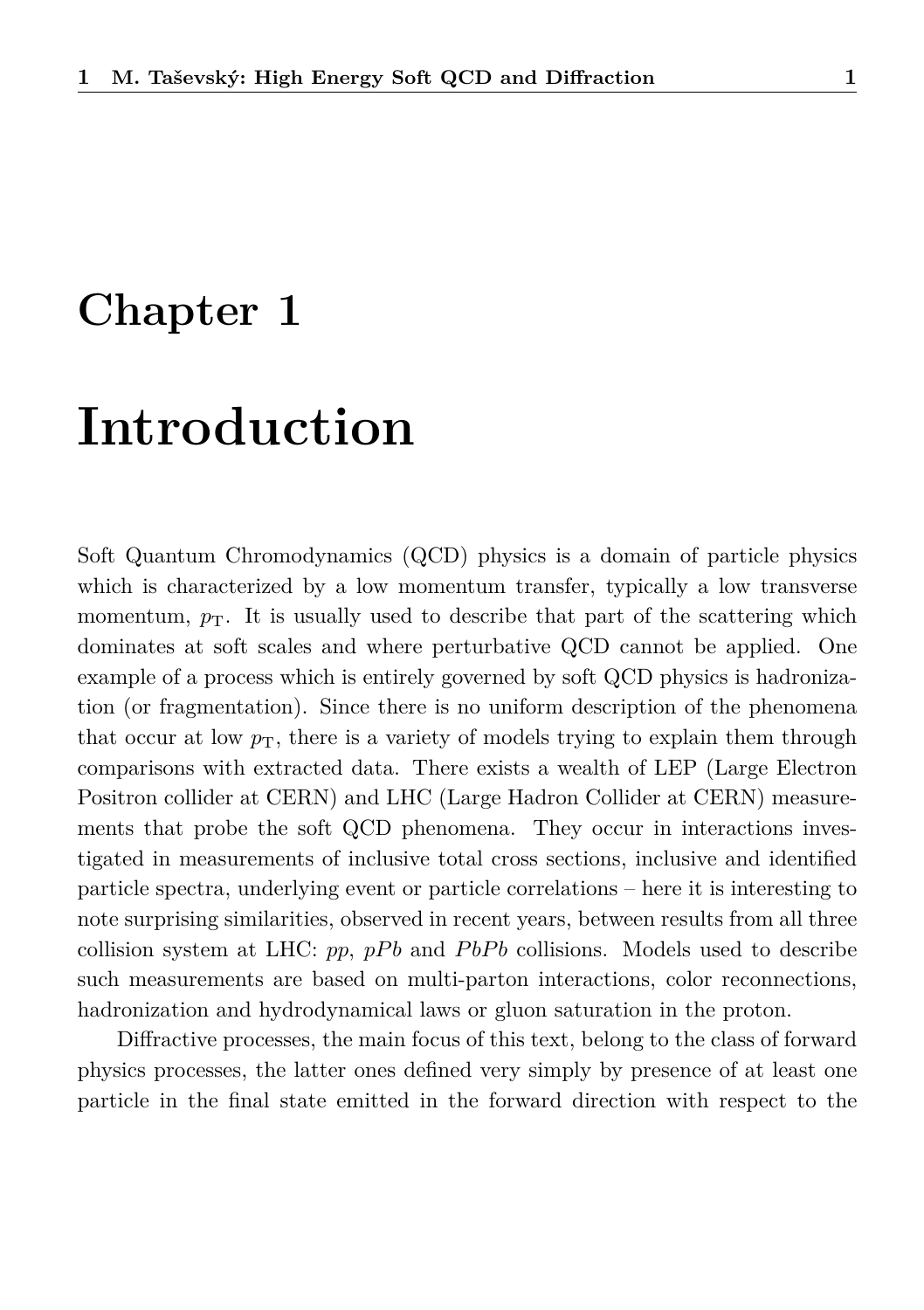beam (colliding) particle. How much forward is a matter of discussion - at LHC for example, central detectors usually cover the region of  $|y| < 2.5-3.0$ , where *y* is rapidity of produced particle, and hence forward usually means  $|y| > 2.5-3.0$ Albeit very simply defined, forward physics is a class of processes of diverse final states and great potentials in testing precise predictions of Standard Model (SM) of particle physics as well as in searching for signals coming from beyond Standard Model (BSM) realm - which is one of the main goals of the physics program at the LHC and future colliders.

An important subset of forward physics processes are those in which a large interval of rapidity (typically at least 4 units) is devoid of any hadronic activity. Such an interval is called Large Rapidity Gap (LRG). It can be spoiled by additional proton–proton interactions; the probability of no such additional interactions is called 'soft survival probability' and is denoted by *S* 2 . The most frequent case of processes with LRG is elastic scattering where the central detector is entirely empty and beam particles (for example protons, very often used at LHC) are detected in special forward proton detectors (FPD). Other processes with LRG and large cross sections are those where one or both incoming protons is transformed (or dissociate) into a set of two or more final state particles with mass  $M \ll \sqrt{s}$  ( $\sqrt{s}$  is proton–proton centre-of-mass energy) and proton quantum number. All these processes show characteristics similar to those observed in optics patterns that one obtains when a beam of light is diffracted on an obstacle. Thanks to this analogy, in high-energy physics, the corresponding processes are usually called diffractive. The classic example is the elastic scattering of hadrons on nuclei (see e.g. [\[1\]](#page-35-0)), which manifests an angular distribution with a series of minima and maxima, analogous to the diffraction of light on a black disk. Diffraction dissociation can be considered as a quantum mechanical process caused by the fact that different components of the incoming hadron wave function have different probabilities for interaction with a target [\[2,](#page-35-1) [3\]](#page-35-2). This feature allows us to probe the transverse size of the interaction region. Note that besides being of a fundamental interest in their own right for understanding the high energy behaviour of the QCD amplitude, there are several reasons why it is important to study soft and diffractive processes. Firstly, soft interactions unavoidably give an underlying component to rare hard-scale events, from which we hope to extract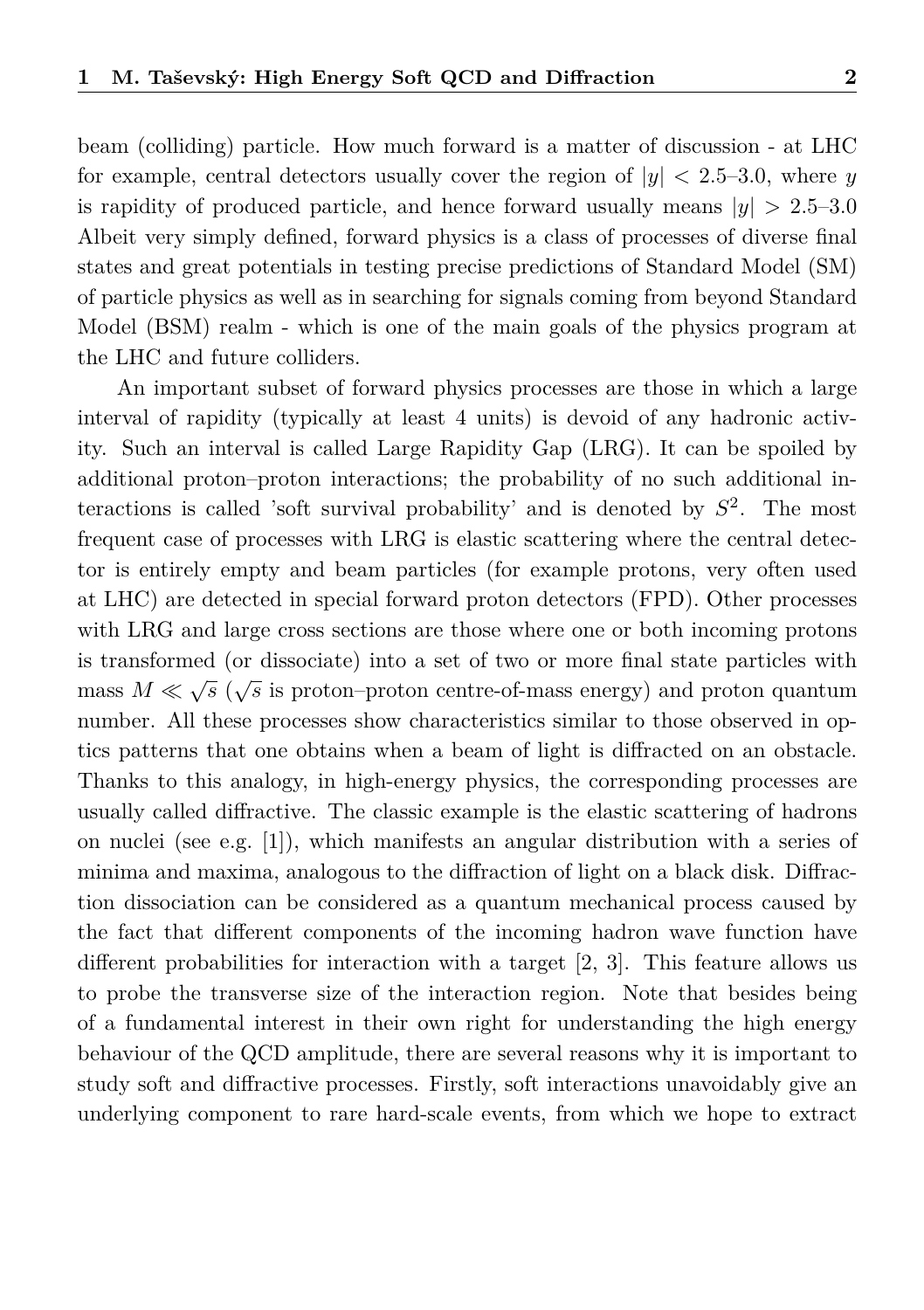signals for New Physics. Secondly, we should be able to estimate the probability that rapidity gaps, which occur in hard-scale diffractive events, survive rescattering effects, that is, survive the population of the gaps by the secondary particles from the underlying event. Particles are also emitted very forward in interactions of cosmic rays with atmosphere. Models trying to describe such interactions are thus currently constrained by results from LHC - another reason to pursue the forward physics program at colliders. At LHC energies diffractive processes constitute up to 40% of the total (*pp*) cross section,  $\sigma_{\text{tot}}$ . And this is yet another reason why it pays off to study diffractive processes at LHC: an understanding of diffractive processes is very important for evaluation of pile-up backgrounds in high-luminosity *pp* collisions, which have a direct impact on various experimental measurements. Pile-up corresponds to soft independent interactions in the same bunch crossing whose number rises with increasing instantaneous luminosity. Experimentally, diffractive processes are selected using two distinct features:

- 1. large rapidity gaps (typically at least  $\Delta \eta > 4$ ) and/or
- 2. one or both incoming particles stay intact after collision and are registered by dedicated FPDs placed a few hundred meters from the interaction point. The momentum loss of the initial particle,  $\xi$ , is typically smaller than 0.15.

Thus, in the case of proton-proton collisions, diffractive events include elastic  $pp \rightarrow pp$  scattering,  $pp \rightarrow p \oplus X$  (Single Dissociation, SD),  $pp \rightarrow X \oplus Y$  (Double Dissociation, DD) and  $pp \to p \oplus X \oplus p$  (Central Diffraction, CD) processes, where the  $\oplus$  sign denotes a LRG. Typically at the LHC the integrated cross sections of diffractive dissociation,  $\sigma_{SD}$ ,  $\sigma_{DD}$ , are of the order of 5–10 mb depending on the gap size. The CD processes then occur by an order of magnitude less frequently. The central diffraction is a pivotal topic of this thesis and therefore it will be elaborated more compared to other processes. In CD processes both scattered protons stay intact, are detected in FPDs, and are accompanied by large rapidity gaps. They can be divided into four categories according to which particles collide or induce the hard scattering: either gluon-gluon (both from Pomerons), i.e. QCD exclusive production (so called central exclusive production, CEP), or photon-photon (both from protons), i.e. QED exclusive production, or inclusive Pomeron-Pomeron (so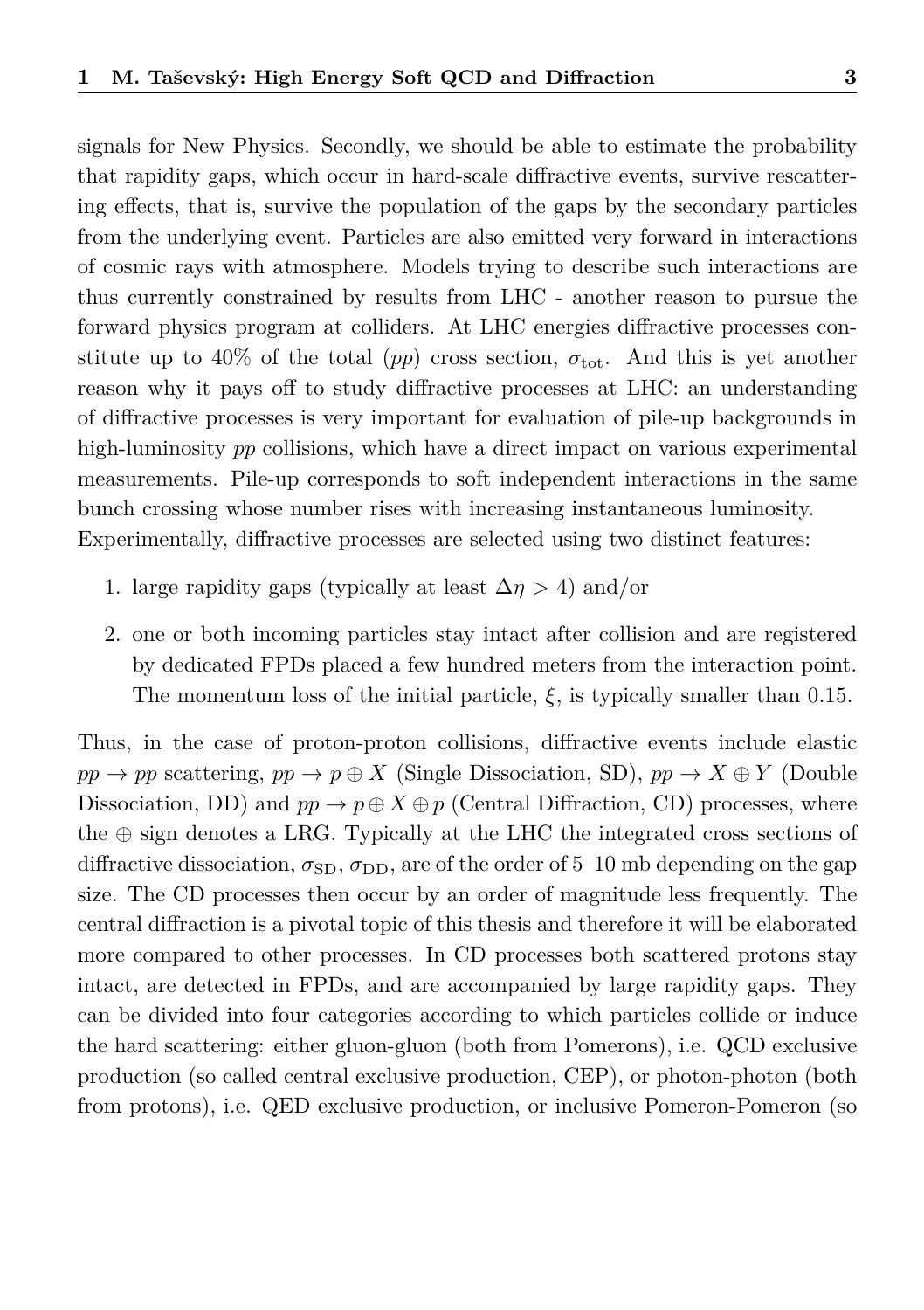called Double Pomeron Exchange, DPE) or photon-Pomeron (both from protons), so called diffractive photoproduction.

#### **1.0.1 Central exclusive processes**

The process is defined as  $pp \to p \oplus X \oplus p$  where all of the energy lost by the protons during the interaction (a few per cent) goes into the production of the central system,  $X$ . The final state therefore consists of a centrally produced system (e.g. dijet, heavy particle or Higgs boson) coming from a hard subprocess, two very forward protons and no other activity. One can thus put constraints on the Higgs sector of Minimal Supersymmetric SM (MSSM) and other popular BSM scenarios (see Ref. [\[A2\]](#page-33-0) for references).

CEP is especially attractive for three reasons: firstly, if the outgoing protons remain intact and scatter through small angles then, to a very good approximation, the primary di-gluon system obeys a  $J_z = 0$ , C-even, P-even selection rule [\[4,](#page-35-3) [5\]](#page-35-4). Here  $J_z$  is the projection of the total angular momentum along the proton beam axis. This therefore allows a clean determination of the quantum numbers of any observed resonance. Thus, in principle, only a few such events are necessary to determine the quantum numbers, since the mere observation of the process establishes that the exchanged object is in the  $0^{++}$  state. Secondly, from precise measurements of the proton momentum losses,  $\xi_1$  and  $\xi_2$ , and from the fact that the process is exclusive, the mass of the central system can be measured much more precisely than from the central detector, by the so-called missing mass method [\[6\]](#page-35-5),  $M^2 = \xi_1 \xi_2 s$  which is independent of the decay mode. Thirdly in CEP the signalto-background  $(S/B)$  ratios turn out to be close to unity, if the contribution from pile-up is not considered. This advantageous S/B ratio is due to the combination of the  $J_z = 0$  selection rule, the potentially excellent mass resolution, and the simplicity of the event signature in the central detector.

#### **1.0.2 Photon-induced processes**

Photon–initiated (PI) particle production is a key ingredient in the LHC physics programme, playing a role in precision predictions for inclusive electroweak particle production, probes of BSM physics, SM physics in the diffractive sector, and in ultraperipheral heavy ion collisions (see Refs. [\[A3,](#page-33-1) [B1\]](#page-34-0) for references).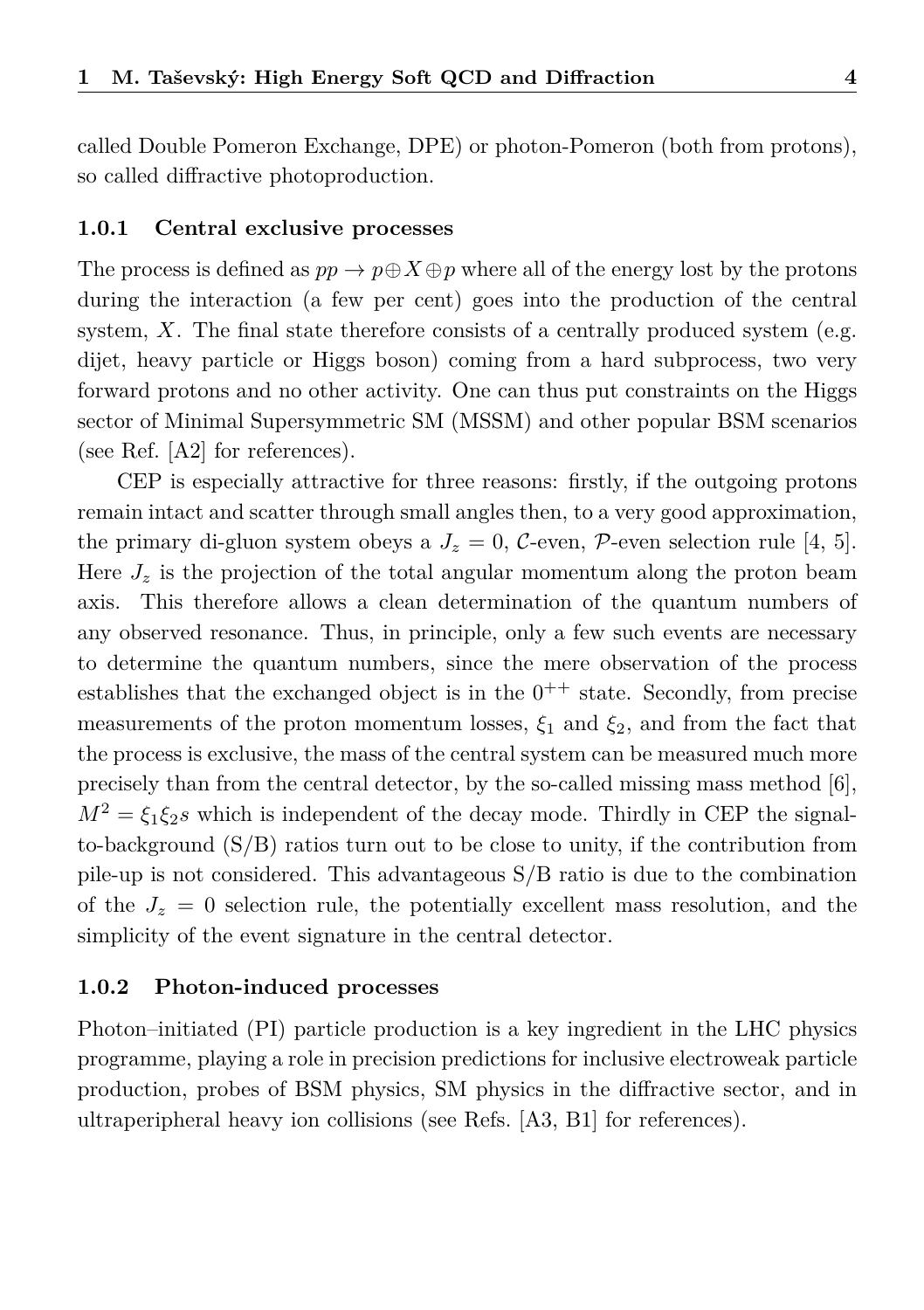A unique feature of the PI channel in proton–proton collisions is that the colour singlet photon exchange naturally leads to exclusive events, where the photons are emitted elastically from the protons, which then remain intact. More generally, even if the initial–state photon is emitted inelastically, there is no colour flow as a result, and there is still a possibility for semi–exclusive events with rapidity gaps in the final–state between the proton dissociation system(s) and the centrally produced object ([\[B1\]](#page-34-0)).

#### **1.0.3 Fragmentation functions**

The fragmentation function,  $D_a^h(x, Q^2)$ , is defined as the probability that parton *a*, which is produced at short distance, of order 1*/Q*, fragments into hadron, *h*, carrying the fraction *x* of the momentum of *a*. In the experimental analysis reported in this thesis, the momentum fraction is defined as  $x_{\rm E} = E_h/E_{\rm jet}$ , where  $E_h$  is the energy of the hadron  $h$  and  $E_{jet}$  is the energy of the jet to which it is assigned.

The thesis is organized roughly in the same way as usual experiments are organized in time: first we learn about interesting processes and we desire to measure them. Then we use some tools to learn more about these processes and prepare some to extract useful information from real data. Finally we build detectors that are able to measure them. So in the first part, we will be discussing physics motivation for measuring interesting diffractive processes, for example searching for Dark Matter in exclusive processes, for which detecting diffractively scattered protons by dedicated forward detectors is indispensable, so the above motivation provides also arguments to install such special detectors; in the second part, we will mention some of the tools that can be used to analyse data collected by the above detectors, and the third part is devoted to a brief description of some of experimental analyses that were inspired by the motivational works above on one side, and that profited from the data collected by the special devices placed in the forward direction of the main detector on the other side.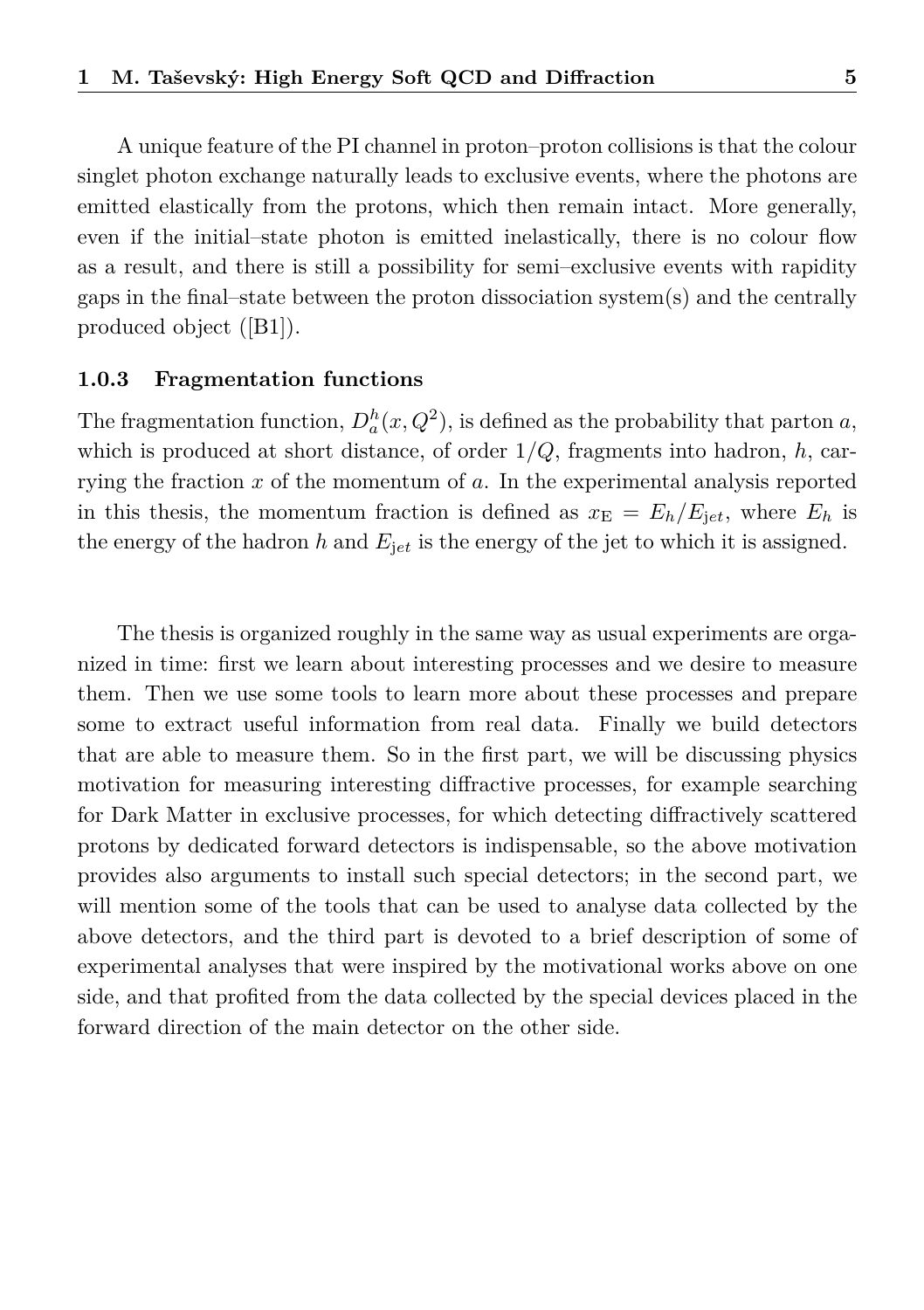# **Chapter 2**

# **Physics motivations**

In the first part of the thesis, devoted to physics motivation for measuring several diffractive processes and for installing forward proton detectors, we will briefly outline the matters and summarize main conclusions. In Section [2.1](#page-7-0) we commence by two articles about exclusively produced Higgs boson, the core of the physics case for the FP420 project, one is chronologically the oldest and best cited work of those presented in this thesis, the other is a review. In Sections [2.2](#page-9-0) and [2.3,](#page-12-0) we discuss two feasibility studies for using forward proton detectors at very high luminosities, even for High Luminosity phase of LHC (HL-LHC), namely searching for the Dark Matter candidates and for the exclusive  $t\bar{t}$  signal. We close this Chapter by commenting on a motivational analysis of how to access the Wigner function at RHIC (Relativistic Heavy Ion Collider in Brookhaven National Laboratory) and LHC in Section [2.4.](#page-14-0)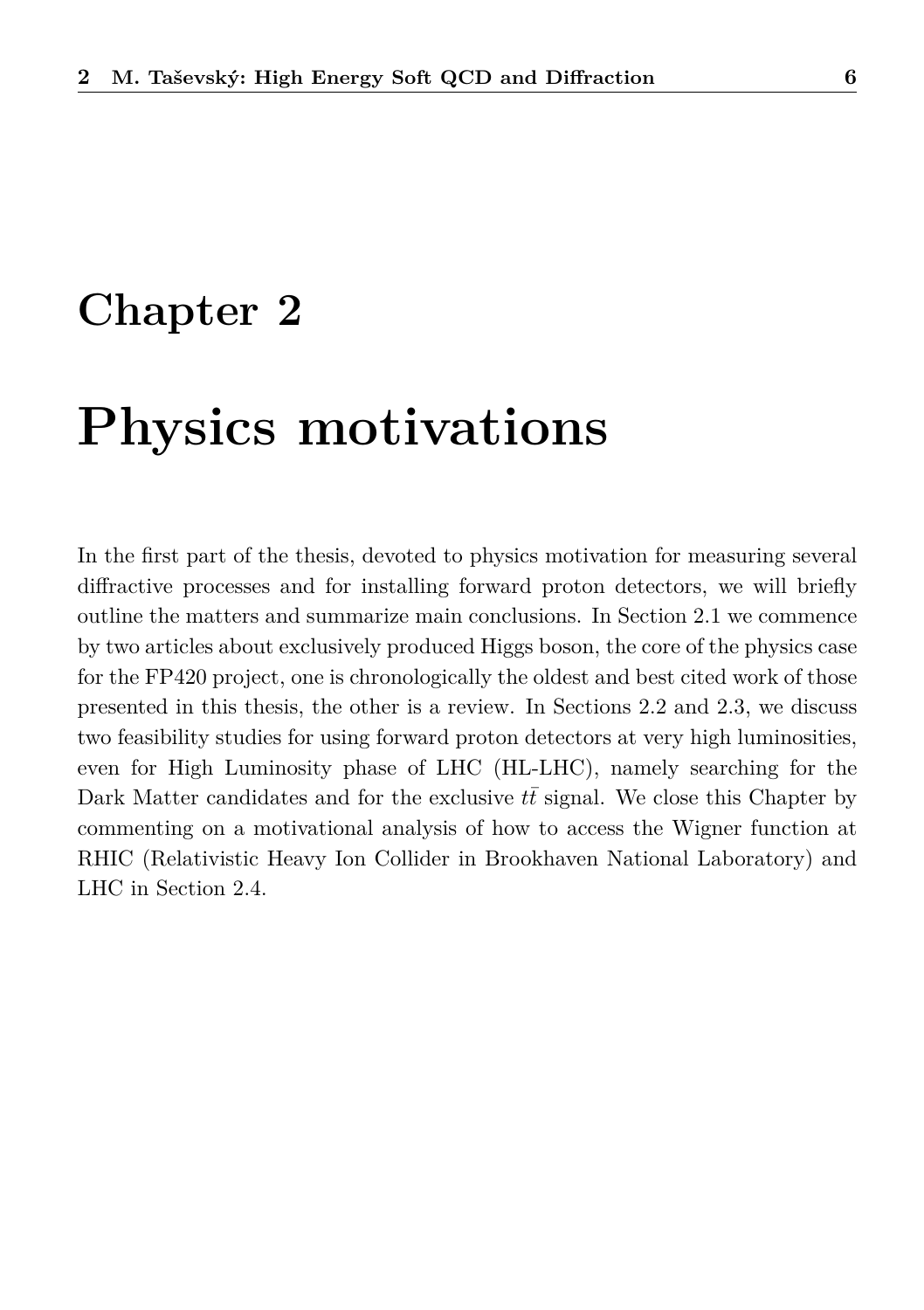### <span id="page-7-0"></span>**2.1 Central Exclusive production of Higgs boson**

The exclusive production of Higgs boson was a flagship topic of the project FP420 (see e.g. the title of the main document, "The FP420 R&D Project: Higgs and New Physics with forward protons at the LHC" [\[7\]](#page-35-6)) whose main goal was to install detectors at 420 m from the interaction point of ATLAS and CMS experiments to detect diffractively scattered protons. The central exclusive production received a great deal of attention over the last two decades from theorists as well as experimentalists, see references in Ref. [\[A2\]](#page-33-0).

The  $b\bar{b}$ ,  $WW^{(*)}$  and  $\tau\tau$  decay modes were studied in detail and are documented in literature (see the full list in Ref. [\[A2\]](#page-33-0)). Most of them are co-authored by the author of this thesis. It was the  $b\bar{b}$  mode that was studied in greatest detail - thanks to advantages enumerated in Introduction and also thanks to the most favourable prospects for this decay mode in enhancing the production cross section in MSSM. The author of the thesis was asked to review results of existing studies (see Ref. [\[A2\]](#page-33-0)). They can be summarized in the following way.

Although studies of properties of the Higgs boson with mass close to 125.5 GeV discovered by the ATLAS [\[8\]](#page-35-7) and CMS [\[9\]](#page-35-8) (see for example a global analysis in Ref. [\[10\]](#page-35-9)) suggest that the Higgs boson is compatible with the Standard Model, there is still room for models of New Physics, e.g. at lower or higher masses than 125.5 GeV, and the CEP of the Higgs boson still represents a powerful tool to complement the standard strategies at LHC. A striking feature of this channel is that it provides valuable additional information on the spin and the coupling structure of Higgs candidates at the LHC. We emphasize that the  $J_z = 0$ , C-even, P-even selection rule of the CEP process enables us to estimate very precisely (and event-by-event) the quantum numbers of any resonance produced via CEP.

Signal selection and background rejection cuts are based on requiring a match between measurements in the central detector and FPD within assumed subdetector resolutions. In addition, pile-up backgrounds are suppressed by using Timeof-Flight (ToF) detectors, a natural part of FPD whose use necessitates protons to be tagged on both sides from the interaction point. The significances for the CEP Higgs boson decaying into  $b\bar{b}$ , *WW* or  $\tau\tau$  pairs in SM are moderate but  $3\sigma$  can be reached if the analysis tools, ToF measurement resolution or L1 trig-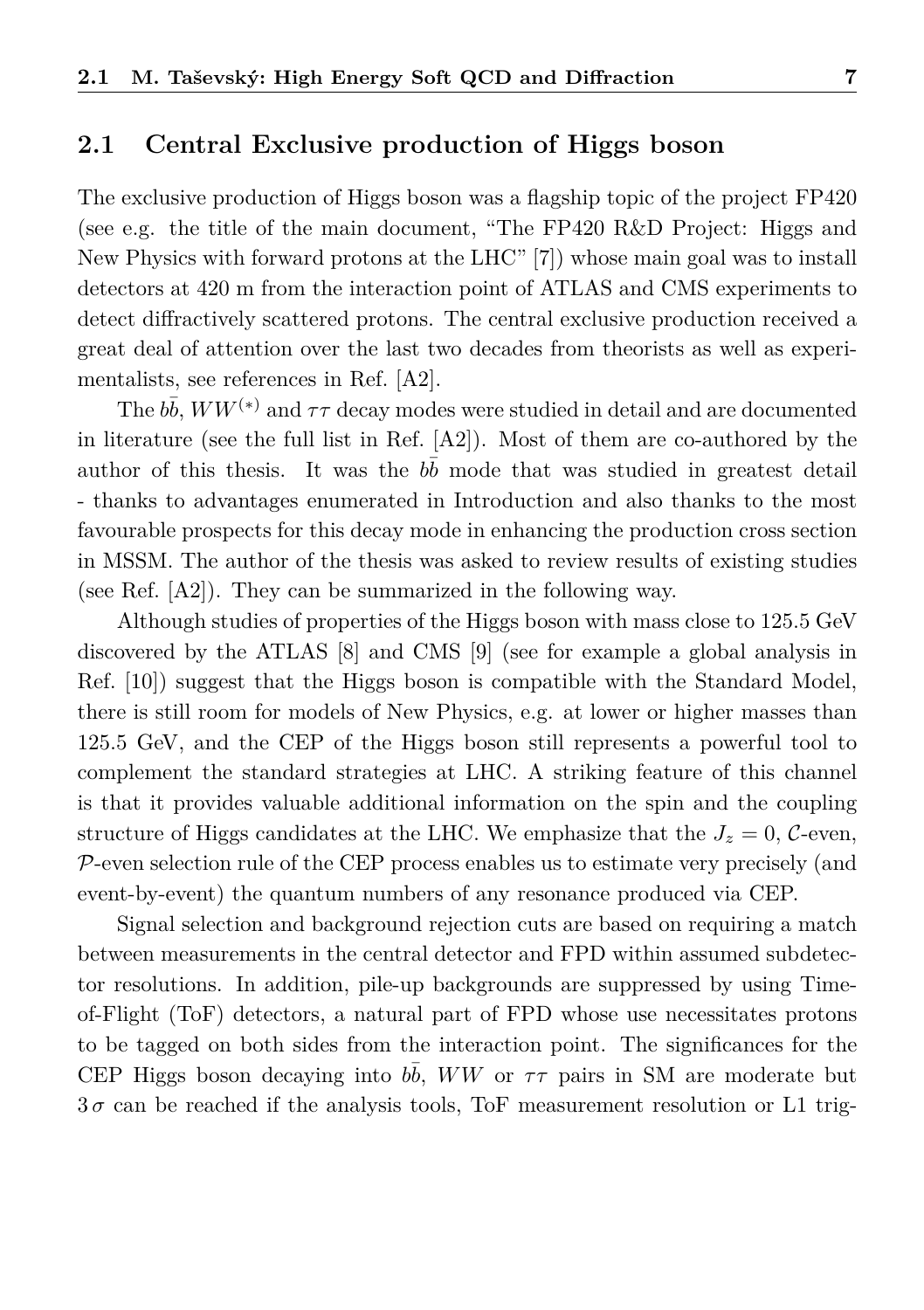ger strategies are improved. Ways to improve those significances are discussed in Ref. [\[A2\]](#page-33-0). For example we can surely expect improvements in the gluon-jet/*b*-jet mis-identification probability  $P_{q/b}$ . In the original analyses a conservative approach has been followed by taking the maximum of two values available at that time in ATLAS and CMS. Meanwhile new developments were reported in reducing the light-quark-b mis-identification probabilities in ATLAS [\[11\]](#page-36-0) and CMS [\[12\]](#page-36-1). Other possibilities to improve the significances in searching for the SM Higgs in CEP are a possible sub-10 ps resolution or finer granularity of timing detectors, the use of multivariate techniques or a further fine-tuning or optimization of the signal selection and background rejection cuts, thanks to the fact that the mass of the SM-like Higgs boson is already known with a relatively high precision. The known Higgs boson mass can also greatly facilitate proposals for a dedicated L1 trigger to efficiently save events with the CEP  $H \to b\bar{b}$  candidates ([\[13\]](#page-36-2)).

#### **Further development after publication**

Studying properties of Higgs bosons produced exclusively with a mass around 125 GeV would require building FPDs in the region 420 m from the interaction point. Such a possibility is still being discussed by ATLAS, CMS and TOTEM collaborations (see e.g. Ref. [\[14\]](#page-36-3)). In principle equipping that region of the LHC beam pipe (so called "cold region") by Roman Pots or Hamburg Beampipe devices was thoroughly discussed in the framework of the FP420 collaboration, see Ref. [\[7\]](#page-35-6) and Section [4.2.](#page-24-0) The constraints coming from experimental data exclude the heavy Higgs boson mass region below 400 GeV, although in special MSSM scenarios, for example Mh125 alignment scenario [\[15\]](#page-36-4), masses lower than 400 GeV would still be possible, but for "fine-tuned" points rather than larger areas. Other extreme scenarios that are still possible are represented by the  $M_H^{125}$  scenario [\[15\]](#page-36-4), in which the light CP-even Higgs is lighter than 125 GeV, and the discovered Higgs boson corresponds to the heavy CP-even MSSM Higgs boson. The development of the  $M_H^{125}$  scenario was triggered by the observation of a local excess of  $3\sigma$  at about 96 GeV in the diphoton final state, based on the CMS Run 2 data [\[16\]](#page-36-5). First Run 2 results from ATLAS with 80 fb<sup>-1</sup> in the  $\gamma\gamma$  final state (see e.g. Ref [\[17\]](#page-36-6)) or full Run 2 ATLAS results in the  $\tau^+\tau^-$  final state [\[18\]](#page-36-7) turned out to be weaker, but a full Run 2 analysis of the CMS data is still awaited.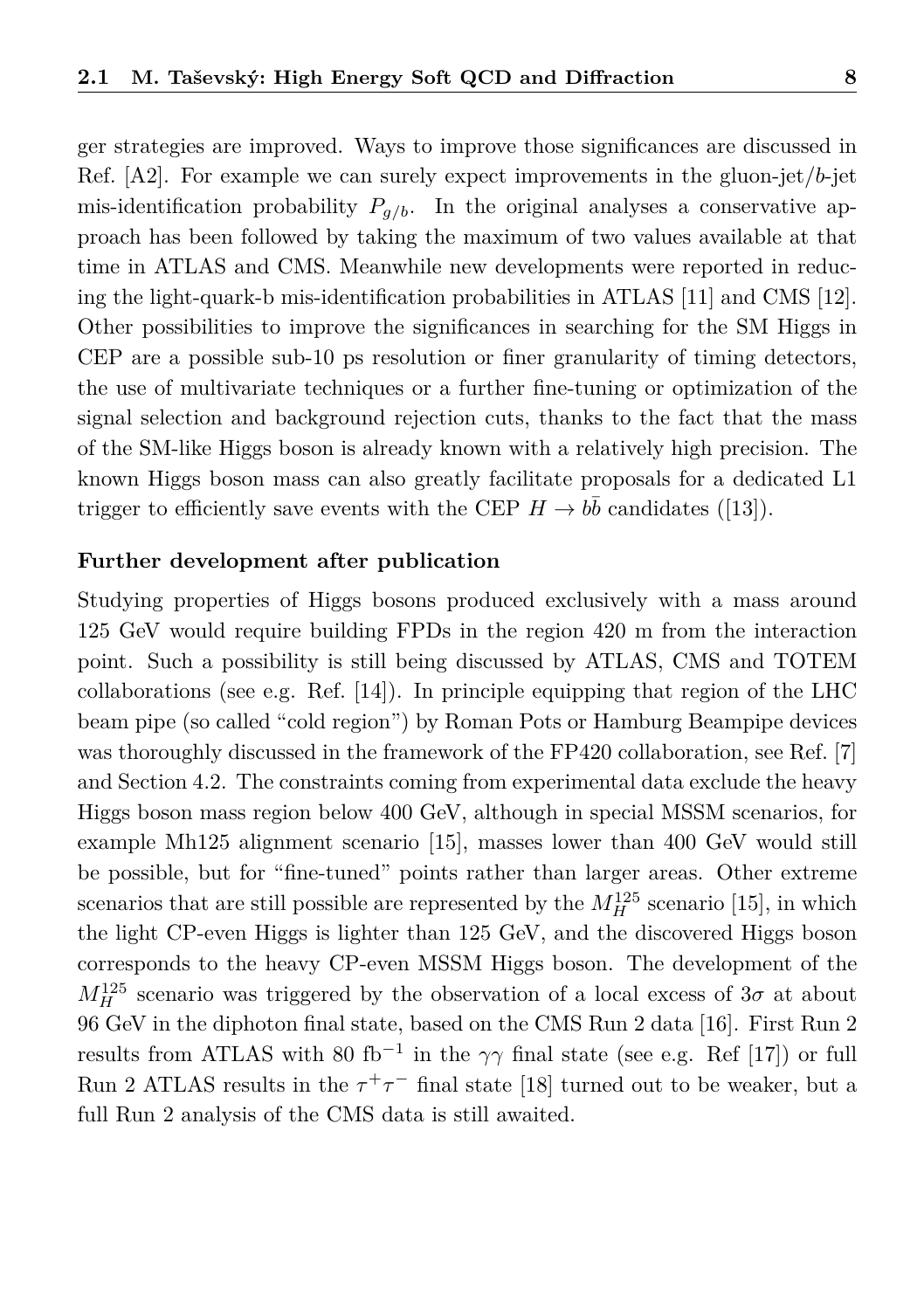## <span id="page-9-0"></span>**2.2 Searches for Dark Matter at LHC in the forward proton mode**

One of the main goals of the physics program at the LHC and future colliders is the search for signals from beyond Standard Model physics. A possibility that has received significant recent attention in the context of the LHC and future collider searches is the electroweak pair production of *R*-parity conserving states in compressed mass scenarios of supersymmetry (SUSY). That is, where the mass difference between the heavier state (e.g. the chargino,  $\tilde{\chi}^{\pm}$ , or slepton,  $\tilde{l}(g)$ ) and the<br>Lighter SUSY Darticle  $\tilde{\omega}$ <sup>0</sup> (connections a Dark Matter (DM) particle and idea) Lightest SUSY Particle  $\tilde{\chi}_1^0$  (representing a Dark Matter (DM) particle candidate) is small, see references in Ref. [\[A3\]](#page-33-1).

The potential to search for these comparatively light charged SUSY particles via photon-initiated production in hadron collisions has been widely discussed over the past decades [\[19–](#page-36-8)[23\]](#page-36-9). One clear benefit is its production model independence, in sharp contrast to many other reactions. That is, the production cross sections are directly predicted in terms of the electric charges of the relevant states.

The experimental signature for the CEP of electroweakinos is then the presence of two very forward protons that are detected in the FPD and two leptons from the slepton  $\tilde{l}(g) \to l + \tilde{\chi}^0$  decay whose production vertex is indistinguishable from<br>the primary control weapons in the control detector. The proll defined initial state the primary vertex measured in the central detector. The well-defined initial state and presence of the tagged outgoing protons provides a unique handle, completely absent in the inclusive case, that is able to greatly increase the discovery potential.

In Ref. [\[A3\]](#page-33-1) we studied in detail the LHC prospects for searching for such exclusive slepton pair produced in compressed mass scenarios at  $\sqrt{s} = 14$  TeV. We performed for the first time a systematic analysis of various challenges and sources of backgrounds that such studies must deal with. In particular, as well as the irreducible exclusive *WW* background, we also consider the reducible backgrounds from semi-exclusive lepton pair production, where a proton produced in the initial proton dissociation registers in the FPDs, and the pile-up background where two soft inelastic events coincide with an inelastic lepton pair production event.

We have developed an experimental procedure basing on two pillars, both being represented by know-how acquired by ATLAS and CMS experiments in related published analyses of rather similar data. The first pillar is built on experience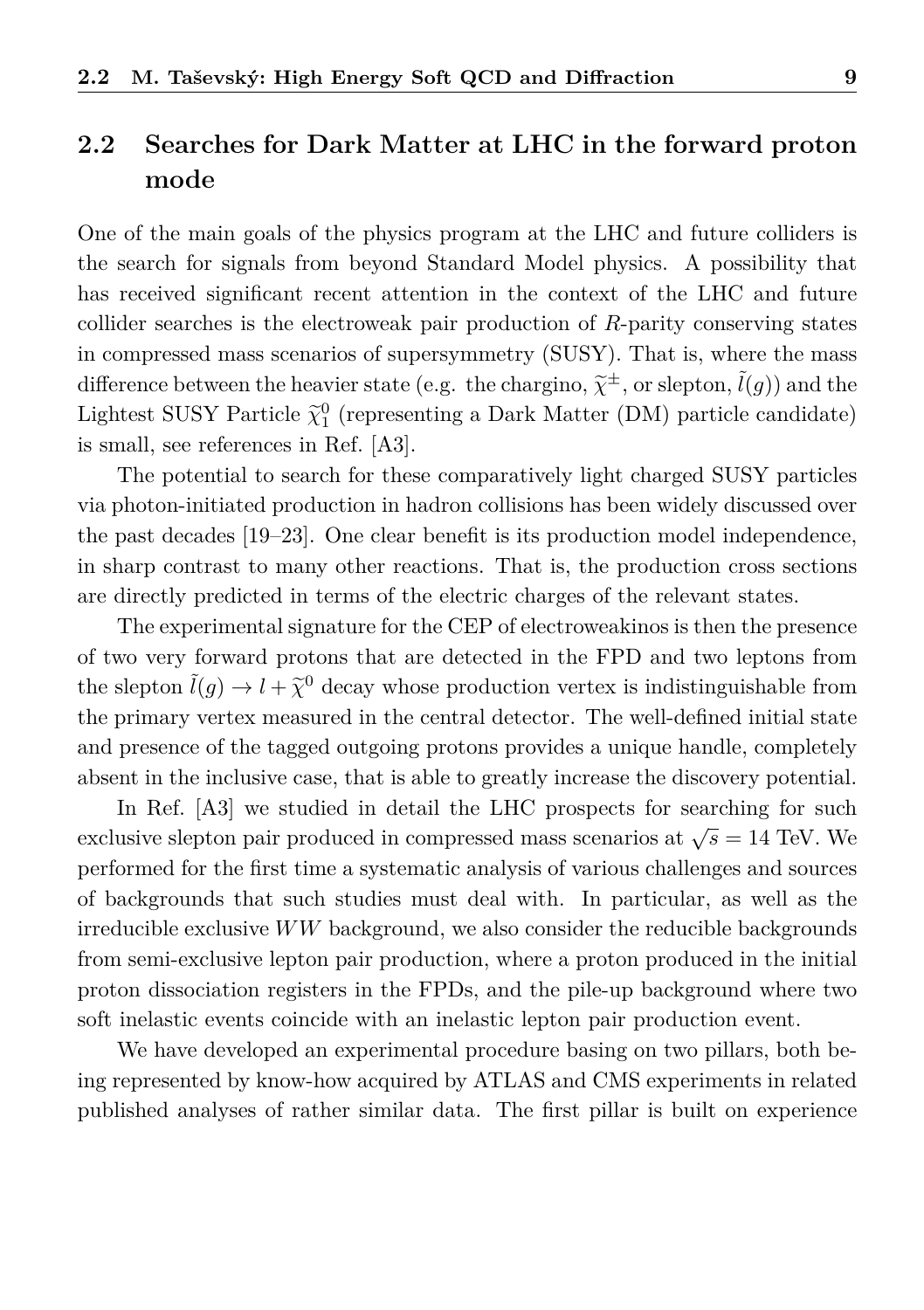with handling very soft leptons, the second makes use of exclusivity requirements, both in the presence of high pile-up. To account for most of effects occurring during passages of particles through large volumes of detector material and for combinatorial effects from the presence of high pile-up, we have used the fast simulation program DELPHES [\[24\]](#page-37-0). Although we have advantageously generated only in the phase space necessary for a reliable analysis of all backgrounds, still extremely large samples had to be created, especially those of non-diffractive dijets with pile-up, which put immense demands on the computational power and time. One of powerful exclusivity cuts is the so called z-vertex veto requiring no additional charged particles and vertices in a close vicinity of the primary vertex, except those corresponding to the two signal leptons. The efficiency of such a cut as a function of the amount of pile-up events per bunch crossing was found to be in a good agreement with that published in the above experimental analyses, a prerequisite for any reliable feasibility study. Yet, a very challenging task emerged, namely to tame the pile-up background, higher by many orders of magnitude than the signal. We have found that requiring that the lepton pair lie in the signal  $m<sub>ll</sub> < 40$  GeV region, combined with further judicially chosen cuts on the lepton momenta leads to significant reductions in the background. The pile-up backgrounds are strongly reduced by the use of ToF subdetectors in the FPDs, as well as the aforementioned lepton cuts and a further cut on the proton transverse momentum. These also help to reduce the semi-exclusive backgrounds considerably. Introducing the proton  $p_T$  cut as well as requiring large rapidity gaps searched for relying on knowledge of the z-vertex veto efficiency are considered to be novelties in the field.

In summary, we observe that in total 2–3 signal events for an integrated luminosity of 300 fb<sup>-1</sup>, corresponding roughly to  $\langle \mu \rangle = 50$  ( $\langle \mu \rangle =$  average number of pile-up interactions per bunch crossing), can be expected, with a  $S/B \sim 1$ . Experimentally, the signal yield can be doubled by taking all di-lepton masses into account. This would, however, not only increase the background but also the average di-lepton mass itself and hence limit the possibility of estimating the unknown mass of the DM particle by measuring the central system mass via the FPDs. Another way to increase the signal yield would be to increase the lepton reconstruction efficiencies. The background contamination, in turn, could be low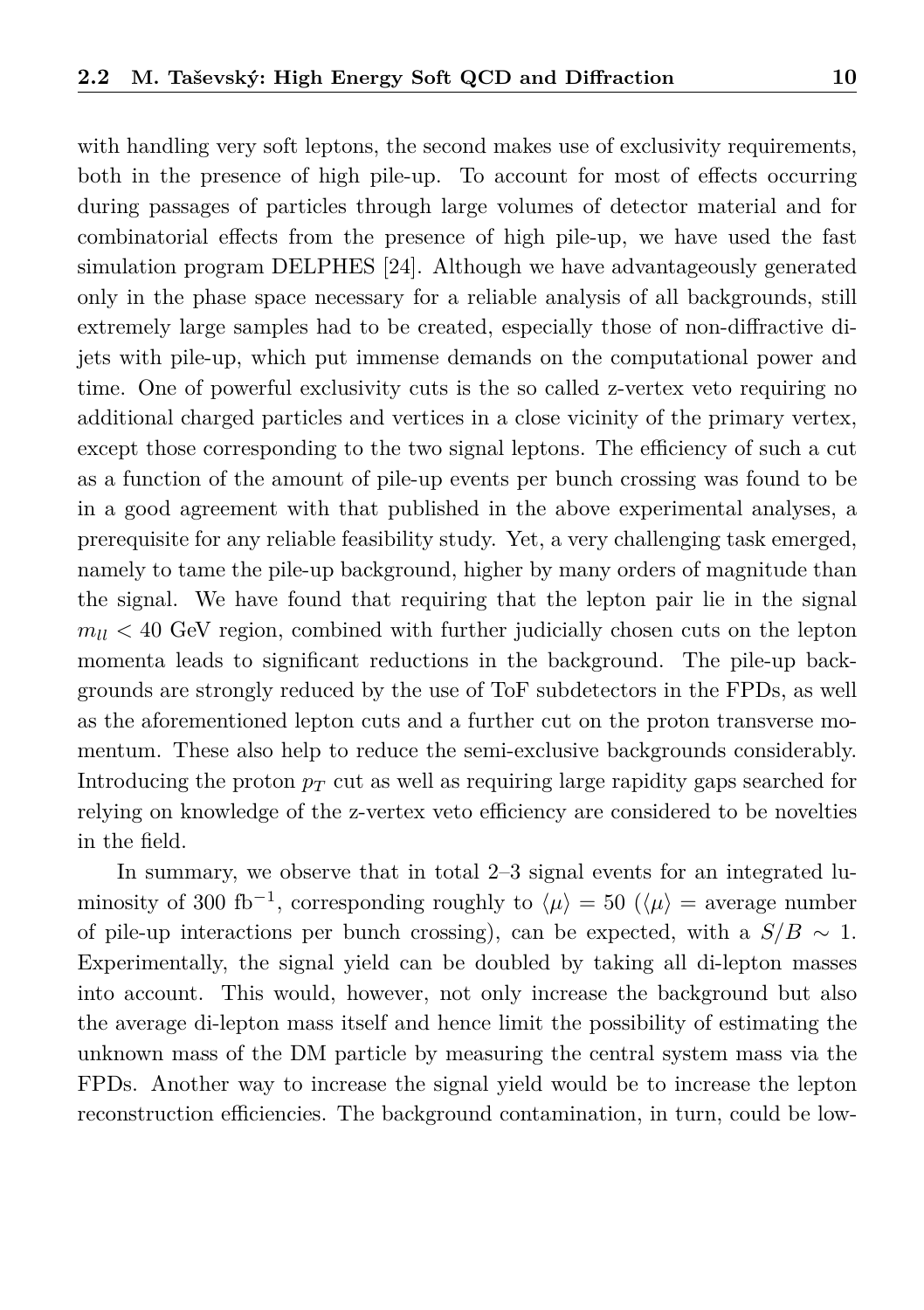ered by rejecting events with a displaced vertex which can be done by restricting track longitudinal,  $z_0$ , and transverse,  $d_0$ , impact parameters to some small values, or by a cut on the so called pseudo-proper lifetime. Furthermore, both ATLAS and CMS are upgrading their trackers to cover the additional region  $2.4 < |\eta| < 4$ . Both are also considering adding timing detectors in these forward areas with resolution of about 30 ps [\[25,](#page-37-1) [26\]](#page-37-2). By getting this timing information we acquire another ToF rejection factor in addition to that shown in table 6 of Ref. [\[A3\]](#page-33-1).

#### **Further development after publication**

As described in Chapter [3,](#page-16-0) SuperChic 4 [\[B1\]](#page-34-0), the version to which the author of this thesis contributed significantly, correctly accounts for particle decay distribution from dissociation system and for the kinematically dependent survival probability *S* 2 . This gave us a precise tool to re-evaluate the background from semi-exclusive lepton pair production, described above. The contamination by this type of background is found to be about three times smaller than originally estimated in Ref. [\[A3\]](#page-33-1) by approximative means.

This study earned attention, among others, of colleagues from the ATLAS collaboration who are interested in measuring this process using the AFP detector (described in Section [4.2\)](#page-24-0) both in Run 3 and in HL-LHC. This process, together with searching for New Physics in the top–anti-top pair production (described in Section [2.3\)](#page-12-0) and potentially also in the Higgs boson production, become currently a core of the physics motivation for pursuing the exclusive physics using AFP at very large luminosities. The author of this thesis was offered to co-supervise a PhD thesis whose topic is searching for BSM signal in two channels: *tt* pair, and low- $p_T$  sleptons (decaying to neutralinos, candidates for DM) using AFP to tag forward protons. The PhD student is going to develop and validate a L1 trigger for the DM search which will be based on two soft leptons fulfilling topological cuts developed in the discussed phenomenology study [\[A3\]](#page-33-1). For the HL-LHC phase where pile-up conditions will be harsher than for Run 3, more experimental handles will be needed to be developed such as timing information in the central detector, 2-dimensional cuts or making use of missing *E<sup>T</sup>* value which is low in the signal process and evades so far measuring capabilities of the ATLAS detector which concentrates on inclusive processes where missing  $E_T$  is usually much larger.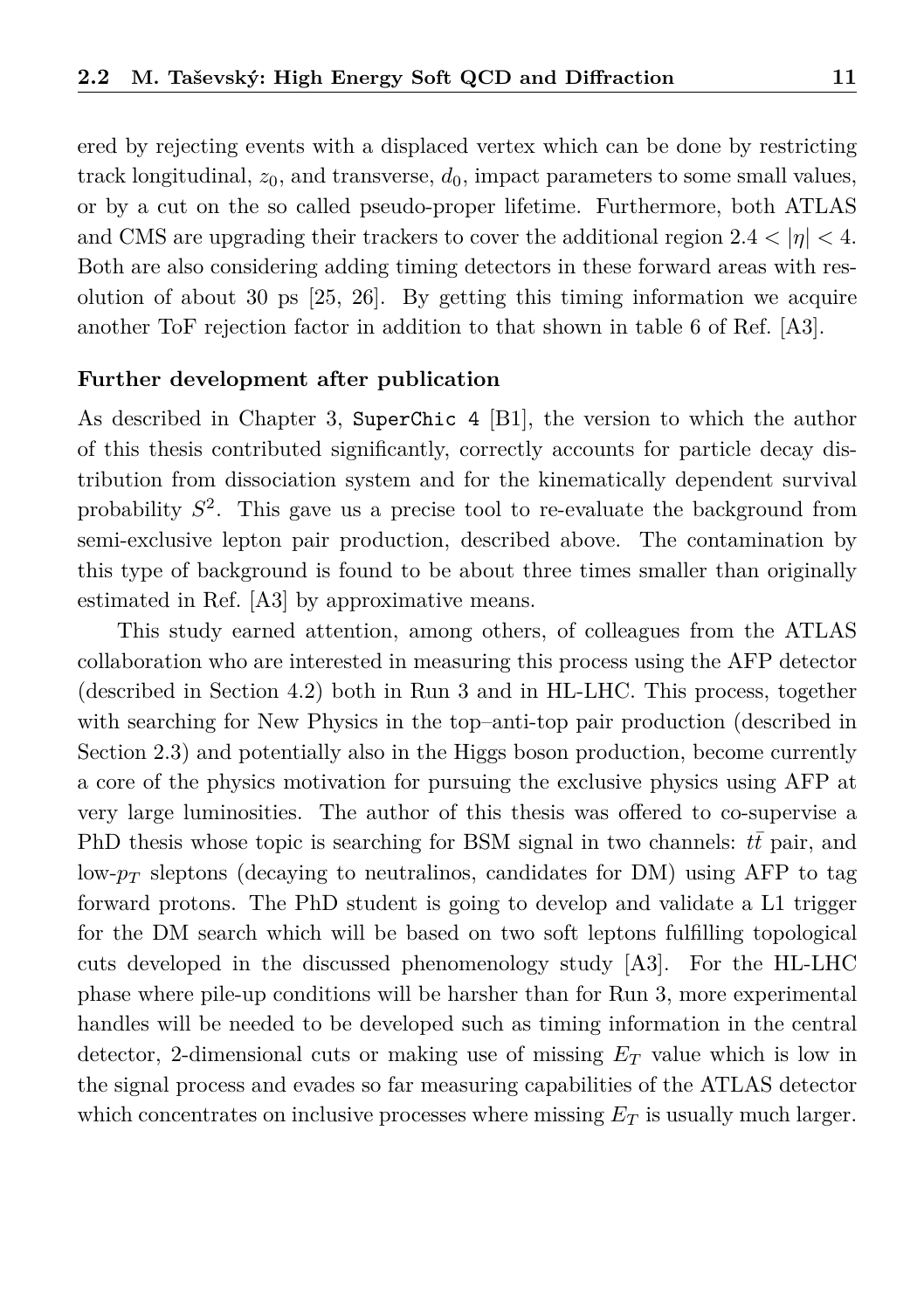## <span id="page-12-0"></span>**2.3 Top quark pair production in the exclusive processes at LHC**

The precise mass determination via FPDs – similarly as for Higgs boson, see  $Ref. [A1] - is also attractive in the case of the top quark. High precision of the mass$  $Ref. [A1] - is also attractive in the case of the top quark. High precision of the mass$  $Ref. [A1] - is also attractive in the case of the top quark. High precision of the mass$ measurements of the top quark as well as of the Higgs boson is claimed to allow to discriminate between stability, metastability or criticality of the electroweak vacuum (see e.g. [\[27\]](#page-37-3)). Prospects for a top quark mass measurement using FPDs were studied in Ref. [\[A4\]](#page-33-3) together with LHC prospects for measurements of the  $t\bar{t}$ pair produced exclusively in photon-photon or semi-exclusively in photon-Pomeron and Pomeron-Pomeron processes using protons tagged in FPDs on both sides of the interaction point. These processes are also interesting from the point of view of constraining models used in BSM physics. Focusing on the semi-leptonic channel,  $t\bar{t} \rightarrow jjbl\nu_l\bar{b}$  (*j*(*b*) representing un-tagged (b-tagged) jet), making use of the exclusive nature of the final state, together with the use of timing information provided by FPDs, relevant exclusive and inclusive backgrounds are studied in detail. We analyzed four luminosity scenarios, going from zero pile-up up to  $\langle \mu \rangle$ of 50 with corresponding assumed integral luminosities of up to 300 fb<sup>-1</sup>. With the help of DELPHES fast simulation program [\[24\]](#page-37-0), the main effects of detector acceptance and resolutions as well as the effect of pile-up background were included in the analysis procedure.

Good prospects for observing the semi-exclusive signal over a mixture of inclusive and combinatorial backgrounds are achieved for all luminosity scenarios, although a good separation between the two are observed for rather low amounts of pile-up, typically lower than  $\langle \mu \rangle$  of 50. Statistical significances evaluated from estimated numbers of signal and background events are around 3 for the highest luminosity scenario  $(\langle \mu \rangle, \mathcal{L}[\text{fb}^{-1}]) = (50, 300)$ , about 6 for the (10,30) and 11 for the (5,10) scenarios. From a simple statistical analysis, we find that these significances are still not sufficient for a determination of the top quark mass that would be competitive with inclusive methods. Much higher statistics would be needed with the current experimental procedure or more sophisticated procedures to suppress the dominant background have to be developed.

Compared to the DM searches with FPDs, described in the previous Section,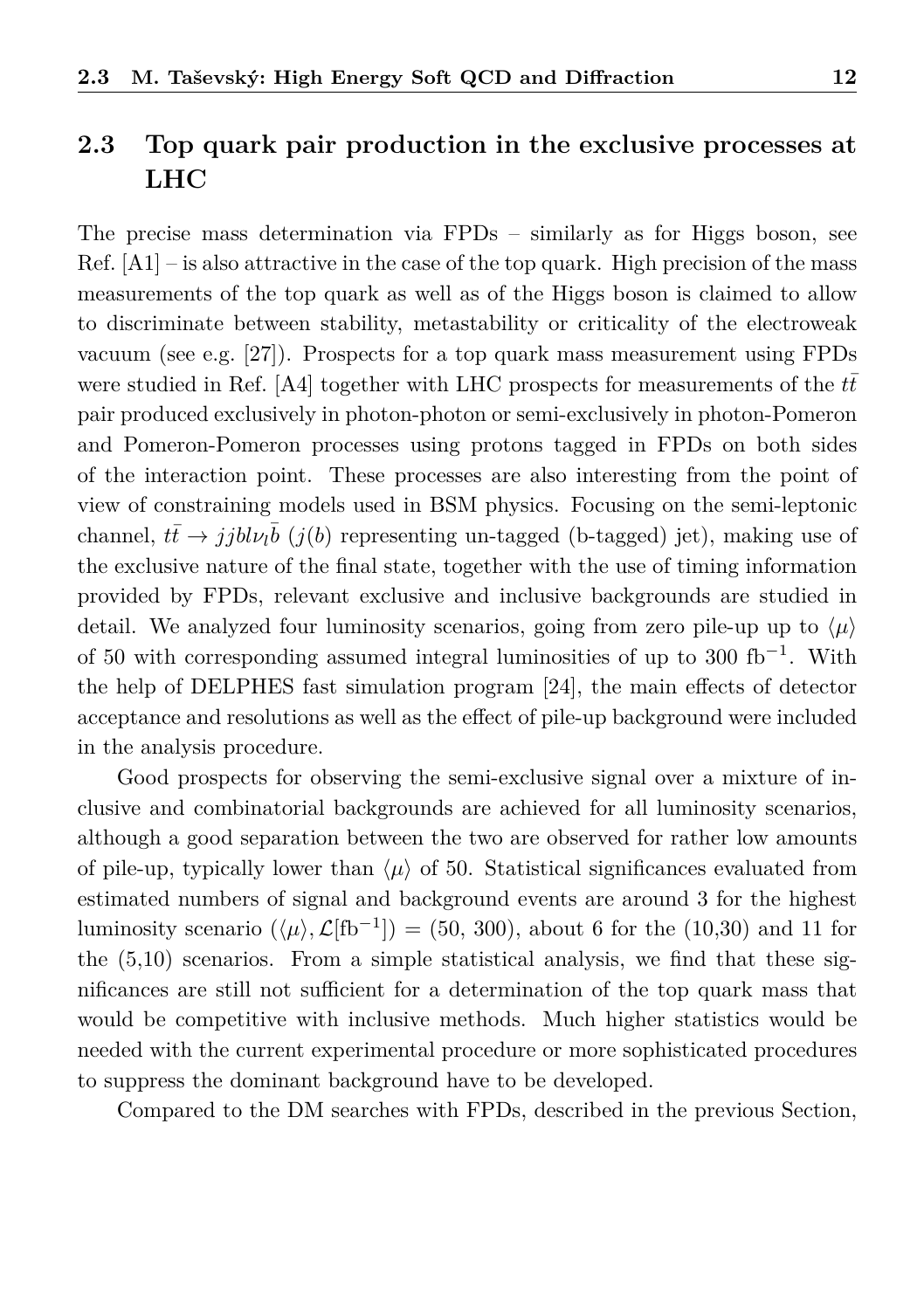the initial particles are photons as well but topology and mass of the final state are entirely different: while for the dilepton system the mass is very low and topology is such that the central detector "sees" rather empty events (if pile-up is not considered), for the  $t\bar{t}$  system the mass is more than 30 times higher and events are much denser. The more massive the central system and the emptier or the more exclusive topology of the final state, the more powerful handles one has in the fight with backgrounds. It is not then surprising that relative signal event yields and background contaminations are not too different between the two analyses, although final states differ considerably.

#### **Further development after publication**

After demonstrating good prospects for observing the  $t\bar{t}$  system produced semiexclusively at relatively high pile-up in Ref. [\[A4\]](#page-33-3), the same team of authors accepted the challenge and started to look into the pure exclusive interaction, namely if the *tt* pair produced in photon-photon collisions could be separated from huge pile-up backgrounds or one would have to stay at low pile-up and expect only a handful of signal events. The main reason to tackle this (purely QED) interaction is that prospects to test some of BSM models are more promising than for the other two interactions. The main handle to suppress the Pomeron-induced backgrounds is  $p_T$  of forward protons which is expected to be on average smaller for those that emit photons.

With another team, we are developing an experimental procedure to detect top quark(s) in the so called inclusive photoproduction, i.e. photon-proton interaction. Since this is a process with singly-tagged proton in FPD, ToF detectors cannot be utilized hence only data with relatively low amounts of pile-up can be collected. The remaining pile-up contamination should be reducible by requiring the central system mass (or  $\xi$ ) to match with measurements in a single FPD.

None of the above discussed processes have so far been measured at LHC, so measuring them for the first time would be exciting in their own right. But this would also promise to hold interesting information about diffractive properties of the interaction (for example values of the soft survival factor which are processas well as kinematically-dependent) or can serve to search for New Physics.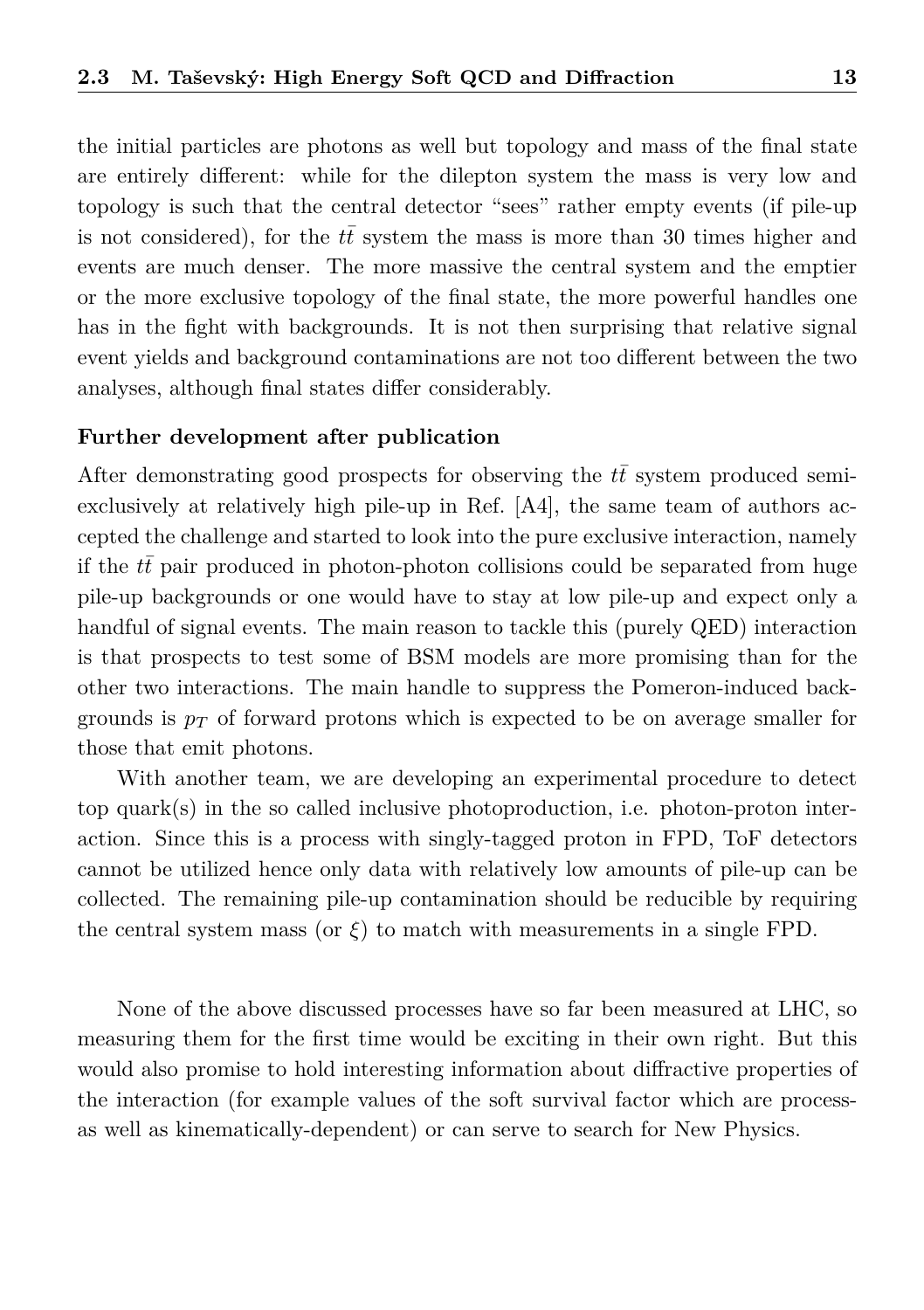# <span id="page-14-0"></span>**2.4 Accessing the gluon Wigner distribution in ultraperipheral pA collisions**

The so-called Wigner distribution is sometimes called "mother distribution" because it provides maximally detailed information about quantum systems. In the case of hadron structure, the Wigner distribution, or its Fourier transform, the generalized transverse momentum dependent distribution (GTMD), provides a multidimensional partonic imaging of the nucleon. When integrated over the impact factor (or transverse momentum), the Wigner function reduces to a transverse momentum dependent distribution, TMD, (or generalized parton distribution, GPD) and when integrated further, one arrives at parton density function (PDF), most commonly used in theory predictions.

In this study [\[A5\]](#page-33-4) we tried to be self-contained in that we have not only discussed theoretical aspects but we also provided ideas on how possible measurements could be done, and investigated which existing data samples could be used. This study proposes to constrain the gluon Wigner distribution in the nucleon by studying the exclusive diffractive dijet production process in ultraperipheral proton-nucleus collisions (UPCs) at RHIC and the LHC. Compared to the previous proposal in Ref. [\[28\]](#page-37-4) to study the same observable in lepton-nucleon scattering, the use of UPCs has a few advantages: not only is the cross section larger, but the extraction of the Wigner distribution from the data also becomes simpler, including its elliptic angular dependence. We compute the corresponding cross section and evaluate the coefficients using models which include the gluon saturation effects.

We demonstrate that both components (the  $\phi$ -dependent and  $\phi$ -independent) of the gluon Wigner distribution may be extracted from these data. The special role here is played by the elliptic component of the Wigner (or the corresponding GTMD) function providing the  $\cos 2\phi$  dependence on the angle  $\phi$  between the total and relative transverse momenta of the two jets going back-to-back. The former momentum (actually both) can of course be measured in the central detector but since it is equal to the  $p_T$  of the scattered proton, FPD can measure it by measuring the value of the *t* variable  $(t \approx p_T^2)$  which is usually done more precisely and with smaller systematic uncertainties than in the central detector. This is a nice example of a two-fold use of FPD: it can be utilized to tag protons and to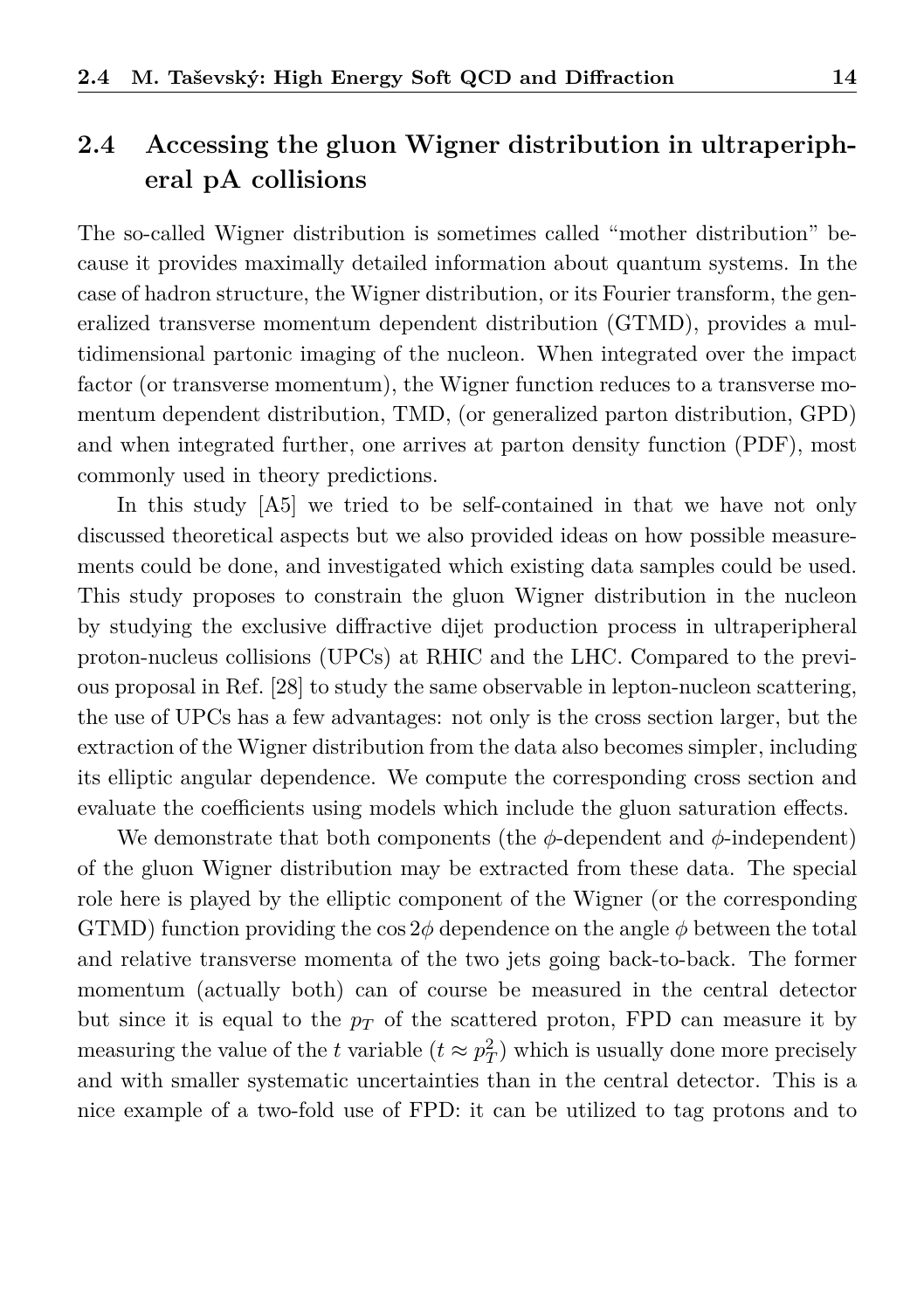measure its  $p_T$ . While the former tags event candidates for an exclusive process (thereby reduces combinatorial background), the latter measures the vectorial sum of two jets more precisely than in the central detector.

The angular dependence of the Wigner function was recently shown [\[29,](#page-37-5) [30\]](#page-37-6) to be a complementary way to describe an elliptic flow in *pA* collisions and it is of interest how this mechanism should be combined with the "standard" collective mechanism of elliptic flow generation in quark-gluon plasma.

As mentioned above, this study also aims to encourage experimentalists to look in more detail to see if the Wigner function could be measured at the RHIC, LHC and EIC (future Electron Ion Collider to be built in Brookhaven National Laboratory). We tried to provide first experimental ideas but more work would be needed before making conclusions. It is encouraging that data which could be used for such studies exist. There are samples of *pA* data at both, the LHC and RHIC, where forward protons were tagged by FPDs. The RHIC environment seems to be more suitable to look at saturation effects that are expected to be visible at *p<sup>T</sup> <* 10 GeV, while the LHC data promise to provide more accurate measurements of protons and jets.

Results of this study were included in some collective works, for example in prospects for measurements of quarkonia at HL-LHC [\[31\]](#page-37-7) or among new opportunities at the photon energy frontier in the framework of the 2021 Snowmass Summer Study [\[32\]](#page-37-8). There are also first experimental results inspired by the work [\[A5\]](#page-33-4): in the CMS analysis [\[33\]](#page-37-9) the second moment of the angular distribution,  $\langle \cos 2\phi \rangle$ , was measured as a function of the momentum sum of the two jets.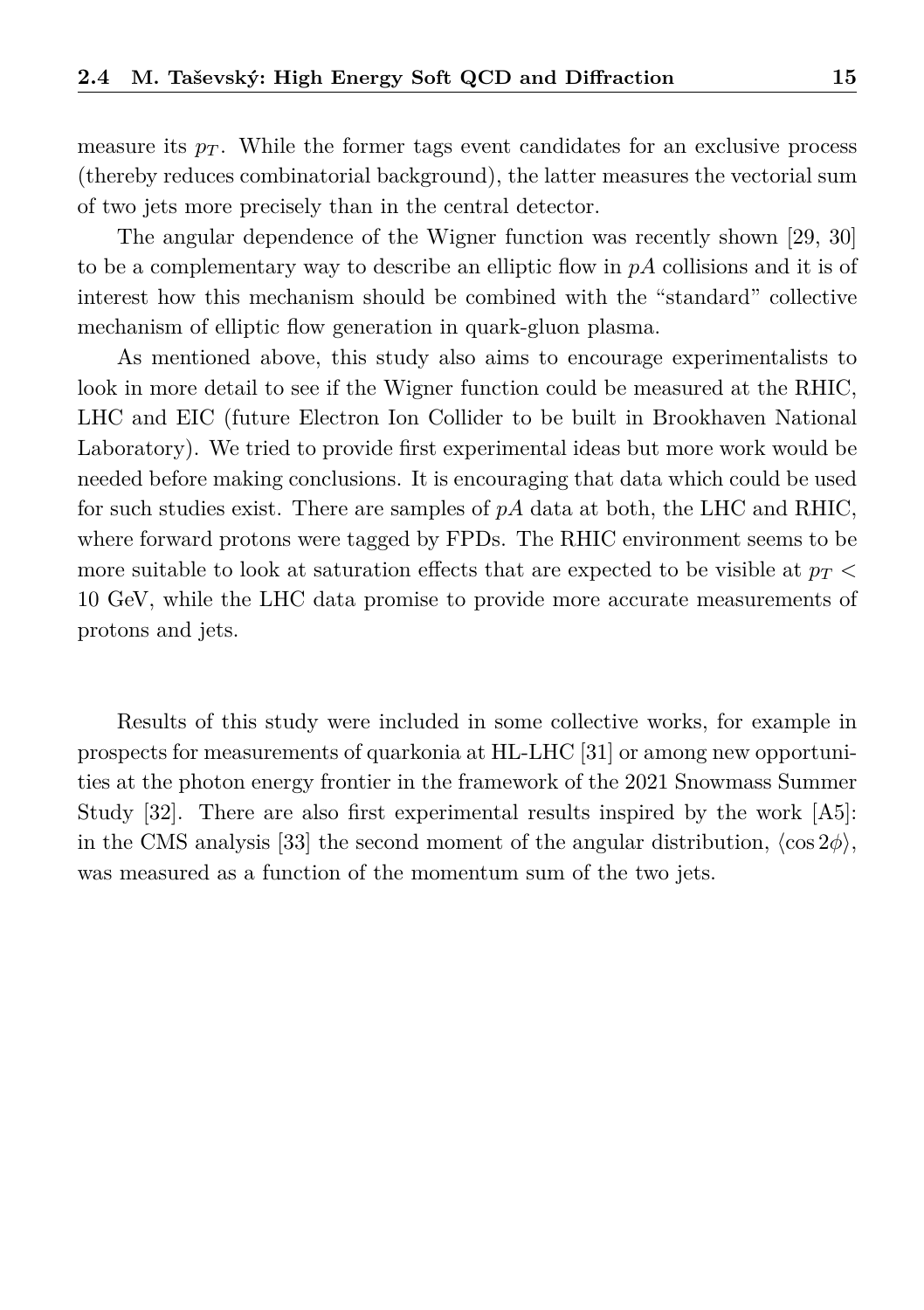# <span id="page-16-0"></span>**Chapter 3**

# **Tools**

The second part of the thesis describes two papers whose topics, interesting and worth pursuing in their own right, may be considered as tools to analyze experimental or artificial (Monte Carlo) data. In Section [3.1](#page-17-0) a new version of the SuperChic MC program is commented and in Section [3.2](#page-19-0) we briefly discuss performance of the time-of-flight detector. These two tools represent a tiny fraction of plethora of tools used nowadays in modern experimental or phenomenological analyses. MC event generators seem to belong to the most frequently used tools because of their traditional role in estimating for example backgrounds, efficiencies, acceptances and resolutions of variables used in experimental analyses. These days, all these characteristics are witnessed to be directly estimated more and more frequently from real data but where the role of MC event generators seems to stay unshakable is their ability to be a platform serving to put our ideas/theories about how the microscopic world functions, and to test them straight away.

From the viewpoint of other big tasks in the data processing, the exploitation of the ToF detector and ToF method is rather narrow. But such a device is indispensable when trying to extract information about exclusive processes usually buried deep in an enormous pile-up background present at high-energy large hadron colliders at high luminosities.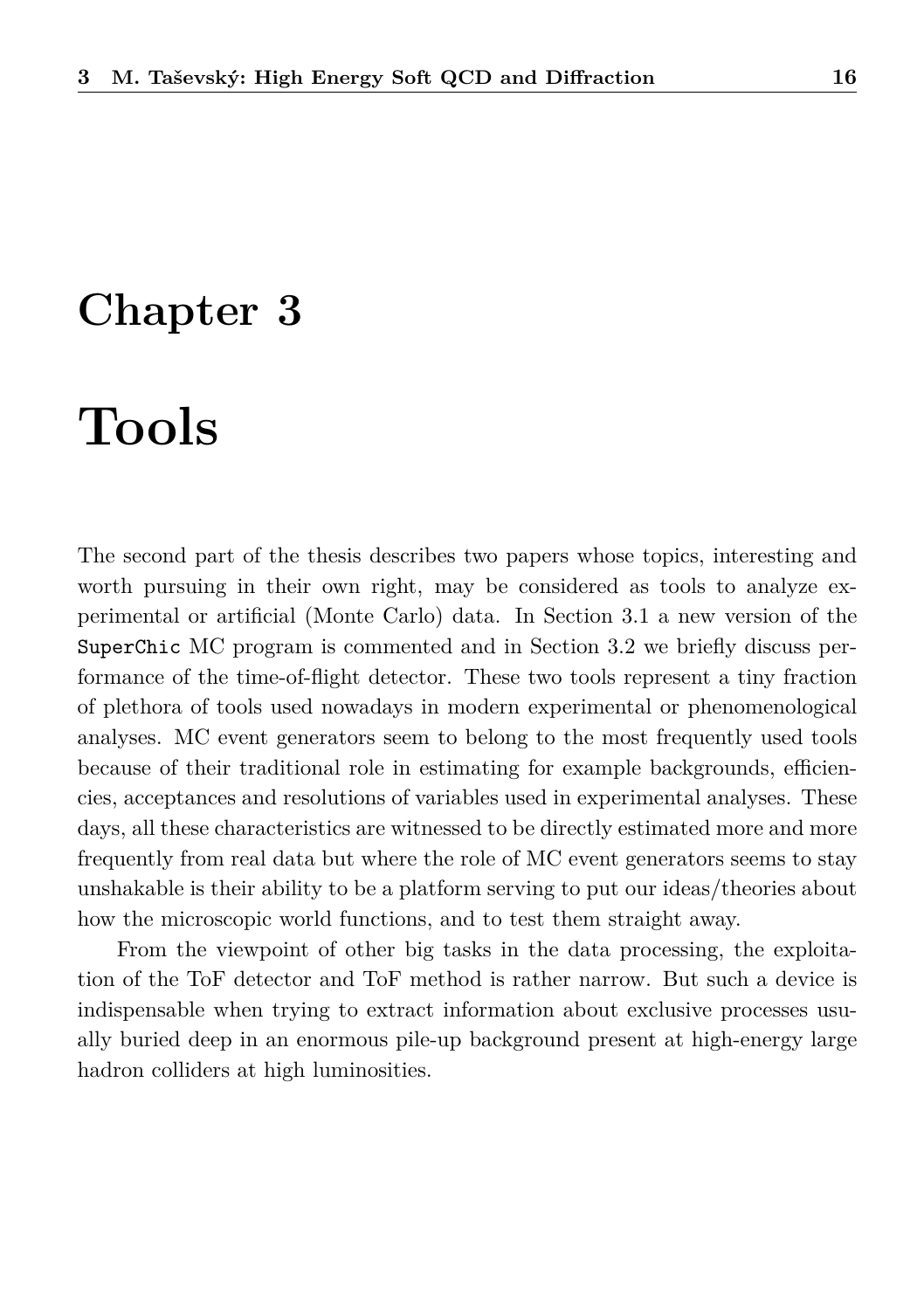## <span id="page-17-0"></span>**3.1 Development of a Monte Carlo event generator as a tool to study photon-photon interactions**

In Ref. [\[B1\]](#page-34-0), a new SuperChic 4 Monte Carlo implementation of photon–initiated production in proton–proton collisions, considering as a first example the case of lepton pair production, has been described. SuperChic is a dedicated MC event generator widely used in experimental analyses dealing with photon-induced processes at hadron colliders. At LHC, it was for example used to assess signal event yields as well as irreducible backgrounds in measurements of semi-exclusive dileptons with tagged protons in AFP [\[C4\]](#page-34-1) or in TOTEM [\[34\]](#page-37-10). Without tagged protons, SuperChic served in measurements of semi-exclusive dileptons [\[35,](#page-37-11) [36\]](#page-37-12), *W* bosons [\[37\]](#page-38-0) and photons [\[38](#page-38-1)[–40\]](#page-38-2). The results with exclusive photons in the final state established first observations of the so-called light-by-light scattering at LHC and served also to searches for axion-like particles (as candidates of Dark Matter).

SuperChic was also the main MC event generator used to estimate signal event yields as well as relevant irreducible backgrounds in the phenomenology feasibility study of Dark Matter searches at LHC in events with exclusively produced sleptons which decay to soft leptons [\[A3\]](#page-33-1), discussed in Section [2.2.](#page-9-0)

It is based on the structure function calculation of the underlying process, and takes a complete account of the various contributing channels, including the case where a rapidity gap veto is imposed. We carefully treat the contributions where either (single dissociation), both (double dissociation) or neither (elastic) proton interacts inelastically and dissociates, and interface our results to Pythia for showering and hadronization. The particle decay distribution from dissociation system, as well the survival probability for no additional proton–proton interactions depending on the event kinematics and the specific channel (elastic or inelastic), are both fully accounted for; these are essential for comparing to data where a rapidity gap veto is applied. SuperChic 4 is the first generator of its kind to take account of all of these features, which are essential when providing results for semi–exclusive PI production, in a way that the individual elastic, SD and DD components can be included individually or in combination. As such we believe it will have multiple applications for LHC physics. We also present detailed results for the impact of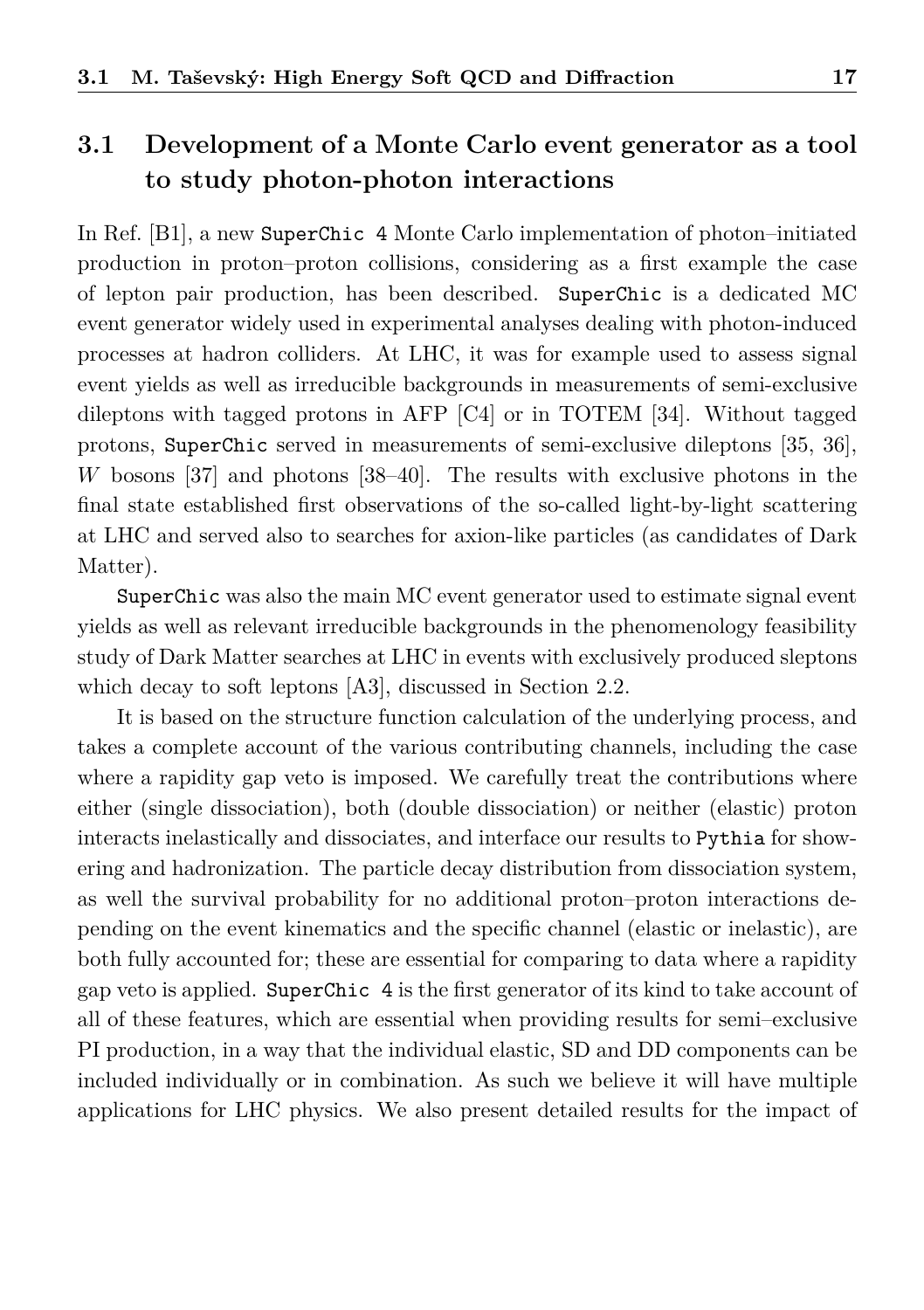the veto requirement on the differential cross section, compare to and find good agreement with ATLAS 7 TeV data on semi–exclusive production [\[35\]](#page-37-11), and provide a new precise evaluation of the background from semi–exclusive lepton pair production to SUSY particle production in compressed mass scenarios [\[A3\]](#page-33-1), described and discussed in Section [2.2.](#page-9-0)

#### **Further development after publication**

Predictions of SuperChic 4 were compared with results of the ATLAS measurement of the dilepton pair produced exclusively with a help of AFP [\[C4\]](#page-34-1) reported in Section [4.5.](#page-29-0) They were found in a good agreement with measured cross sections for both, the  $e^+e^-$  and  $\mu^+\mu^-$  channels, the only measured quantities corrected for detector effects.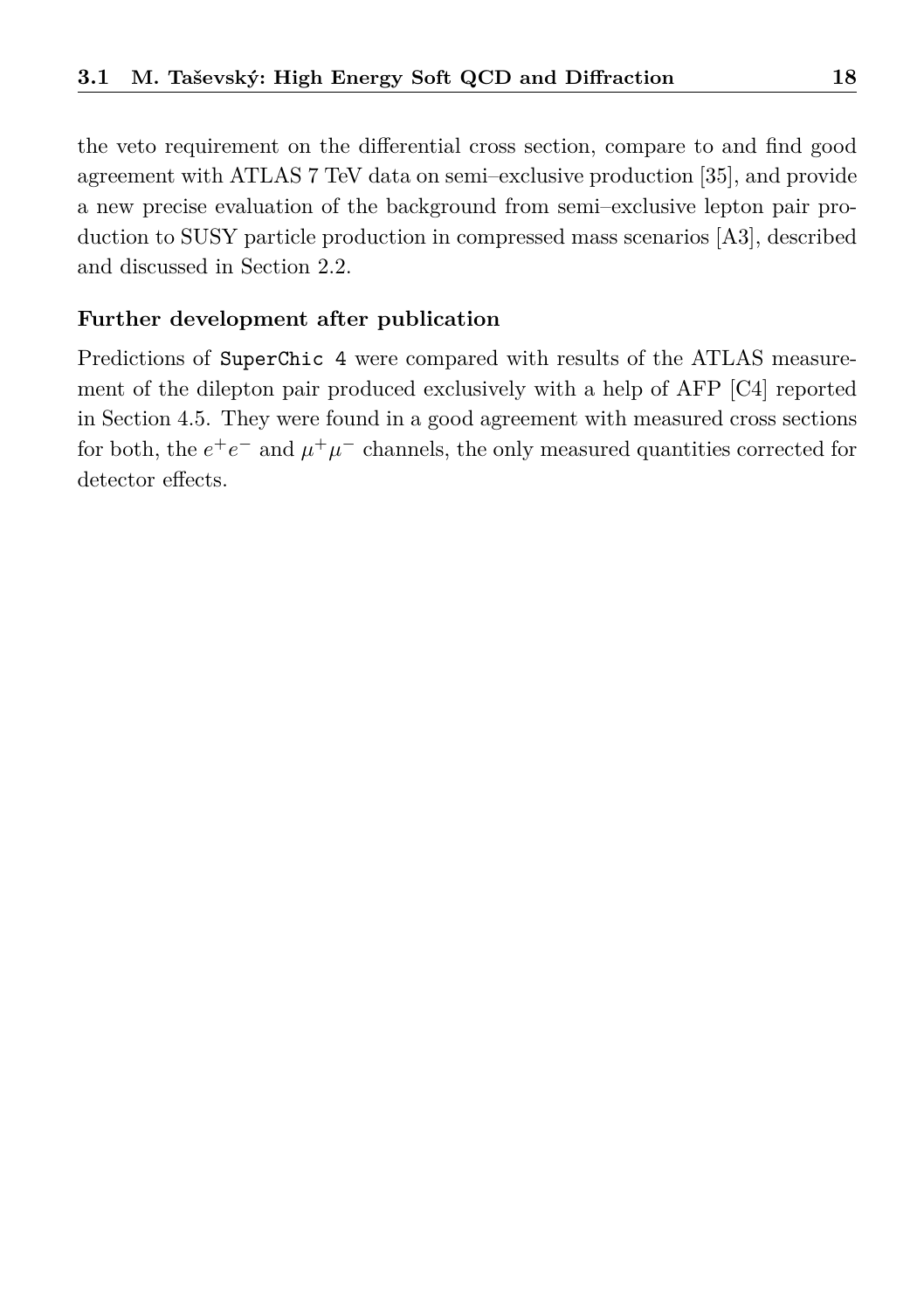#### <span id="page-19-0"></span>**3.2 Performance studies of Time-of-Flight detectors at LHC**

Exclusive processes are characterized by low cross sections, the price to be paid for the very clean final state and relatively low irreducible backgrounds. If signal production cross sections are at a level of femtobarns or lower, the integrated luminosity has to be hundreds of inverse femtobarns. If such an amount of data is to be collected in a reasonable time period, instantaneous luminosities reach  $10^{34}$  cm<sup>-2</sup> s<sup>-1</sup> and more (at HL-LHC period), giving rise to tens or hundreds of pile-up interactions per bunch crossing, representing a dominant source of background. Stringent exclusivity cuts need to be applied, among which the time-offlight (ToF) procedure belongs to powerful tools to suppress such a combinatorial source of background.

In Ref. [\[B2\]](#page-34-2) performance studies have been performed with the aim to investigate how ToF detector, which is a natural part of AFP and CT-PPS (described in Section [4.2\)](#page-24-0), can help to suppress the pile-up backgrounds. A developed toy model provides a generic double-tag probability for the signal and all relevant backgrounds stemming from pile-up interactions, as a function of the time and spatial resolutions of the ToF device and the amount of pile-up per bunch crossing, in the ranges of  $\sigma_t$  of 10–30 ps,  $\sigma_x$  of 0–5 mm and  $\langle \mu \rangle$  of up to 200. This double-tag probability is to be in an ideal case scaled by selection efficiencies for the signal or rejection efficiencies for backgrounds for each process under study.

The effect of the time resolution is observed to be rather negligible for the CD signal and more-or-less linearly increasing with increasing  $\sigma_t$  for pile-up backgrounds. The effect of the granularity is in general more pronounced for the signal as well as backgrounds and, as expected, while it decreases for the signal, it increases for the backgrounds with increasing  $\sigma_x$ . For both these effects, it holds that as the amount of pile-up interactions grows, the effect gets stronger.

A very important consistency check has been carried out as a part of this study, namely it was shown that the fake double-tag probability as a function of pile-up amount and its reduction after making use of the ToF device follow very precisely those evaluated by an independent program whose results were shown for example in Refs. [\[A3,](#page-33-1) [A4\]](#page-33-3) and summarized in Ref. [\[A2\]](#page-33-0) (where the rate of fake doubletagged events is parameterized by a simple combinatorial formula, see Eq. (1)).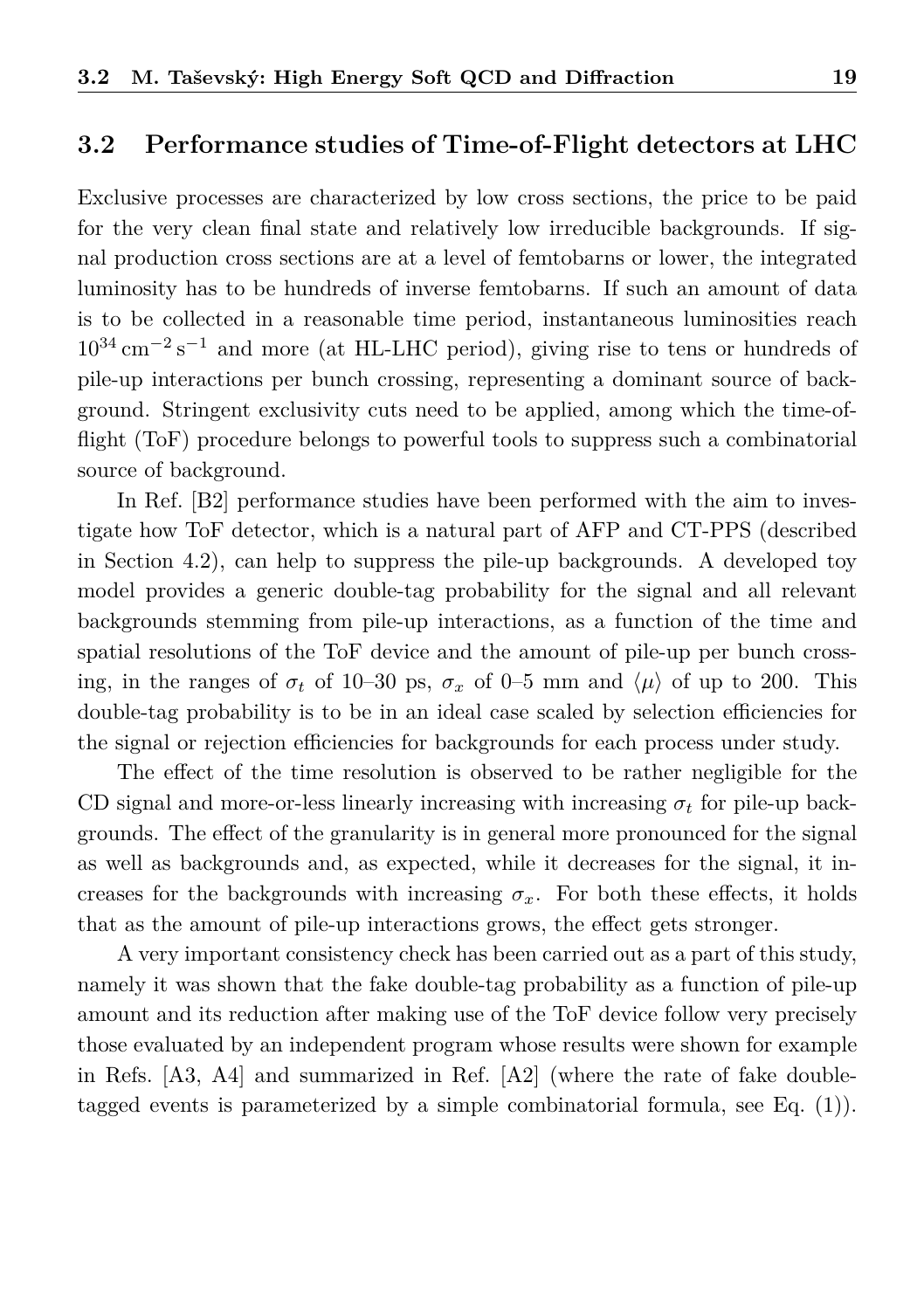In this context, it is also useful to note that the ToF suppression factors improve after applying an additional cut on proton  $p<sub>T</sub>$ , the effect found in the search for Dark Matter with AFP [\[A3\]](#page-33-1), see Section [2.2.](#page-9-0) For example the  $p_T < 0.35$  GeV improves the ToF suppression by a factor of 2. Since an average proton  $p_T$  for photon-induced processes is smaller than for Pomeron-induced processes, a cut of this sort is usually applied to suppress Pomeron backgrounds in the case of a signal corresponding to the photon-induced process. Consequently, by applying this proton  $p_T$  cut we advantageously improve on two fronts. However, if the signal is a Pomeron-induced process, applying such a cut would lead to improvements in the ToF suppression but might entail losses in the statistical significance, so one would have to carefully study an optimal cut value of *p<sup>T</sup>* .

#### **Further development after publication**

The results such as for example number of protons seen by FPD as a function of the amount of pile-up events per bunch crossing or how the ToF device is able to distinguish them at the same bunch crossing depending on its time and spatial resolutions, are naturally very important for all analyses dealing with exclusive processes of low cross sections — those to be measured at HL-LHC in particular. The conclusion that the current granularity would be insufficient for HL-LHC conditions belongs to messages one should take away. In general, the results seem to form a basis for building the physics case for keeping the AFP detector during the HL-LHC phase where pile-up numbers may reach values of a few hundreds.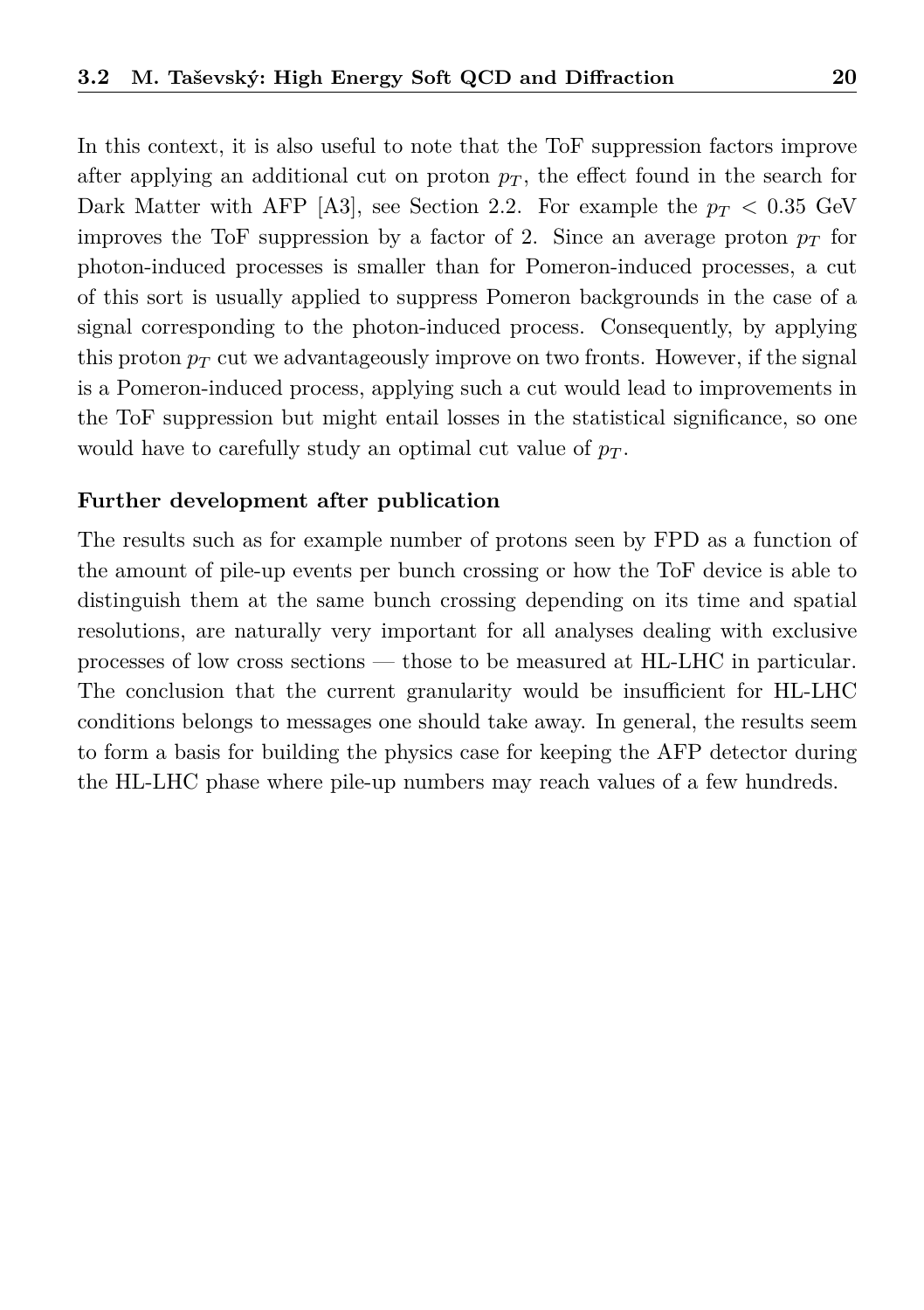# **Chapter 4**

# **Experimental analyses**

In this chapter we are briefly describing and commenting on some of experimental analyses the author of this thesis worked on either as the only analyzer (the fragmentation functions in Section [4.1\)](#page-22-0) or as a member of a 3-body editorial board (the ALFA analysis in Section [4.4\)](#page-27-0) or a member of small analysis teams (the dijet analysis in Section [4.3](#page-25-0) and the AFP analysis in Section [4.5\)](#page-29-0).

The analysis of fragmentation functions, touching the domain of genuine soft physics, was performed during the fellowship stay at CERN in the OPAL experiment. The other three deal with diffraction measured by the ATLAS experiment and differ in what is used as the main detector and techniques to select samples enhanced in diffractive signal and in how much pile-up they have to tackle with: the analysis in Section [4.3](#page-25-0) searches for large rapidity gaps in the ATLAS detector, in Section [4.4](#page-27-0) the ALFA spectrometer far from the main ATLAS detector serves as a diffraction tagger, both analyses using data with negligible amounts of pile-up, or finally the AFP spectrometer, also located far from the ATLAS detector and using data with large pile-up in Section [4.5.](#page-29-0) Acceptances of the ALFA and AFP devices are rather limited, however, by detecting forward protons, we suppress non-diffractive backgrounds significantly.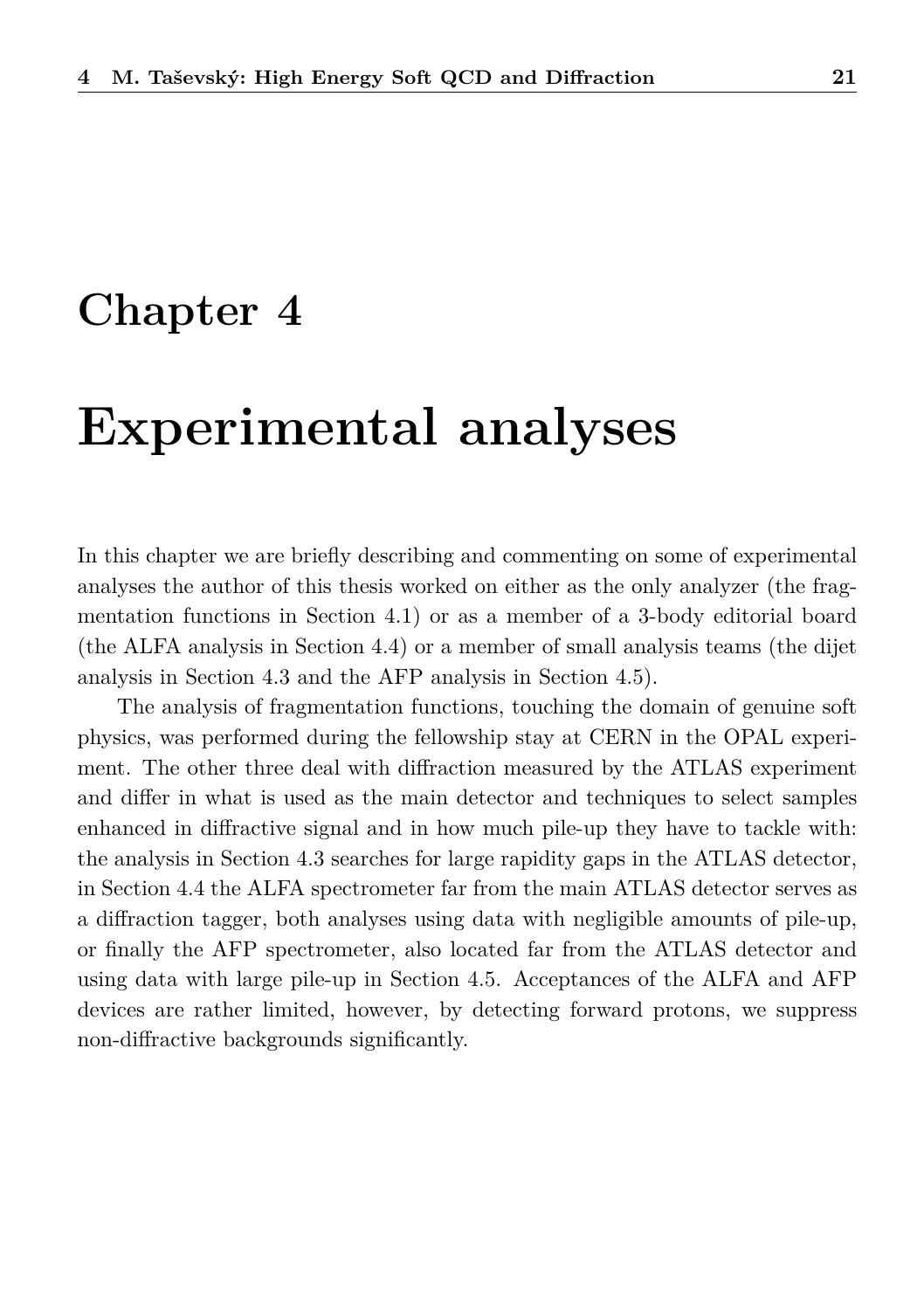# <span id="page-22-0"></span>**4.1 Quark and Gluon jet fragmentation functions using LEP data**

The measurements of quark and gluon jet fragmentation functions at  $\sqrt{s} = 91.2 \text{ GeV}$ and  $\sqrt{s}$  = 183–209 GeV were published in Ref. [\[C1\]](#page-34-3). The data were collected with the OPAL detector at the LEP  $e^+e^-$  collider at CERN. The fragmentation functions are extracted from three-jet  $q\bar{q}g$  events that are selected by applying a jet finder. Different jet finders result in different assignments of particles to jets: thus jets defined using a jet finding algorithm are called *biased*. In contrast, quark and gluon jets used in theoretical calculations are usually defined as inclusive hemispheres of back-to-back  $q\bar{q}$  and gg final states, respectively. The hemisphere definition yields a so-called *unbiased* jet because the jet properties do not depend on the choice of a jet finder. Measurements of unbiased quark jets have been performed at many scales (e.g. [\[41\]](#page-38-3)). Direct measurements of unbiased gluon jets are, however, so far available only from the CLEO [\[42\]](#page-38-4) and OPAL [\[43\]](#page-38-5) experiments. The OPAL experiment has also measured properties of unbiased gluon jets indirectly [\[44\]](#page-38-6).

We measured seven types of fragmentation functions: those from biased as well as unbiased flavour inclusive, udsc and b jets, and from biased gluon jets. While the two types of flavour inclusive jets have been measured many times, data on the other types of fragmentation functions are still rather scarce. The measured fragmentation function is defined here as the total number of charged particles,  $N_p$ , in bins of  $x_E$  and scale *Q* normalized to the number of jets,  $N_{jet}(Q)$ , in the bin of *Q*:

$$
\frac{1}{N_{jet}(Q)} \frac{\mathrm{d}N_p(x_{\rm E}, Q)}{\mathrm{d}x_{\rm E}} \tag{4.1.1}
$$

To measure the scale dependence, it is necessary to specify a scale relevant to the process under study. For inclusive hadronic events, the scale is  $\sqrt{s}$ . For jets in three-jet events, neither  $\sqrt{s}$  nor  $E_{jet}$  is considered to be an appropriate choice of the scale [\[45\]](#page-38-7). QCD coherence suggests [\[46\]](#page-38-8) that the event topology should also be taken into account. Similarly to previous studies, the transverse momentum-like scale,  $Q_{\text{iet}} = E_{\text{iet}} \sin(\vartheta/2)$ , is used where  $\vartheta$  is the angle between the jet with  $E_{\text{iet}}$ and the closest other jet.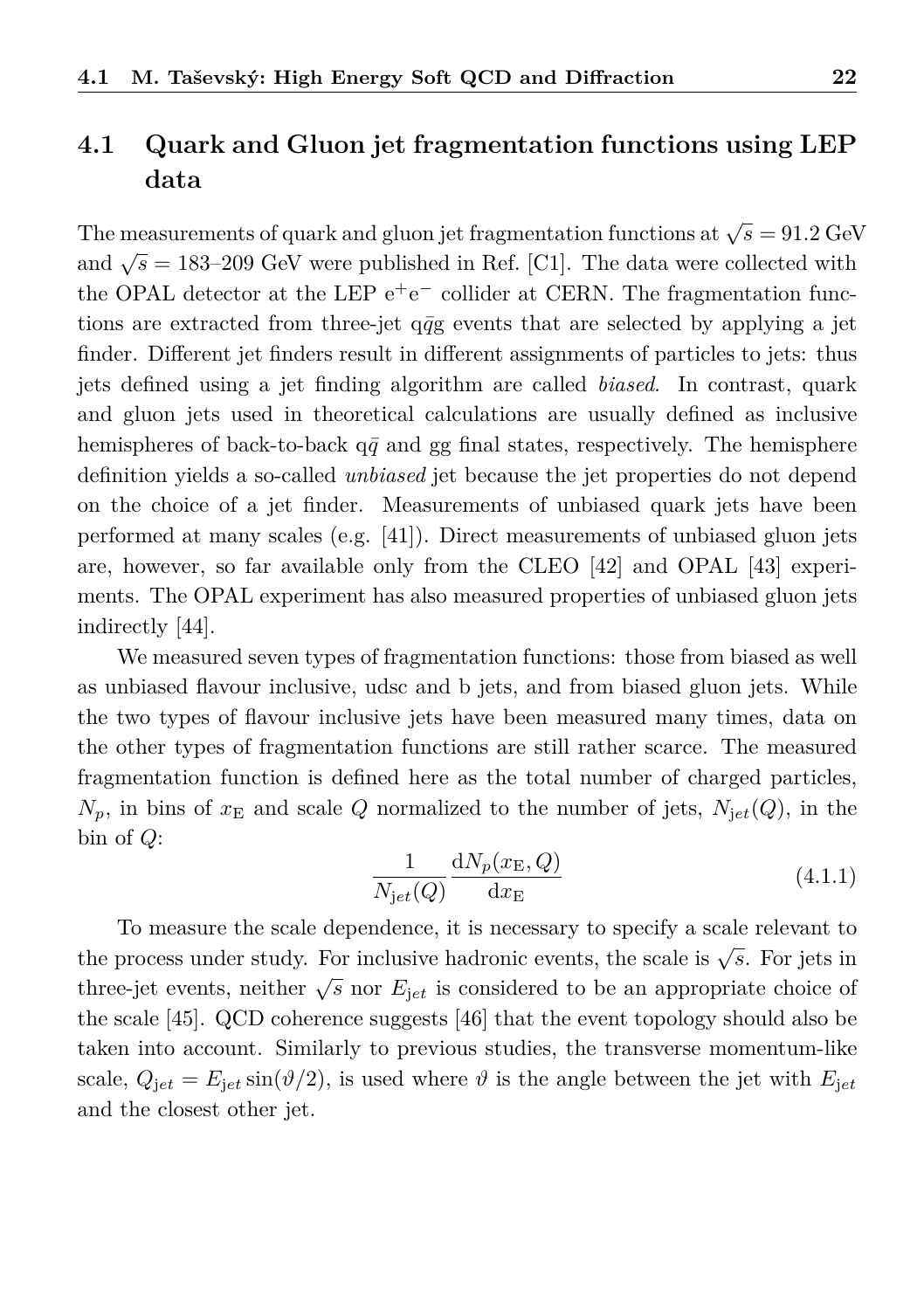The quark biased jet data from LEP1 cover the region  $Q_{\text{jet}} = 4-42 \text{ GeV}$ , while those from LEP2 cover the region  $Q_{jet} = 30{\text -}105$  GeV. The udsc jet results above 45.6 GeV, the gluon jet results above 30 GeV (except for the g*incl* jets), and the b jet results at all scales except 45.6 GeV represented the first LEP measurements.

A good correspondence found between the results from biased and unbiased jets suggests that *Q*j*et* is an appropriate choice of scale in three-jet events with a general topology. The MC study presented in Ref. [\[C1\]](#page-34-3), however, demonstrates that the bias introduced in the gluon jet identification is not negligible for  $x_{\rm E} > 0.6$ . The scaling violation seen in the data is positive for low  $x<sub>E</sub>$  and negative for high  $x<sub>E</sub>$ . It is more pronounced in the gluon jets than in the quark jets.

As suggested above, this was rather an elaborate and lengthy work. However, compared to most of LEP publications, the paper is rather comprehensive and contains several dedicated studies, each probably sufficient for an individual publication (e.g. comparison of biased and unbiased jets or choice of the proper hard scale - both are also considered to be assets of this study). This publication is also regularly cited in the Review of Particle Physics by Particle Data Group.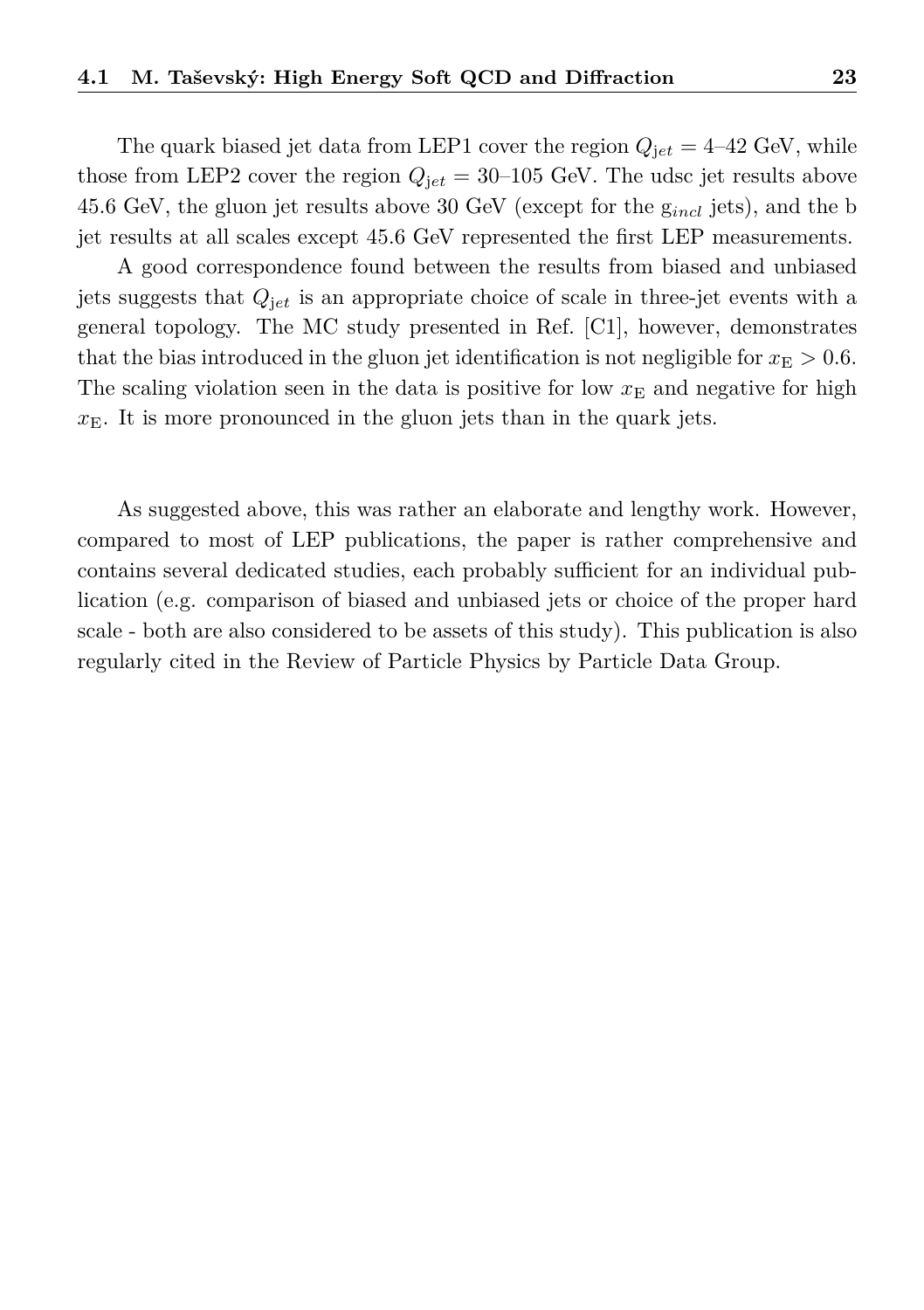### <span id="page-24-0"></span>**4.2 History and Status of Forward Proton Detectors at LHC**

The ATLAS experiment [\[47\]](#page-38-9) has two devices to detect forward protons: ALFA [\[48\]](#page-38-10) and AFP [\[49,](#page-38-11) [50\]](#page-39-0). While the ALFA detector serves mainly to detect elastically deflected protons in the vertical direction from the beam center and operates only in special low luminosity runs, AFP detects diffractively scattered protons that are seen in the horizontal direction from the beam center and operates at any luminosity. The purpose of the diffraction-focused near-beam detectors is to measure intact protons arising at small angles, giving access to a wide range of diffractive processes. Dedicated FPDs discussed in this thesis are a part of both the ATLAS and CMS experiments. The AFP (ATLAS Forward Proton) [\[49,](#page-38-11) [50\]](#page-39-0) and CT-PPS (CMS-Totem Precision Proton Spectrometer) [\[51\]](#page-39-1) detectors were installed at around 220 m from the interaction point and their designs are similar. They use 3D-Silicon trackers to precisely measure *ξ* and either quartz bars, gas detector or diamond sensors to measure the time-of-flight (ToF) of the deflected protons between the interaction point and the timing detectors. The ToF determines the interaction point in the beam direction if (and only if) the protons detected at opposite sides of the interaction point came from the same interaction, thus reducing pile-up background. Both AFP and CT-PPS house the detectors in Roman pots as a means of moving them very close to the beams, as in Totem experiment and ALFA. Both AFP and CT-PPS were installed during the Run II and collected data whenever it was possible, i.e. with high as well as low amounts of pile-up. Since Roman Pots move very close to the beams of protons the danger of deteriorating conditions around the beams is non-negligible, therefore they are generally operated by the LHC machine crew which also decides when they can be inserted or need to be retracted.

The AFP spectrometer consists of four tracking units located along the beampipe at  $z = \pm 205$  m and  $\pm 217$  m, referred to as Near and Far stations, respectively. Each station houses a silicon tracker comprising four planes of edgeless silicon pixel sensors. The sensors have  $336 \times 80$  pixels with area  $50 \times 250 \ \mu \text{m}^2$ . The direction normal to each sensor is tilted 14℃ relative to the beam to improve hit efficiency and *x*-position resolution, resulting in an overall spatial resolution of  $\sigma_x = 6 \mu m$ . Movable Roman Pots insert the tracker along the *x*-direction in the beampipe.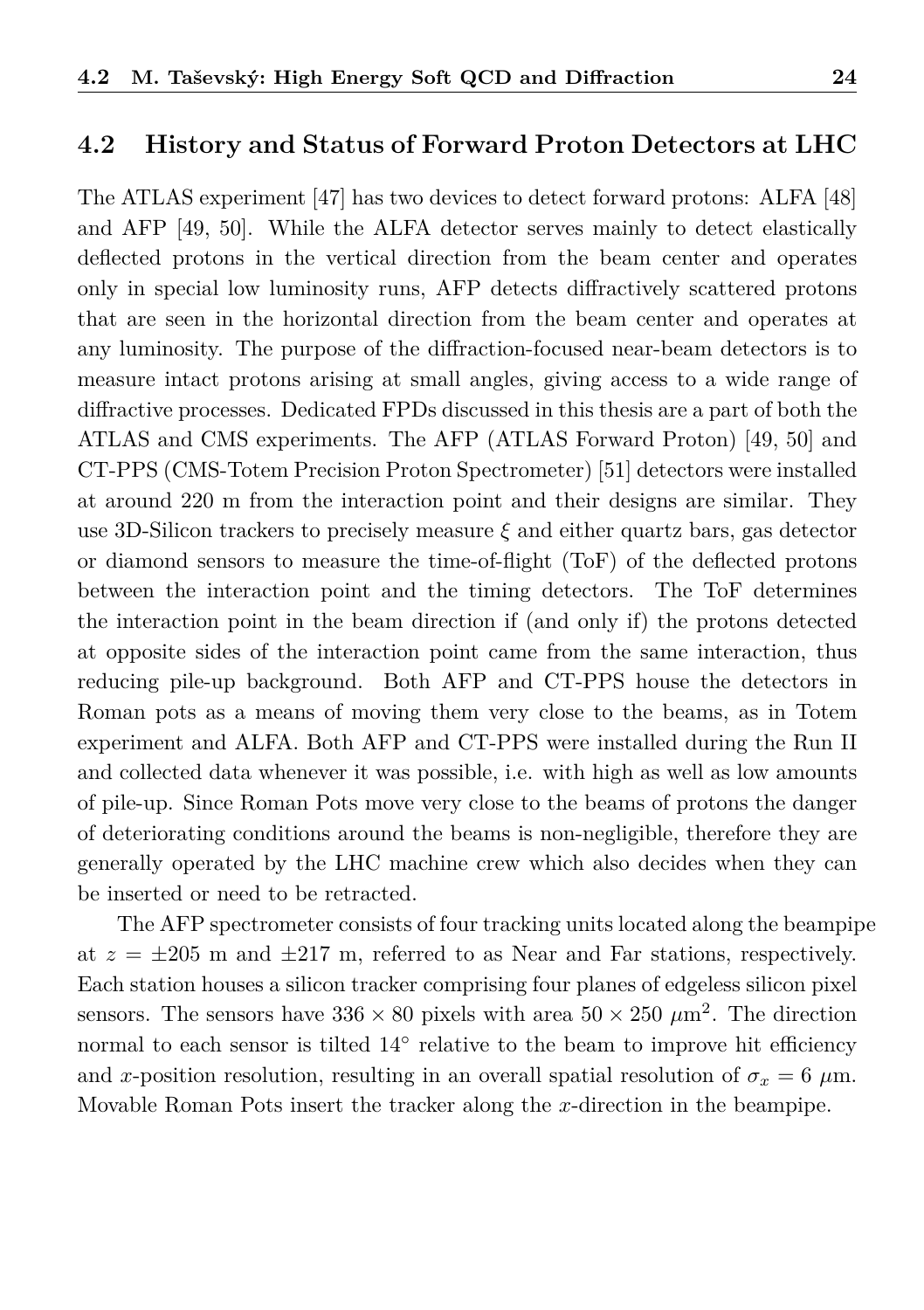## <span id="page-25-0"></span>**4.3 Measurement of jets with large rapidity gaps without forward proton detectors**

Diffractive dissociation (e.g.  $pp \rightarrow pX$ ) contributes a large fraction of the total inelastic cross section at the LHC. The inclusive process has been studied using the earliest LHC data in samples of events in which a large gap is identified in the rapidity distribution of final-state hadrons [\[52,](#page-39-2) [53\]](#page-39-3). In the absence of hard scales, the understanding of these data is based on phenomenological methods rather than the established theory of the strong interaction, perturbative QCD.

A subset of diffractive dissociation events in which hadronic jets are produced as components of the dissociation system, *X*, was first observed at the SPS, a phenomenon which has since been studied extensively at HERA and the Tevatron. The jet transverse momentum provides a natural hard scale for perturbative QCD calculations, making the process sensitive to the underlying parton dynamics of diffraction and colour-singlet exchange. A model [\[54\]](#page-39-4) in which the hard scattering is factorized from a colourless component of the proton with its own partonic content (diffractive parton distribution functions, dPDFs), corresponding to the older concept of a Pomeron [\[55\]](#page-39-5), has been successful in describing diffractive deep inelastic scattering  $(ep \rightarrow eXp)$  at HERA. The success of the factorizable approach breaks down when dPDFs from *ep* scattering are applied to hard diffractive cross sections in photoproduction or at hadron colliders. Tevatron data [\[56\]](#page-39-6) show a suppression of the measured cross section by a factor of typically 10 relative to predictions. A similar rapidity-gap survival probability, *S* 2 , was suggested by the first results from the LHC [\[57\]](#page-39-7). This factorization breaking is usually attributed to secondary scattering from beam remnants, also referred to as absorptive corrections. Understanding these effects more deeply is an important step towards a complete model of diffractive processes at hadronic colliders.

In this paper [\[C2\]](#page-34-4), the measurement of the cross section for dijet production in association with forward rapidity gaps is reported, based on 6*.*8 nb<sup>−</sup><sup>1</sup> low pileup 7 TeV pp collision data taken at the LHC in 2010. The data are characterized according to the size of the forward rapidity gap (starting at the edge of calorimeter at  $|\eta| = 5$ ,  $\Delta \eta^{\text{F}}$ , and  $\tilde{\xi}$ , the fractional proton momentum loss. The ATLAS technique for finding large rapidity gaps, first introduced in Ref. [\[52\]](#page-39-2), is developed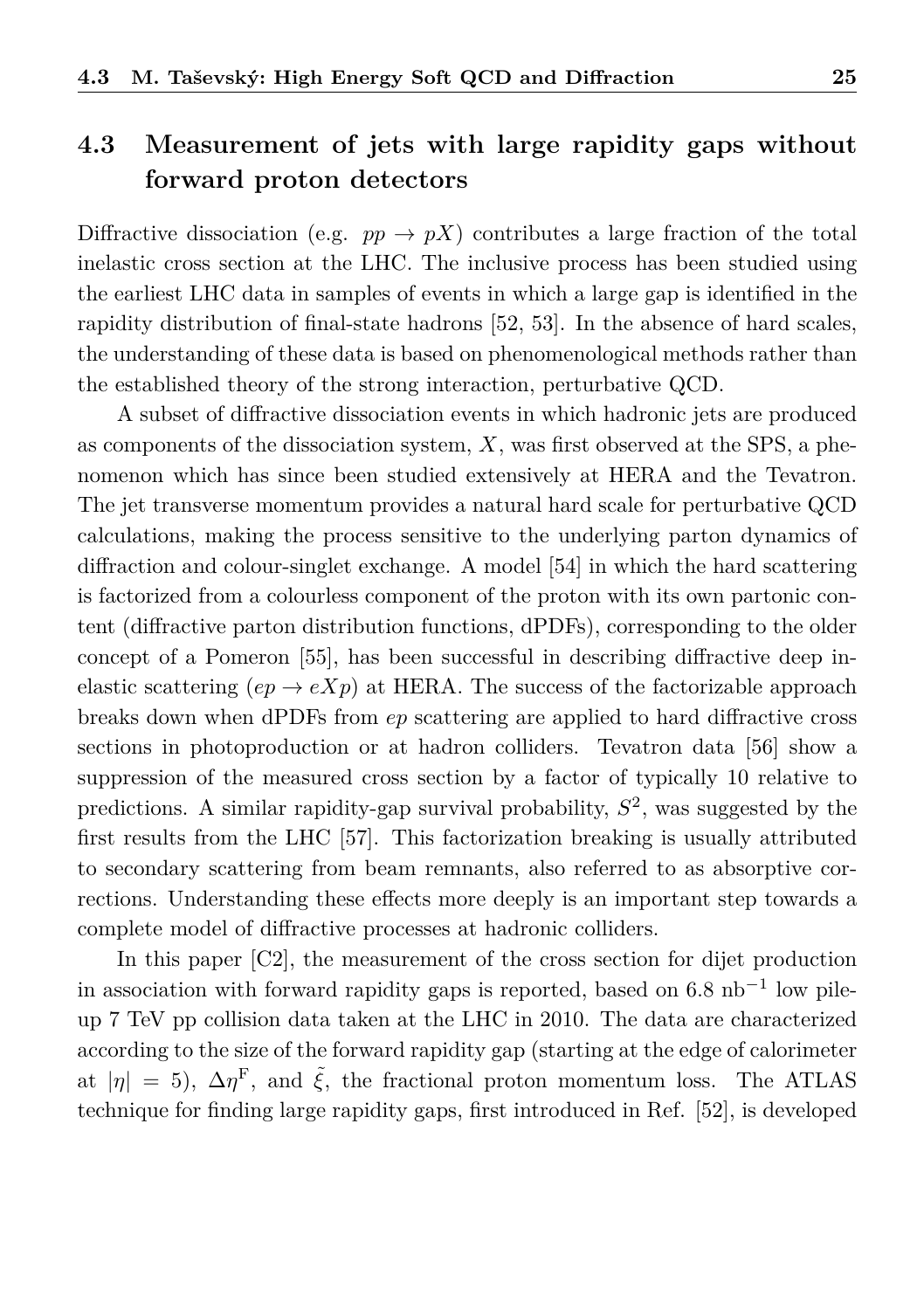further and applied to events in which a pair of high transverse momentum  $(p_T)$ jets is identified. The results are interpreted through comparisons with Monte Carlo models which incorporate dPDF-based predictions with no modelling of multiple scattering. Comparisons between the measurements and the predictions thus provide estimates of the rapidity-gap survival probability applicable to single dissociation processes at LHC energies. Non-diffractive Monte Carlo models are capable of describing the data over a wide kinematic range. However, a diffractive component is also required for a more complete description of the data, particularly when both large  $\Delta \eta^{\text{F}}$  and small  $\tilde{\xi}$  are required.

The rapidity-gap survival probability is estimated by comparing the measured cross section for events with both large  $\Delta \eta^{\mathrm{F}}$  and small  $\tilde{\xi}$  with the leading-order Pomwig Monte Carlo model of the diffractive contribution, derived from dPDFs extracted in deep inelastic *ep* scattering. This determination is limited by the uncertainties associated with the non-diffractive and double-dissociation contributions, the result being  $S^2 = 0.16 \pm 0.04$  (stat.)  $\pm 0.08$  (exp. syst.).

This analysis represented a series of challenges and although most of analysis work was done by two PhD students it took more than 3 years to get it published in the journal. One of the challenges was rather modest data statistics available. Since both key observables, namely  $\Delta \eta^{\text{F}}$  and jet  $p_{\text{T}}$  are steeply falling functions, and since the diffractive contribution is largest at he large size of  $\Delta \eta^{\text{F}}$ , it was necessary to build and validate an event generation filter that selects events with large  $\Delta \eta^{\rm F}$  in several bins of jet  $p_{\rm T}$  but conserves proper weights with which to scale individual events to restore the original gap distribution. Much time was also spent on establishing jet trigger efficiencies and fitting them precisely so as to get cross section measurements reliable. Furthermore a big effort was then put to studying the lowest possible thresholds for  $p<sub>T</sub>$  of charged and neutral particles (or tracks and clusters in detector). The reason being that the higher one goes with particle  $p_T$ , the higher efficiency and lower uncertainty are reached for the measured objects, but the more artificial gaps one creates. And vice-versa, the lower one goes with  $p_T$ , the more and more one gets influenced by the detector noise. So one has to carefully choose an optimum  $p<sub>T</sub>$  of all measured objects and study the effect of varying the threshold up and down around the optimum value.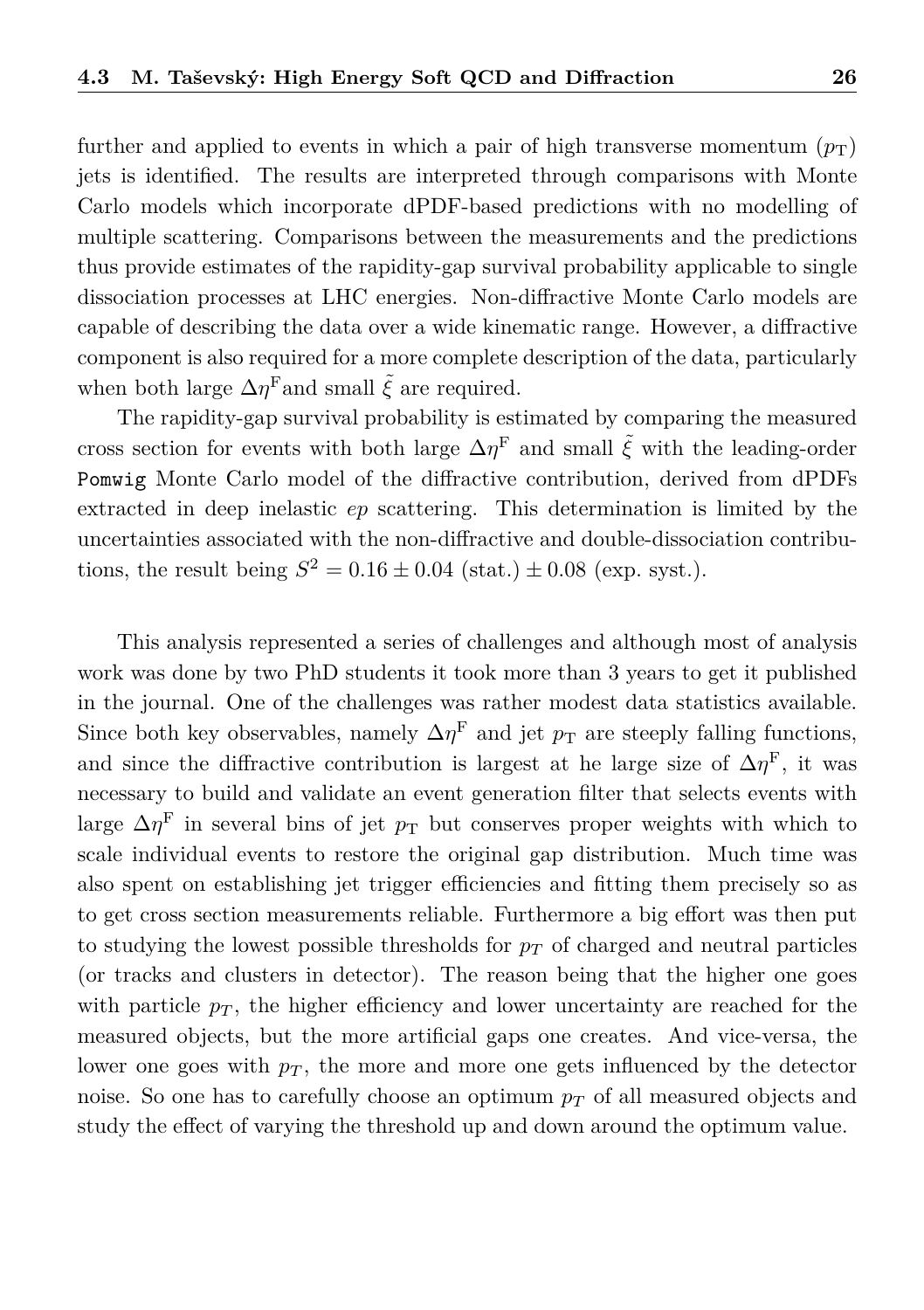## <span id="page-27-0"></span>**4.4 Measurements of single diffraction using the ALFA forward proton spectrometer at ATLAS**

In this analysis of the LHC data collected by the ATLAS experiment, signal Single-Diffractive (SD) events are selected relying on tagging the intact proton in the ALFA spectrometer on either side. SD process in proton-proton collisions,  $pp \rightarrow$ *pX*, is characterized by an intact proton which is deflected under a very small angle with respect to the incoming proton, accompanied by a large rapidity gap, a region devoid of hadronic activity, and a central system *X*, originating from dissociation of the other proton. A non-negligible background comes from processes where both protons stay intact (Central Diffraction). When overlaid with a proton from an unrelated event, Double Diffractive and Non-Diffractive processes have to be considered as well. All details of this analysis can be found in Ref. [\[C3\]](#page-34-5).

This measurement makes use of the sensitivity of the inner tracking detector (ID) and the minimum bias trigger scintillators (MBTS) to the components of the dissociating system *X*, and of the ALFA forward proton spectrometer to measure properties of the intact forward protons. The sample used in this analysis was taken during a special run where the luminosity was kept very low, such that the mean number of inelastic interactions per bunch crossing ('pile-up') is smaller than 0.08, allowing rapidity gaps to be identified and suppressing random coincidences between protons in ALFA and unrelated activity in the central detector.

The cross section measurement is performed differentially in *t*, which is determined from the  $p_T^2$  of the scattered proton, as reconstructed using ALFA. The cross section is also measured differentially in  $\Delta \eta$ , the size of the region in which no primary charged particles are produced with *p<sup>T</sup> >* 200 MeV, starting at the edge of tracker at  $|\eta| = 2.5$  on the same side of the interaction point as the proton tag and extending towards the *X* system. The measurement is also performed as a function of  $\xi$ , determined via  $\xi = M_X^2/s$  by using the charged particles reconstructed in the ID to obtain the mass of the diffractive system  $X$ ,  $M_X$ . The variable  $\xi$  can also be reconstructed using the proton in ALFA via  $\xi = 1 - E_p'/E_p$ , where  $E_p'$  and  $E_p$  are the scattered proton energy and the beam energy, respectively.

After applying all selection cuts in the fiducial region, the overlay background (coincidences of a signal in ALFA with an uncorrelated signal in the ID) and CD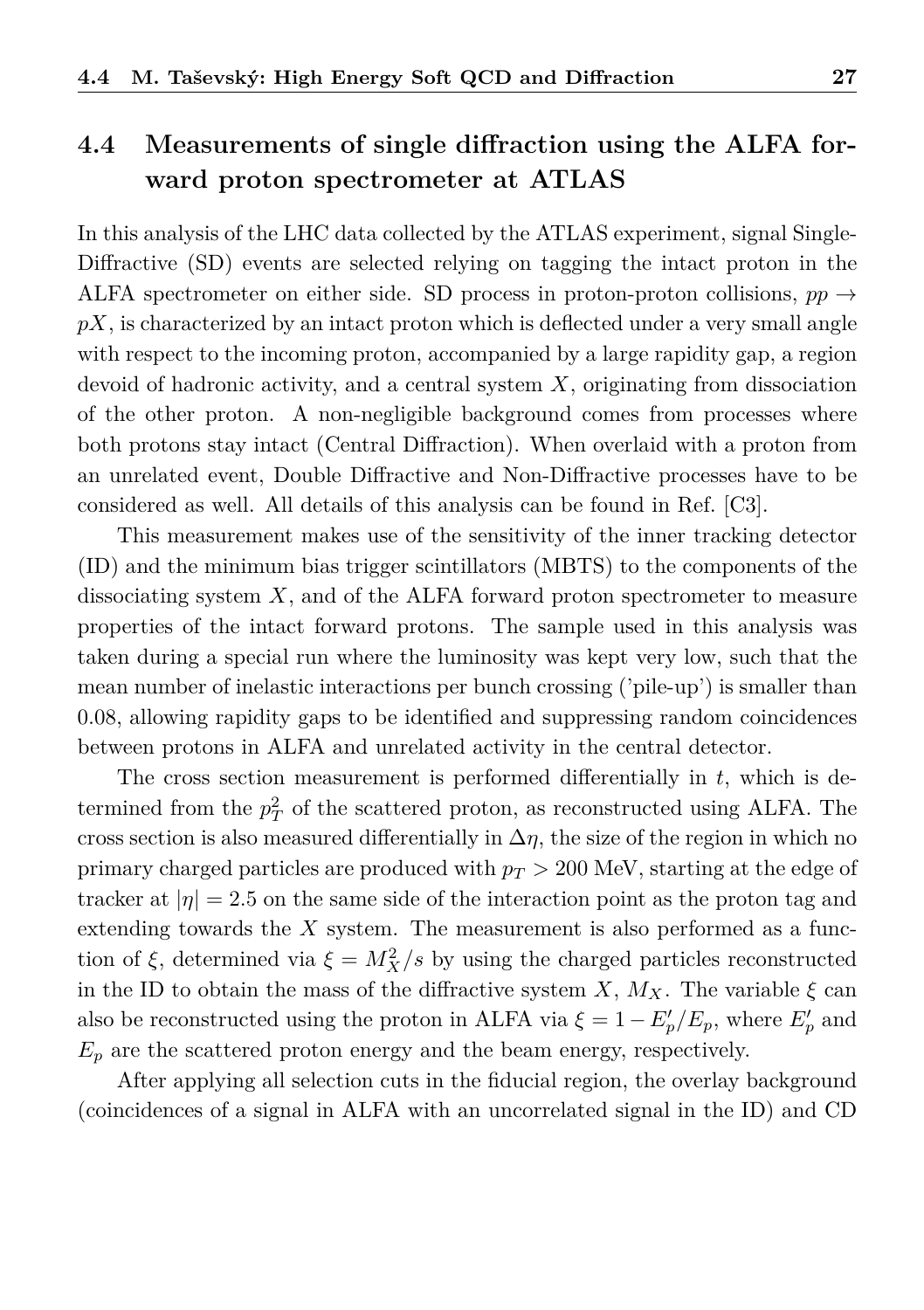background forms 25%, resp. 8.5% of the measured cross section.

The cross section measured in the fiducial region  $-4.0 < \log_{10} \xi < -1.6$  and  $0.016 < |t| < 0.43 \text{ GeV}^2$  is  $1.59 \pm 0.03 (\text{stat.}) \pm 0.13 (\text{syst.}) \text{ mb.}$  This measurement was extrapolated to the full *t* range integrating over  $-4.0 < \log_{10} \xi < -1.6$  and then further extrapolated to the full  $t$  and  $\xi$  ranges (although an extrapolation to the full  $\xi$  range is not well defined) and both Pythia 8 tunes, A2 and A3, as well as Herwig 7 predictions overshoot the data by a factor between 2 and 3.

The asset of this measurement lies in the fact that there are no previously published LHC results in which the pure SD differential cross section in *t* is measured. There are numerous such measurements for elastic events (see e.g. the Chapter High Energy Soft QCD and Diffraction in the recent Review of Particle Physics by the Particle Data Group [\[58\]](#page-39-8)) but there the experimental procedure is significantly different from these SD measurements: thanks to the unique topology, i.e. empty central detector and only protons in the ALFA detector on opposite sides from the interaction point (in the ideal case going back-to-back in the azimuthal angle but in real conditions, going up on one side and down on the other side) and relatively high cross section, backgrounds are different and generally the precision is significantly better for the elastic events. The measurement reported in this Section of course serves to improving the modeling of other measured data by MC event generators as well as by theory analytical calculations (see e.g. comparisons of KMR group predictions to this and other recent data in Ref. [\[59\]](#page-39-9)).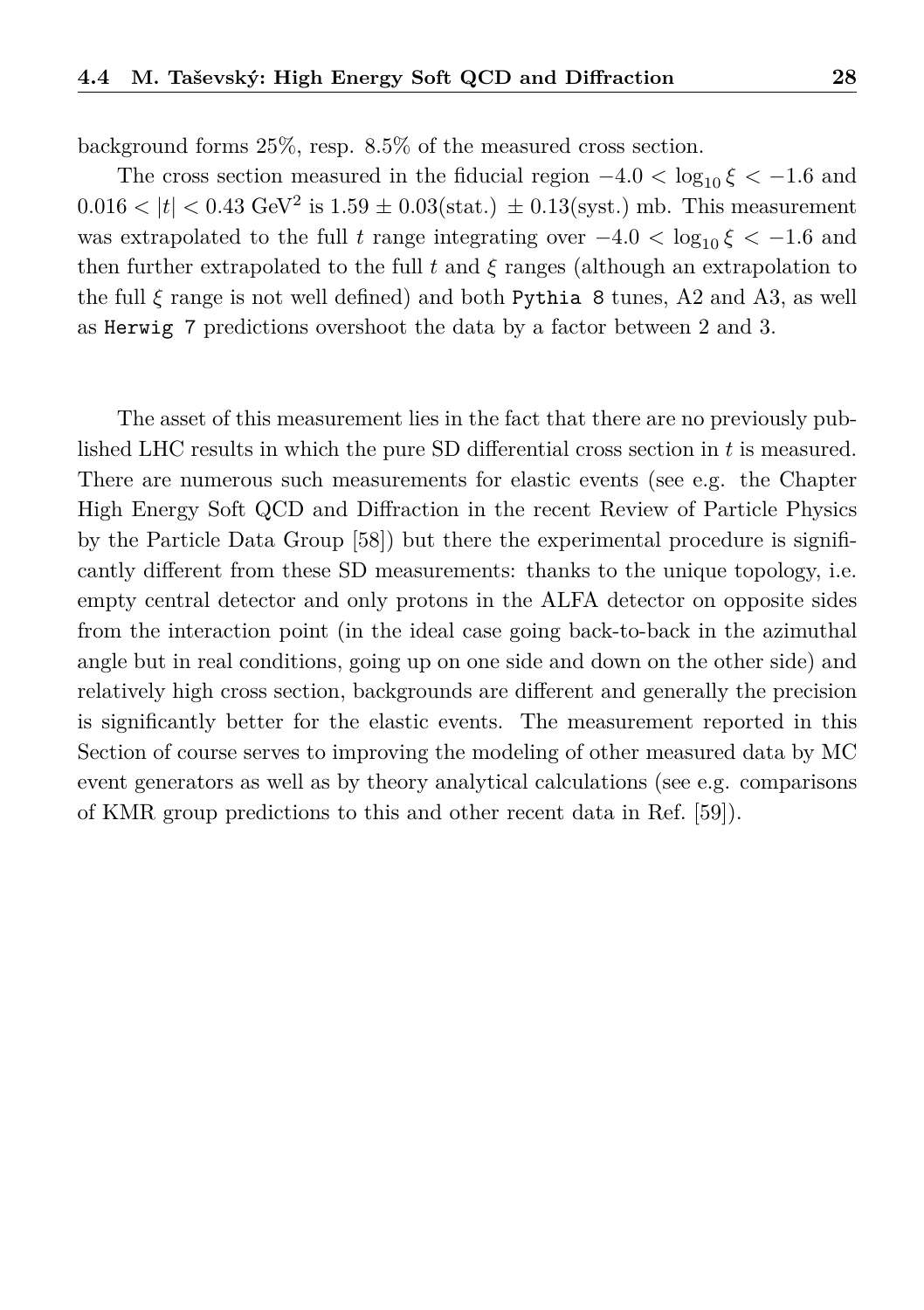# <span id="page-29-0"></span>**4.5 Measurements of semi-exclusive dileptons using the AFP forward proton spectrometer at ATLAS**

Electromagnetic fields accompanying colliding protons are intensive enough to produce lepton pairs via photon fusion,  $\gamma \gamma \rightarrow l^+l^-$ , where *l* denotes electron or muon [\[35,](#page-37-11) [36,](#page-37-12) [60,](#page-39-10) [61\]](#page-39-11). This process occurs in a wide range of astrophysical phenomena such as cosmic gamma rays and neutron stars. Measurements of  $\gamma\gamma \to l^+l^-$  at the LHC provide a unique laboratory probe of these natural phenomena and are fundamental tests of quantum electrodynamics (e.g. Ref. [\[62\]](#page-39-12)). The CMS and TOTEM collaborations reported proton-tagged dielectron (dimuon) production with  $2.6\sigma$  ( $4.3\sigma$ ) significance [\[34\]](#page-37-10), but no cross-sections were measured. Previous measurements of  $\gamma \gamma \rightarrow l^+l^-$  by the ATLAS experiment were performed without proton-tagging [\[35,](#page-37-11) [36\]](#page-37-12). The article reported in this Section [\[C4\]](#page-34-1) extends the previous analyses in both aspects, by measuring cross sections  $(11.0\pm 2.6(stat)\pm 1.2(syst)$  fb for  $e^+e^-$  and  $7.2\pm 1.6(stat)\pm 0.9(syst)$  fb for  $\mu^+\mu^-$ ) and also in association with forward protons tagged by AFP. The latter helps to reduce non-diffractive backgrounds considerably. SuperChic 4 ([\[B1\]](#page-34-0)) predictions  $12.2\pm0.9$  fb and  $10.4\pm0.7$  fb, respectively, show a decent agreement.

Very first ATLAS results making use of AFP were published in 2017 in the form of a Public Note [\[63\]](#page-39-13). The work in Ref. [\[C4\]](#page-34-1), a first journal publication about data utilizing the whole AFP detector, is extremely important for the AFP project as it demonstrates that the AFP detector can routinely be used and detect forward protons at high luminosities thereby enabling access to kinematics of initial photons, so far evading in inclusive collisions where protons break up. It is considered to be a first milestone on the road to further analyses with AFP data, by setting standards and procedures in analyses dealing with forward protons to be detected in the harsh pile-up environment. The publication was preceded by big efforts to understand well performance of the AFP detector in terms of acceptance, efficiencies, resolutions and global and local alignments. The author of this thesis has been responsible for the global alignment using Beam Position Monitors. Another example of complexity is the estimate of the pile-up contamination in the data after applying the z-vertex veto (explained in Section [2.2\)](#page-9-0) by mixing events from Monte Carlo and real data samples (so called data-driven techniques).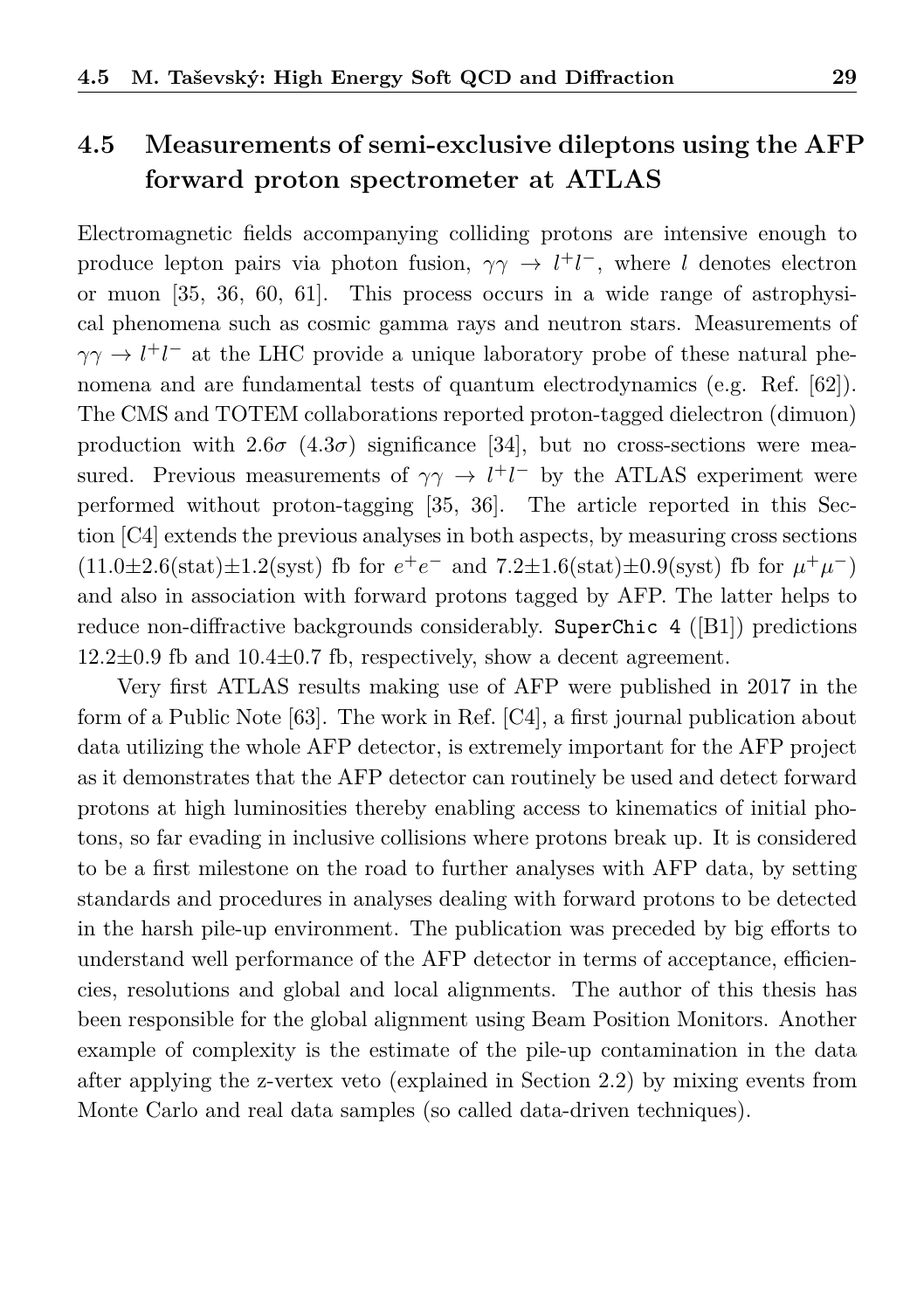# **Chapter 5**

# **RESUME**

This thesis represents rather an experimentalist's view on two classes of processes, soft QCD and diffractive, that ultimately are intimately connected with each other. It focuses on hard-scale diffractive processes and on exclusive or semi-exclusive in particular, with only one specific measurement of a soft QCD phenomenon, namely the fragmentation functions of quark and gluons, nevertheless as mentioned, soft processes are tenacious companions of hard-scale processes. That is the reason why they have to always be treated with care especially when studying difference between signal and background topologies and production rates. At LHC, the bulk of pile-up events and effects stemming from them are prominent representants of soft QCD processes and, thanks to their huge cross sections, especially of why it is extremely important to model them correctly.

The main body of the thesis, namely the description or rather commentary of the author's contribution to the field of soft QCD and diffraction at high energies, is split in three parts. The first one is devoted to phenomenology works focusing on exclusive or semi-exclusive processes, Pomeron-induced or photon-induced ones, to be measured in proton-proton or in heavy-ion collisions. In all of them, dedicated forward proton detectors are necessary, having to be equipped with time-of-flight detectors in most of cases, that are necessary to suppress pile-up backgrounds. None of the proposed processes have so far been measured at LHC.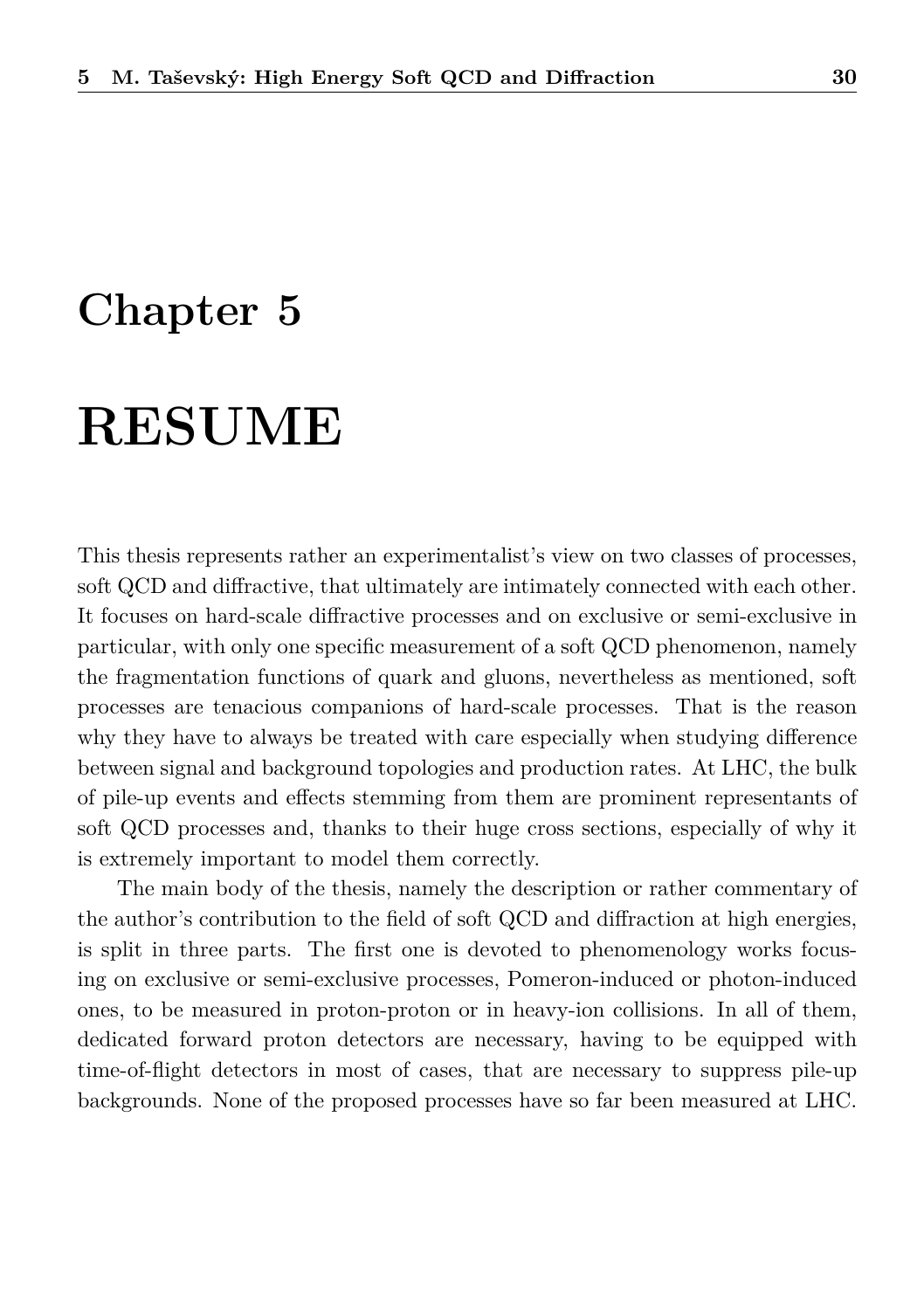Results presented in the above-mentioned works and briefly described in this thesis are realistic in the sense that generally none of the relevant backgrounds have been neglected and all relevant detector effects have been included. In most of cases, the results are encouraging on their own so they may challenge to perform measurements (the cases of Dark Matter and top quark pair are pursued in ATLAS, exclusive Higgs is currently being discussed) or they encourage to further studies. They thus serve as physics motivation in the domain of forward and diffraction physics at LHC and also as a motivation to equip or maintain the forward region of the main LHC detectors with the forward proton devices together with fast timing detectors.

The second part describes two of plethora of tools being used nowadays in analyzing real and artificial data at high-energy colliders, two which the author recently helped to develop in collaboration with their main developers. One is a dedicated Monte Carlo event generator SuperChic 4 which is broadly used to model exclusive and semi-exclusive processes with various final states accessible at LHC, RHIC and future colliders. The version 4 provides elastic as well as inelastic channels for the dilepton production with a correct account of decays of proton dissociation system and the survival probability for no additional proton–proton interactions. The other contribution is related to time-of-flight detectors which are indispensable when measuring exclusive processes of tiny cross sections thanks to their capabilities to suppress combinatorial effects of accompanying pile-up events. The presented dependencies of suppressions on time and spatial resolutions, and on the amount of pile-up suggest that in order for forward proton detectors to be useful at HL-LHC, their timing detectors need to improve the granularity and possibly the time resolution. Such studies have a potential to motivate to working on upgrades of such devices at LHC.

The third part is dealing with experimental analyses whose analysis teams the author was a member of. While the analysis of quark and gluon fragmentation functions is about a genuine soft QCD process, it is investigated as a function of a hard scale provided by jets used to identify light quarks, heavy quarks and gluons. Thanks to a wide interval of hard scale accessible, the scaling violations were observed for all types of measured fragmentation functions. The other three works analyzed ATLAS data with the aim to separate diffractive processes. Two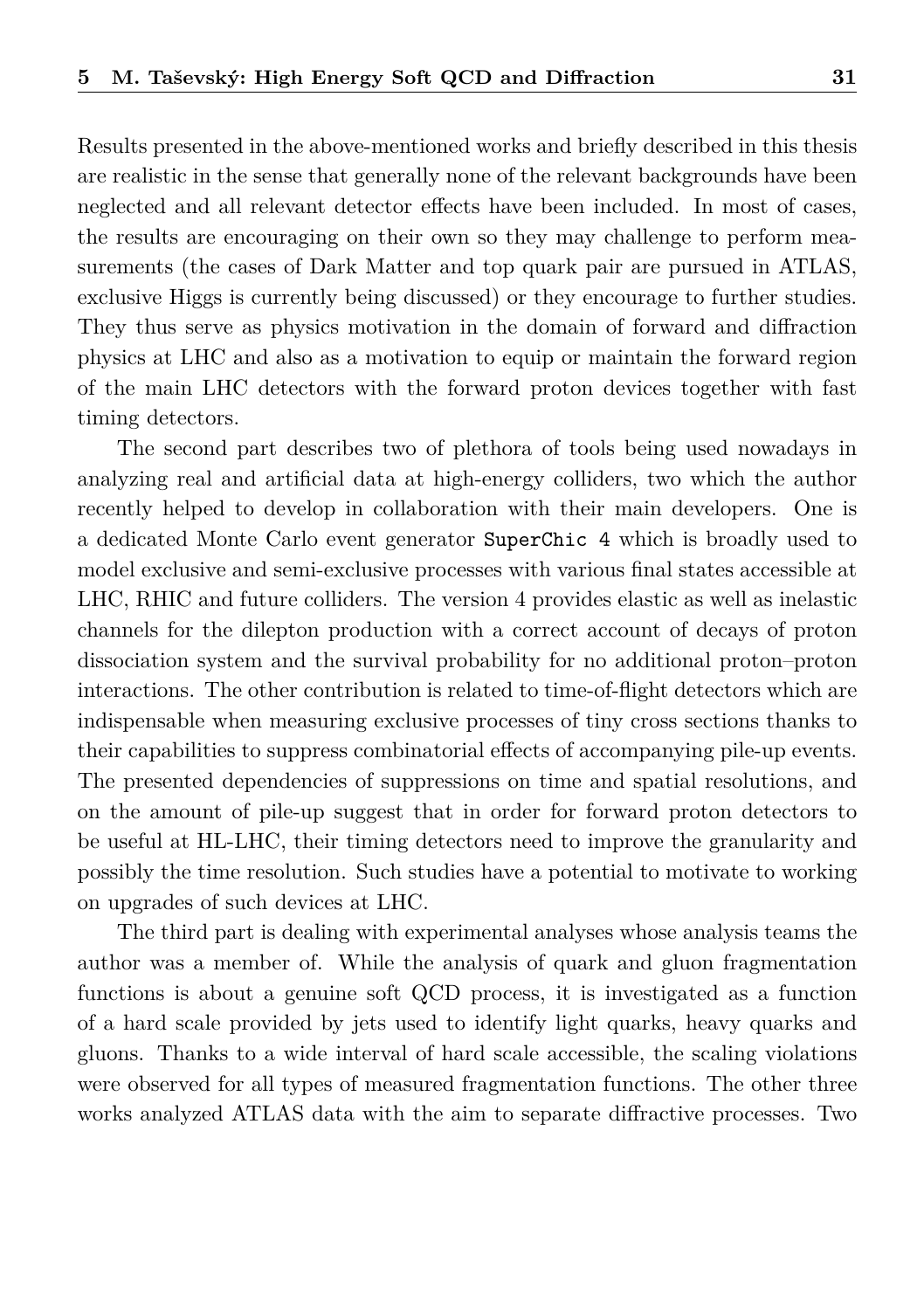of them worked with data samples from special runs of low contamination by pileup which enables one to rely purely on existence of large rapidity gaps. One of them used only central detector to search for them, the other used the ALFA proton spectrometer to tag protons in addition. Both report about measurements of Single-Diffraction, one inclusively, the other with two jets in the final state. The last analysis complements the two above by using data with large pile-up amounts and AFP as the proton tagger, and yet extracting a signal by several orders of magnitude less frequent than the two aforementioned  $-$  the semi-exclusive production of a lepton pair. It demonstrates a good understanding of the AFP device and techniques to suppress pile-up backgrounds without using time-of-flight detectors whereby establishing standards for upcoming ATLAS analyses which will be based on information about forward protons detected by AFP. Albeit probed at hard scales, the diffractive analyses above measured also the soft survival probability. This demonstrates the aforementioned interconnection.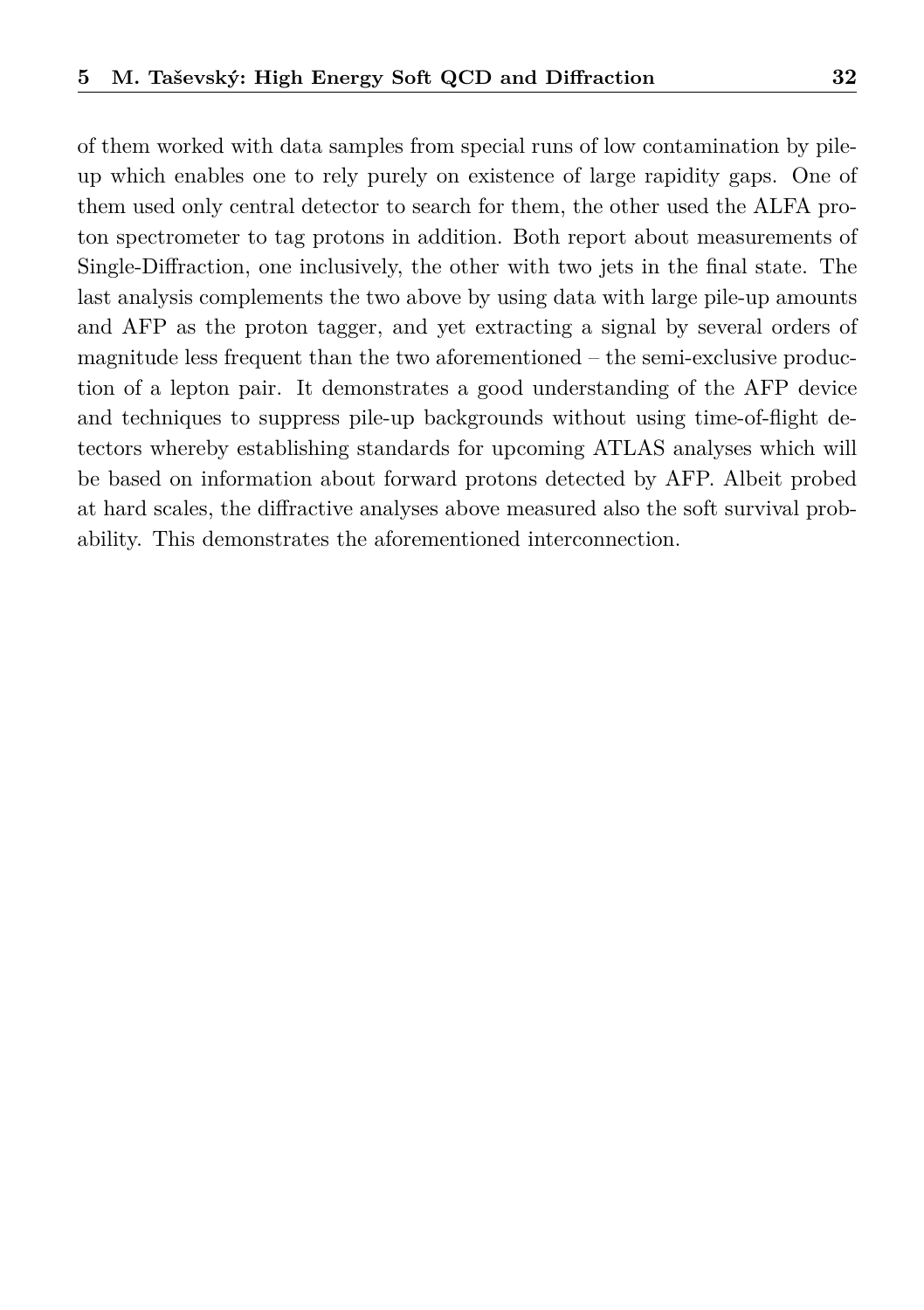# **Bibliography**

### [1] **Publications on which the thesis is based**

# A) PHYSICS MOTIVATION

<span id="page-33-2"></span>[A1] **Studying the MSSM Higgs sector by forward proton tagging at the LHC**

S. Heinemeyer, V. A. Khoze, M. G. Ryskin, W. J. Stirling, M. Tasevsky and G. Weiglein,

Eur. Phys. J. **C 53** (2008) 231.

<span id="page-33-0"></span>[A2] **Review of Central Exclusive Production of the Higgs Boson Beyond the Standard Model**

M. Tasevsky, Int. J. Mod. Phys. A **29** (2014) 1446012.

- <span id="page-33-1"></span>[A3] **LHC Searches for Dark Matter in Compressed Mass Scenarios: Challenges in the Forward Proton Mode** L. A. Harland-Lang, V. A. Khoze, M. G. Ryskin and M. Tasevsky, JHEP **04** (2019) 010.
- <span id="page-33-3"></span>[A4] **Top quark pair production in the exclusive processes at the LHC** V. P. Gonçalves, E. E. Martins, M. S. Rangel and M. Tasevsky, Phys. Rev. **D 102**, 7 (2020) 074014.
- <span id="page-33-4"></span>[A5] **Accessing the gluon Wigner distribution in ultraperipheral** *pA* **collisions** Y. Hagiwara, Y. Hatta, R. Pasechnik, M. Tasevsky and O. Teryaev, Phys. Rev. **D 96**, 3 (2017) 034009.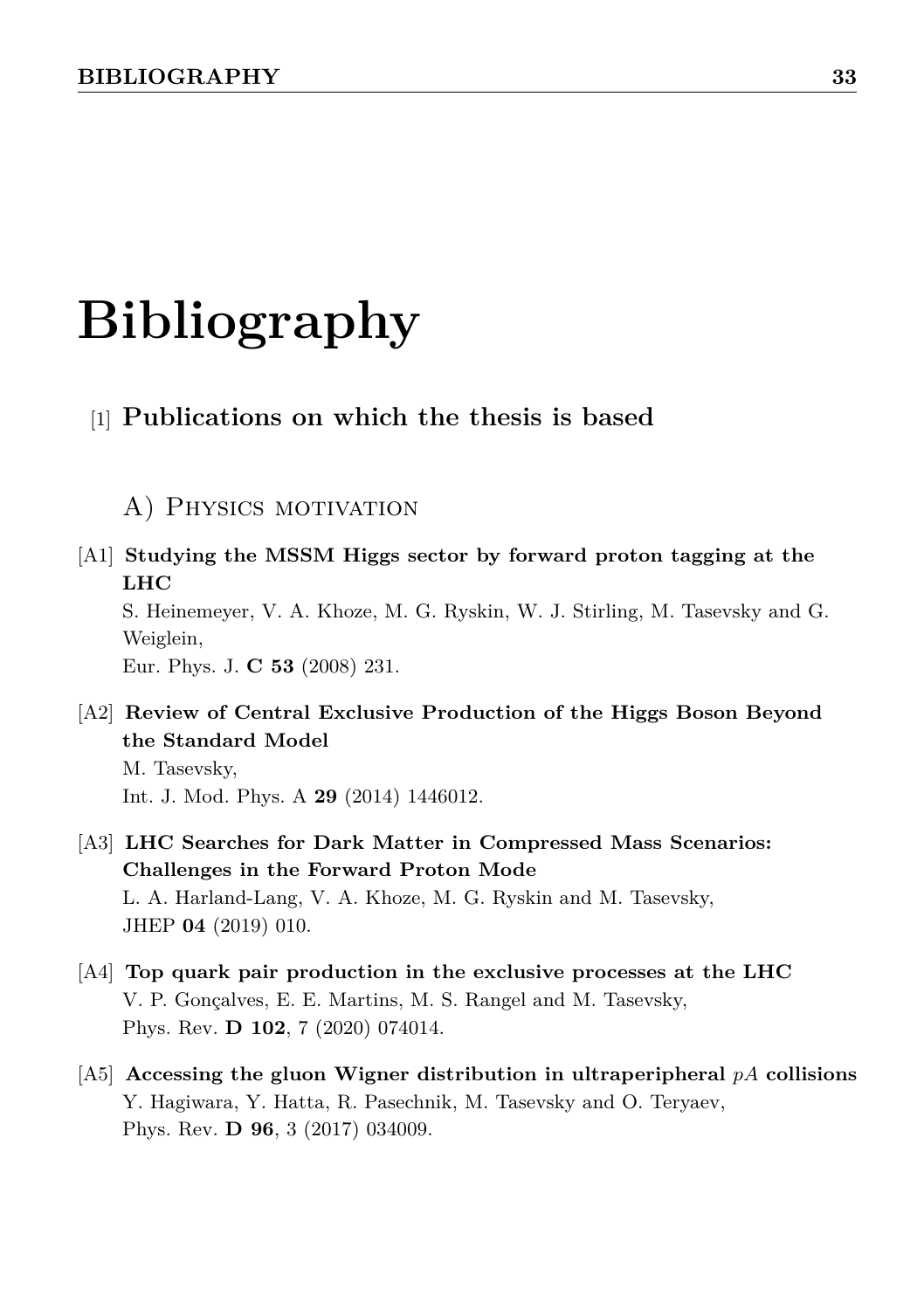### B) Tools

- <span id="page-34-0"></span>[B1] **A new approach to modelling elastic and inelastic photon-initiated production at the LHC: SuperChic 4** L. A. Harland-Lang, M. Tasevsky, V. A. Khoze and M. G. Ryskin, Eur. Phys. J. **C 80**, 10 (2020) 95.
- <span id="page-34-2"></span>[B2] **Performance studies of Time-of-Flight detectors at LHC** K. Černý, M. Taševský, T. Sýkora and R. Žlebčík, J. Inst. **16** (2021) 01, P01030.

#### C) Experimental results

- <span id="page-34-3"></span>[C1] **Scaling violations of quark and gluon jet fragmentation functions in e+ e- annihilations at s\*\*(1/2) = 91.2-GeV and 183-GeV to 209-GeV** G. Abbiendi, ..., M. Tasevsky, ... *et al.* [OPAL Collaboration] Eur. Phys. J. **C 37** (2004) 25.
- <span id="page-34-4"></span>[C2] Dijet production in  $\sqrt{s} = 7$  TeV  $pp$  collisions with large rapidity gaps at **the ATLAS experiment** G. Aad, ..., M. Tasevsky, ... *et al.* [ATLAS Collaboration] Phys. Lett. B **754** (2016) 214.
- <span id="page-34-5"></span>[C3] **Measurement of differential cross sections for single diffractive** dissociation in  $\sqrt{s} = 8$  TeV *pp* collisions using the ATLAS ALFA **spectrometer** G. Aad, ..., M. Tasevsky, ... *et al.* [ATLAS Collaboration] JHEP **02** (2020) 042.
- <span id="page-34-1"></span>[C4] **Observation and measurement of forward proton scattering in association with lepton pairs produced via the photon fusion mechanism at ATLAS**

G. Aad, ..., M. Tasevsky, ... *et al.* [ATLAS Collaboration] Phys. Rev. Lett. **125** (2020) 261801.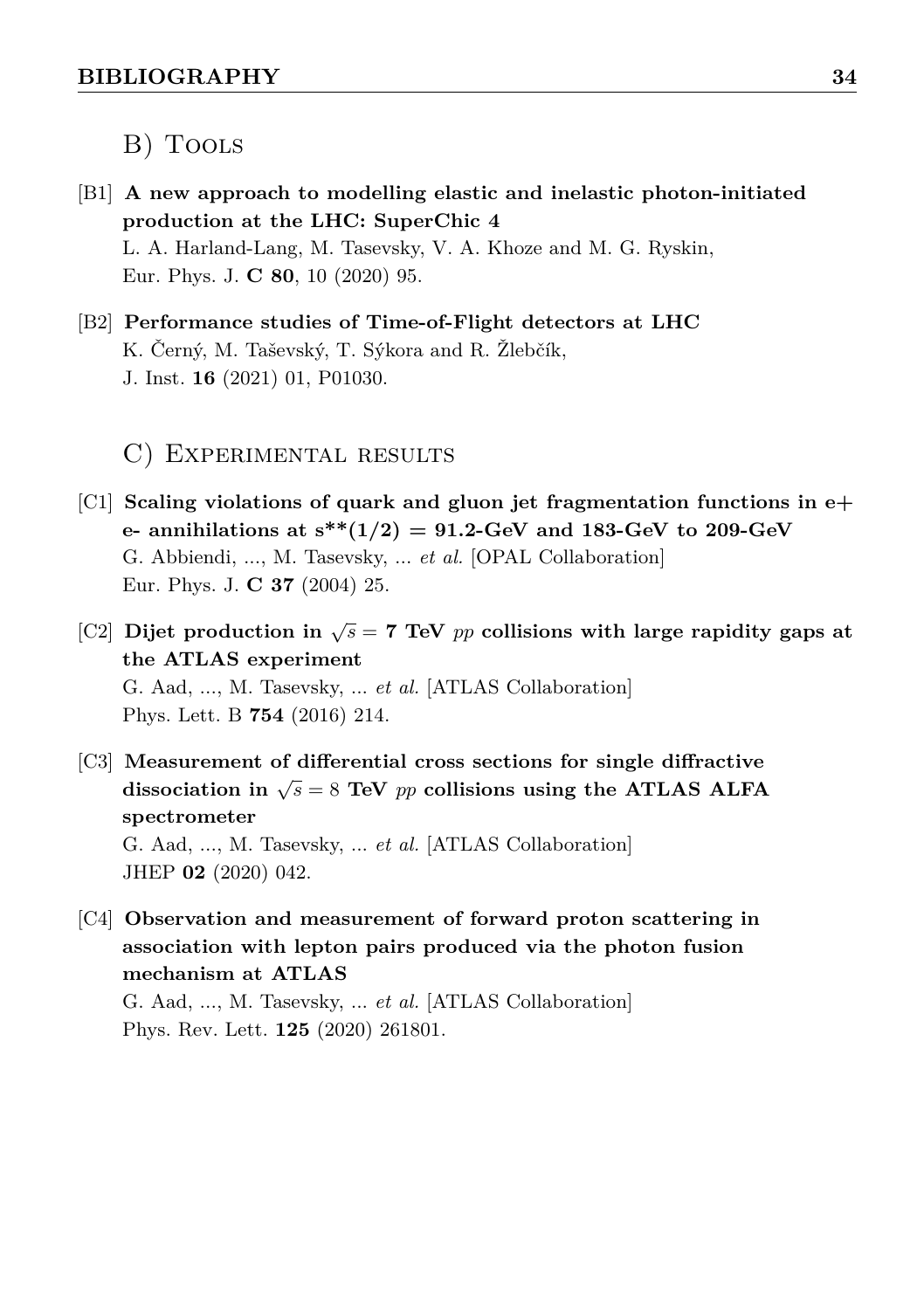# **Bibliography**

- <span id="page-35-0"></span>[1] G. D. Alkhazov, S. L. Belostotsky and A. A. Vorobev, *Scattering of 1 GeV Protons on Nuclei*, *[Phys. Rept.](https://doi.org/10.1016/0370-1573(78)90083-2)* **42** (1978) 89.
- <span id="page-35-1"></span>[2] E. L. Feinberg and I. Y. Pomeranchuk*Doklady Akad. Nauk SSSR* **93** (1953) 439.
- <span id="page-35-2"></span>[3] E. L. Feinberg and I. Y. Pomeranchuk*Suppl. Nuovo Cimento* **III** (1956) serie X, 652.
- <span id="page-35-3"></span>[4] V. A. Khoze, A. D. Martin and M. Ryskin, *Double diffractive processes in high resolution missing mass experiments at the Tevatron*, *[Eur. Phys. J. C](https://doi.org/10.1007/s100520100637)* **19** (2001) [477](https://doi.org/10.1007/s100520100637) [[hep-ph/0011393](https://arxiv.org/abs/hep-ph/0011393)].
- <span id="page-35-4"></span>[5] A. Kaidalov, V. Khoze, A. Martin and M. Ryskin, *Central exclusive diffractive production as a spin-parity analyser: From Hadrons to Higgs*, *[Eur. Phys. J. C](https://doi.org/10.1140/epjc/s2003-01371-5)* **31** [\(2003\) 387](https://doi.org/10.1140/epjc/s2003-01371-5) [[hep-ph/0307064](https://arxiv.org/abs/hep-ph/0307064)].
- <span id="page-35-5"></span>[6] M. Albrow and A. Rostovtsev, *Searching for the Higgs at hadron colliders using the missing mass method*, [hep-ph/0009336](https://arxiv.org/abs/hep-ph/0009336).
- <span id="page-35-6"></span>[7] FP420 R&D collaboration, *The FP420 R&D Project: Higgs and New Physics with forward protons at the LHC*, *JINST* **4** [\(2009\) T10001](https://doi.org/10.1088/1748-0221/4/10/T10001) [[0806.0302](https://arxiv.org/abs/0806.0302)].
- <span id="page-35-7"></span>[8] ATLAS collaboration, *Observation of a new particle in the search for the Standard Model Higgs boson with the ATLAS detector at the LHC*, *[Phys. Lett. B](https://doi.org/10.1016/j.physletb.2012.08.020)* **716** (2012) [1](https://doi.org/10.1016/j.physletb.2012.08.020) [[1207.7214](https://arxiv.org/abs/1207.7214)].
- <span id="page-35-8"></span>[9] CMS collaboration, *Observation of a New Boson at a Mass of 125 GeV with the CMS Experiment at the LHC*, *[Phys. Lett. B](https://doi.org/10.1016/j.physletb.2012.08.021)* **716** (2012) 30 [[1207.7235](https://arxiv.org/abs/1207.7235)].
- <span id="page-35-9"></span>[10] P. Bechtle et al., *Probing the Standard Model with Higgs signal rates from the Tevatron, the LHC and a future ILC*, *JHEP* **11** [\(2014\) 039](https://doi.org/10.1007/JHEP11(2014)039) [[1403.1582](https://arxiv.org/abs/1403.1582)].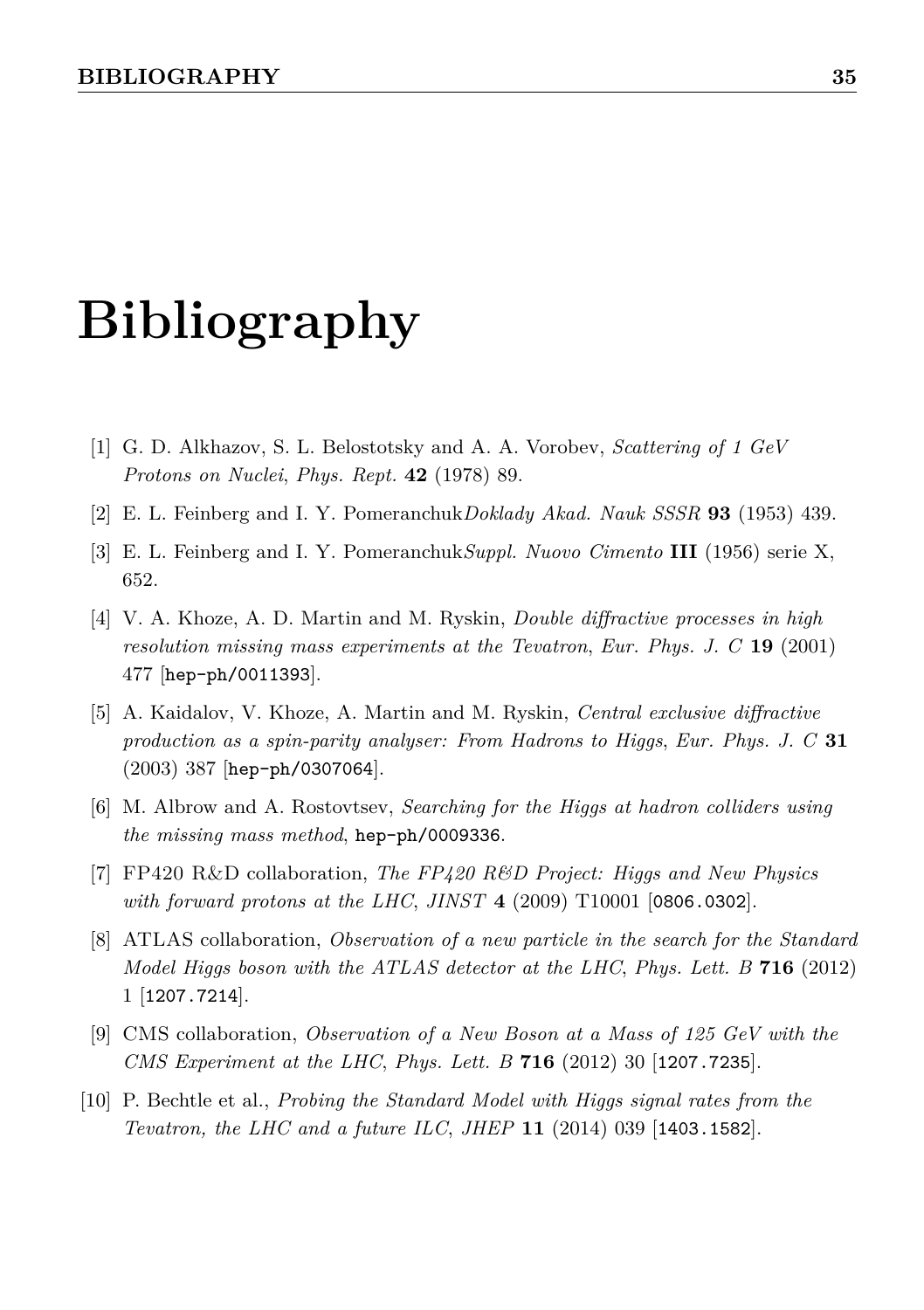- <span id="page-36-0"></span>[11] ATLAS collaboration, *Calibrating the b-Tag Efficiency and Mistag Rate in 35 pb*<sup>−</sup><sup>1</sup> *of Data with the ATLAS Detector*, .
- <span id="page-36-1"></span>[12] CMS collaboration, S. Chatrchyan et al., *Identification of b-Quark Jets with the CMS Experiment*, *JINST* **8** [\(2013\) P04013](https://doi.org/10.1088/1748-0221/8/04/P04013) [[1211.4462](https://arxiv.org/abs/1211.4462)].
- <span id="page-36-2"></span>[13] ATLAS collaboration, G. Brown et al., *Trigger strategies for central exclusive*  $H \rightarrow b\bar{b}$  *studies with the AFP detector,.*
- <span id="page-36-3"></span>[14] R. Kinnunen and A. Nikitenko, *CT-PPS in HL-LHC*, .
- <span id="page-36-4"></span>[15] E. Bagnaschi et al., *MSSM Higgs Boson Searches at the LHC: Benchmark Scenarios for Run 2 and Beyond*, *[Eur. Phys. J. C](https://doi.org/10.1140/epjc/s10052-019-7114-8)* **79** (2019) 617 [[1808.07542](https://arxiv.org/abs/1808.07542)].
- <span id="page-36-5"></span>[16] CMS collaboration, A. M. Sirunyan et al., *Search for a standard model-like Higgs boson in the mass range between 70 and 110 GeV in the diphoton final state in proton-proton collisions at*  $\sqrt{s} = 8$  *and 13 TeV, [Phys. Lett. B](https://doi.org/10.1016/j.physletb.2019.03.064)* **793** (2019) 320 [[1811.08459](https://arxiv.org/abs/1811.08459)].
- <span id="page-36-6"></span>[17] S. Heinemeyer and T. Stefaniak, *A Higgs Boson at 96 GeV?!*, *[PoS](https://doi.org/10.22323/1.339.0016)* **[CHARGED2018](https://doi.org/10.22323/1.339.0016)** (2019) 016 [[1812.05864](https://arxiv.org/abs/1812.05864)].
- <span id="page-36-7"></span>[18] ATLAS collaboration, G. Aad et al., *Search for heavy Higgs bosons decaying into two tau leptons with the ATLAS detector using pp collisions at*  $\sqrt{s} = 13$  *TeV*, *[Phys. Rev. Lett.](https://doi.org/10.1103/PhysRevLett.125.051801)* **125** (2020) 051801 [[2002.12223](https://arxiv.org/abs/2002.12223)].
- <span id="page-36-8"></span>[19] J. Ohnemus, T. F. Walsh and P. M. Zerwas, *gamma gamma production of nonstrongly interacting SUSY particles at hadron colliders*, *[Phys. Lett.](https://doi.org/10.1016/0370-2693(94)91492-3)* **B328** [\(1994\) 369](https://doi.org/10.1016/0370-2693(94)91492-3) [[hep-ph/9402302](https://arxiv.org/abs/hep-ph/9402302)].
- [20] K. Piotrzkowski, *Tagging two photon production at the CERN LHC*, *[Phys. Rev.](https://doi.org/10.1103/PhysRevD.63.071502)* **D63** [\(2001\) 071502](https://doi.org/10.1103/PhysRevD.63.071502) [[hep-ex/0009065](https://arxiv.org/abs/hep-ex/0009065)].
- [21] N. Schul and K. Piotrzkowski, *Detection of two-photon exclusive production of supersymmetric pairs at the LHC*, *[Nucl. Phys. Proc. Suppl.](https://doi.org/10.1016/j.nuclphysbps.2008.07.036)* **179-180** (2008) 289 [[0806.1097](https://arxiv.org/abs/0806.1097)].
- [22] V. Khoze, A. Martin, M. Ryskin and A. Shuvaev, *A new window at the LHC: BSM signals using tagged protons*, *[Eur. Phys. J. C](https://doi.org/10.1140/epjc/s10052-010-1308-4)* **68** (2010) 125 [[1002.2857](https://arxiv.org/abs/1002.2857)].
- <span id="page-36-9"></span>[23] L. A. Harland-Lang, C. H. Kom, K. Sakurai and W. J. Stirling, *Measuring the masses of a pair of semi-invisibly decaying particles in central exclusive production with forward proton tagging*, *[Eur. Phys. J.](https://doi.org/10.1140/epjc/s10052-012-1969-2)* **C72** (2012) 1969 [[1110.4320](https://arxiv.org/abs/1110.4320)].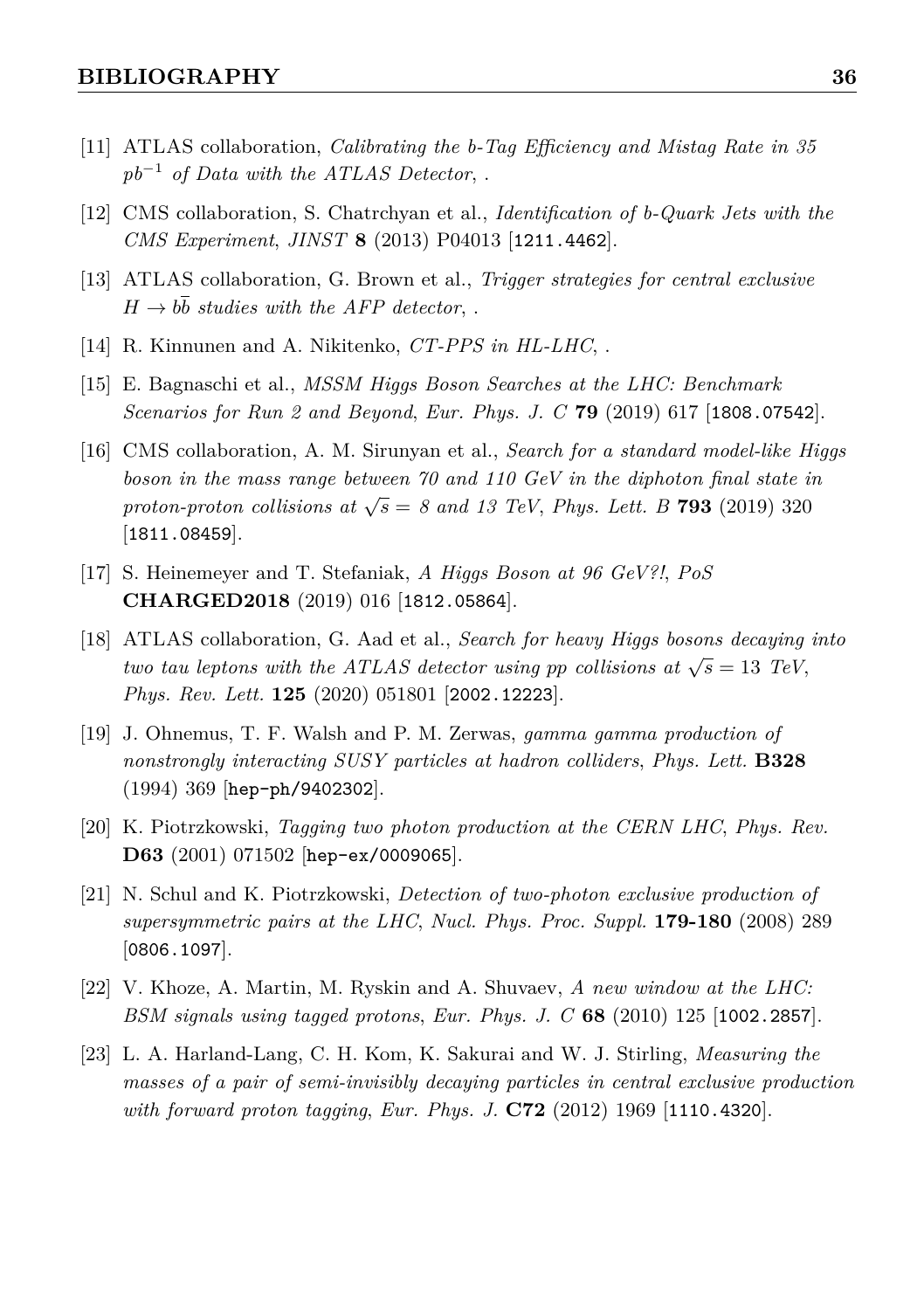- <span id="page-37-0"></span>[24] DELPHES 3 collaboration, J. de Favereau et al., *DELPHES 3, A modular framework for fast simulation of a generic collider experiment*, *JHEP* **02** [\(2014\)](https://doi.org/10.1007/JHEP02(2014)057) [057](https://doi.org/10.1007/JHEP02(2014)057) [[1307.6346](https://arxiv.org/abs/1307.6346)].
- <span id="page-37-1"></span>[25] CMS collaboration, *Technical proposal for a MIP timing detector in the CMS experiment Phase 2 upgrade, Tech. Rep.*, [CERN-LHCC-2017-027. LHCC-P-009,](https://arxiv.org/abs/CERN-LHCC-2017-027. LHCC-P-009, CERN, Geneva, Dec, 2017) [CERN, Geneva, Dec, 2017](https://arxiv.org/abs/CERN-LHCC-2017-027. LHCC-P-009, CERN, Geneva, Dec, 2017).
- <span id="page-37-2"></span>[26] ATLAS collaboration, *A High-Granularity Timing Detector (HGTD) in ATLAS : Performance at the HL-LHC, Tech. Rep.*, [ATL-LARG-PROC-2018-003, CERN](https://arxiv.org/abs/ATL-LARG-PROC-2018-003, CERN).
- <span id="page-37-3"></span>[27] G. Isidori, G. Ridolfi and A. Strumia, *On the metastability of the standard model vacuum*, *[Nucl. Phys. B](https://doi.org/10.1016/S0550-3213(01)00302-9)* **609** (2001) 387 [[hep-ph/0104016](https://arxiv.org/abs/hep-ph/0104016)].
- <span id="page-37-4"></span>[28] Y. Hatta, B.-W. Xiao and F. Yuan, *Probing the Small- x Gluon Tomography in Correlated Hard Diffractive Dijet Production in Deep Inelastic Scattering*, *[Phys.](https://doi.org/10.1103/PhysRevLett.116.202301) Rev. Lett.* **116** [\(2016\) 202301](https://doi.org/10.1103/PhysRevLett.116.202301) [[1601.01585](https://arxiv.org/abs/1601.01585)].
- <span id="page-37-5"></span>[29] Y. Hagiwara, Y. Hatta, B.-W. Xiao and F. Yuan, *Elliptic Flow in Small Systems due to Elliptic Gluon Distributions?*, *[Phys. Lett. B](https://doi.org/10.1016/j.physletb.2017.05.083)* **771** (2017) 374 [[1701.04254](https://arxiv.org/abs/1701.04254)].
- <span id="page-37-6"></span>[30] E. Iancu and A. H. Rezaeian, *Elliptic flow from color-dipole orientation in pp and pA collisions*, *Phys. Rev. D* **95** [\(2017\) 094003](https://doi.org/10.1103/PhysRevD.95.094003) [[1702.03943](https://arxiv.org/abs/1702.03943)].
- <span id="page-37-7"></span>[31] E. Chapon et al., *Perspectives for quarkonium studies at the high-luminosity LHC*, [2012.14161](https://arxiv.org/abs/2012.14161).
- <span id="page-37-8"></span>[32] S. Klein et al., *New opportunities at the photon energy frontier*, in *2021 Snowmass Summer Study*, 9, 2020, [2009.03838](https://arxiv.org/abs/2009.03838).
- <span id="page-37-9"></span>[33] CMS collaboration, *Angular correlations in exclusive dijet photoproduction in ultra-peripheral PbPb collisions at*  $\sqrt{s_{NN}} = 5.02$  TeV, .
- <span id="page-37-10"></span>[34] CMS, TOTEM s collaboration, *Observation of proton-tagged, central (semi)exclusive production of high-mass lepton pairs in pp collisions at 13 TeV with the CMS-TOTEM precision proton spectrometer*, *JHEP* **07** [\(2018\) 153](https://doi.org/10.1007/JHEP07(2018)153) [[1803.04496](https://arxiv.org/abs/1803.04496)].
- <span id="page-37-11"></span>[35] ATLAS collaboration, *Measurement of exclusive*  $\gamma \gamma \rightarrow \ell^+ \ell^-$  production in *proton-proton collisions at*  $\sqrt{s} = 7$  *TeV with the ATLAS detector, [Phys. Lett. B](https://doi.org/10.1016/j.physletb.2015.07.069)* **749** [\(2015\) 242](https://doi.org/10.1016/j.physletb.2015.07.069) [[1506.07098](https://arxiv.org/abs/1506.07098)].
- <span id="page-37-12"></span>[36] ATLAS collaboration, *Measurement of the exclusive*  $\gamma \gamma \rightarrow \mu^+ \mu^-$  process in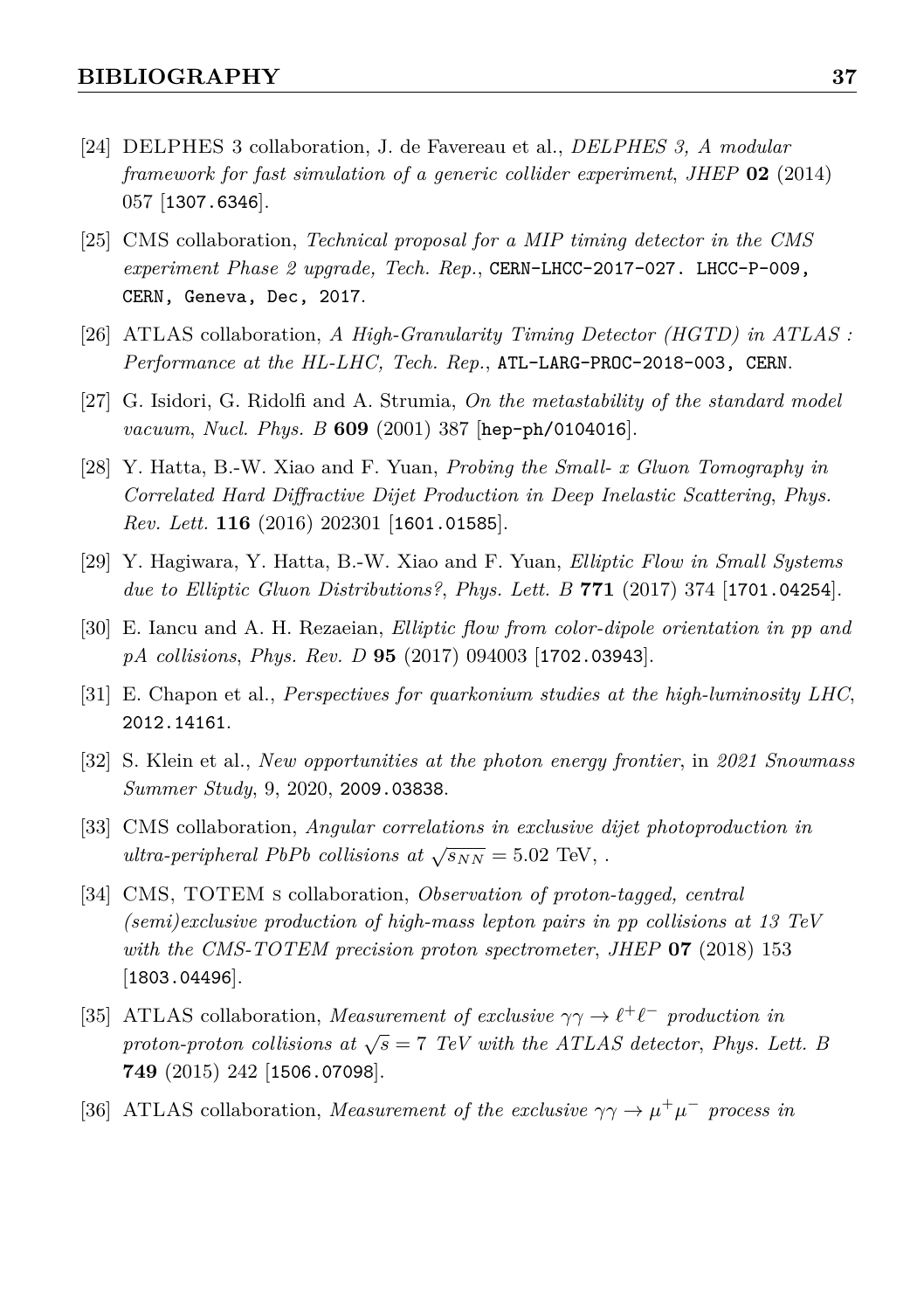*proton-proton collisions at*  $\sqrt{s} = 13$  *TeV with the ATLAS detector, [Phys. Lett.](https://doi.org/10.1016/j.physletb.2017.12.043)* **B777** [\(2018\) 303](https://doi.org/10.1016/j.physletb.2017.12.043) [[1708.04053](https://arxiv.org/abs/1708.04053)].

- <span id="page-38-0"></span>[37] ATLAS collaboration, *Observation of photon-induced W*<sup>+</sup>*W*<sup>−</sup> *production in pp collisions at*  $\sqrt{s} = 13$  *TeV using the ATLAS detector*, [2010.04019](https://arxiv.org/abs/2010.04019).
- <span id="page-38-1"></span>[38] CMS collaboration, *Evidence for light-by-light scattering and searches for axion-like particles in ultraperipheral PbPb collisions at*  $\sqrt{s_{NN}} = 5.02$  TeV, *[Phys.](https://doi.org/10.1016/j.physletb.2019.134826) Lett. B* **797** [\(2019\) 134826](https://doi.org/10.1016/j.physletb.2019.134826) [[1810.04602](https://arxiv.org/abs/1810.04602)].
- [39] ATLAS collaboration, *Observation of light-by-light scattering in ultraperipheral Pb+Pb collisions with the ATLAS detector*, *[Phys. Rev. Lett.](https://doi.org/10.1103/PhysRevLett.123.052001)* **123** (2019) 052001 [[1904.03536](https://arxiv.org/abs/1904.03536)].
- <span id="page-38-2"></span>[40] ATLAS collaboration, *Measurement of light-by-light scattering and search for axion-like particles with 2.2 nb*<sup>−</sup><sup>1</sup> *of Pb+Pb data with the ATLAS detector*, [2008.05355](https://arxiv.org/abs/2008.05355).
- <span id="page-38-3"></span>[41] TASSO collaboration, W. Braunschweig et al., *Global Jet Properties at 14 GeV to 44 GeV Center-of-mass Energy in e* +*e* <sup>−</sup> *Annihilation*, *Z. Phys. C* **47** [\(1990\) 187.](https://doi.org/10.1007/BF01552339)
- <span id="page-38-4"></span>[42] CLEO collaboration, M. Alam et al., *Shape studies of quark jets versus gluon jets*  $at s^{**}(1.2) = 10 \text{-} GeV$ , *[Phys. Rev. D](https://doi.org/10.1103/PhysRevD.46.4822)* 46 (1992) 4822.
- <span id="page-38-5"></span>[43] OPAL collaboration, G. Abbiendi et al., *Experimental properties of gluon and quark jets from a point source*, *[Eur. Phys. J. C](https://doi.org/10.1007/s100520050628)* **11** (1999) 217 [[hep-ex/9903027](https://arxiv.org/abs/hep-ex/9903027)].
- <span id="page-38-6"></span>[44] OPAL collaboration, G. Abbiendi et al., *Particle multiplicity of unbiased gluon jets from e* +*e* <sup>−</sup> *three jet events*, *[Eur. Phys. J. C](https://doi.org/10.1007/s100520200926)* **23** (2002) 597 [[hep-ex/0111013](https://arxiv.org/abs/hep-ex/0111013)].
- <span id="page-38-7"></span>[45] ALEPH collaboration, R. Barate et al., *The Topology dependence of charged particle multiplicities in three jet events*, *Z. Phys. C* **76** [\(1997\) 191.](https://doi.org/10.1007/s002880050543)
- <span id="page-38-8"></span>[46] Y. L. Dokshitzer, V. A. Khoze, A. H. Mueller and S. Troian, *Basics of perturbative QCD*. 1991.
- <span id="page-38-9"></span>[47] ATLAS collaboration, *The ATLAS Experiment at the CERN Large Hadron Collider*, *JINST* **3** [\(2008\) S08003.](https://doi.org/10.1088/1748-0221/3/08/S08003)
- <span id="page-38-10"></span>[48] S. Abdel Khalek et al., *The ALFA Roman Pot Detectors of ATLAS*, *[JINST](https://doi.org/10.1088/1748-0221/11/11/P11013)* **11** [\(2016\) P11013.](https://doi.org/10.1088/1748-0221/11/11/P11013)
- <span id="page-38-11"></span>[49] ATLAS collaboration, *Technical Design Report for the ATLAS Forward Proton Detector*, [CERN-LHCC-2015-009; ATLAS-TDR-024](https://arxiv.org/abs/CERN-LHCC-2015-009; ATLAS-TDR-024).